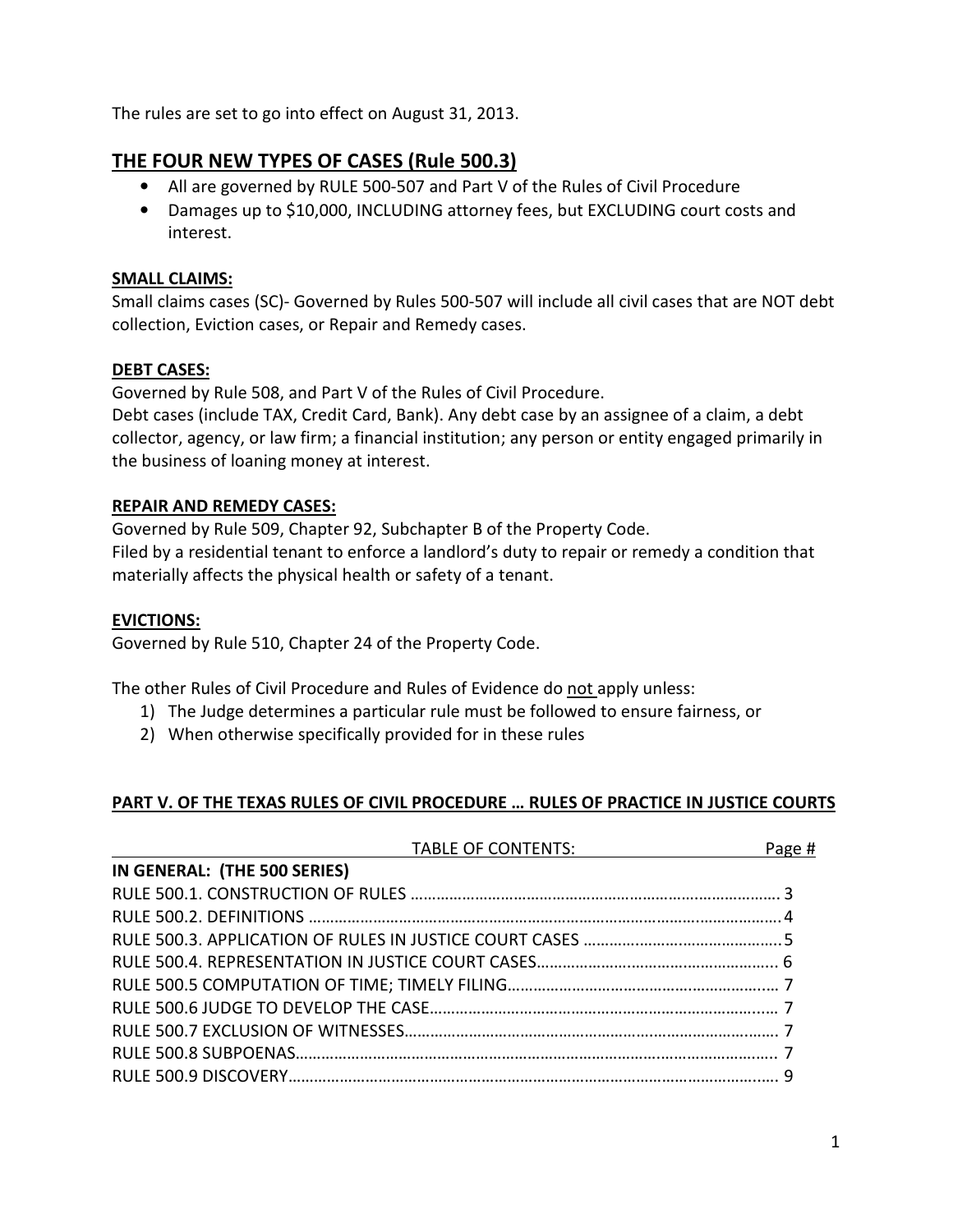## CITATION AND SERVICE (THE 501 SERIES)

## INSTITUTION OF SUIT (THE 502 SERIES)

| 502.1 PLEADINGS AND MOTIONS MUST BE WRITTEN, SIGNED AND FILED 13 |  |
|------------------------------------------------------------------|--|
|                                                                  |  |
|                                                                  |  |
|                                                                  |  |
|                                                                  |  |
|                                                                  |  |
|                                                                  |  |

## DEFAULT JUDGMENT; PRE-TRIAL MATTERS; TRIAL (THE 503 SERIES)

#### JURY (THE 504 SERIES)

## JUDGMENT; NEW TRIAL (THE 505 SERIES)

| 505.3 MOTION TO SET ASIDE; MOTION TO REINSTATE; MOTION FOR NEW TRIAL  23 |  |
|--------------------------------------------------------------------------|--|

#### APPEAL (THE 506 SERIES)

## ADMINISTRATIVE RULES FOR JUDGES AND COURT PERSONNEL (THE 507 SERIES)

## THE SPECIFICS FOR DEBT CLAIM CASES (THE 508 SERIES)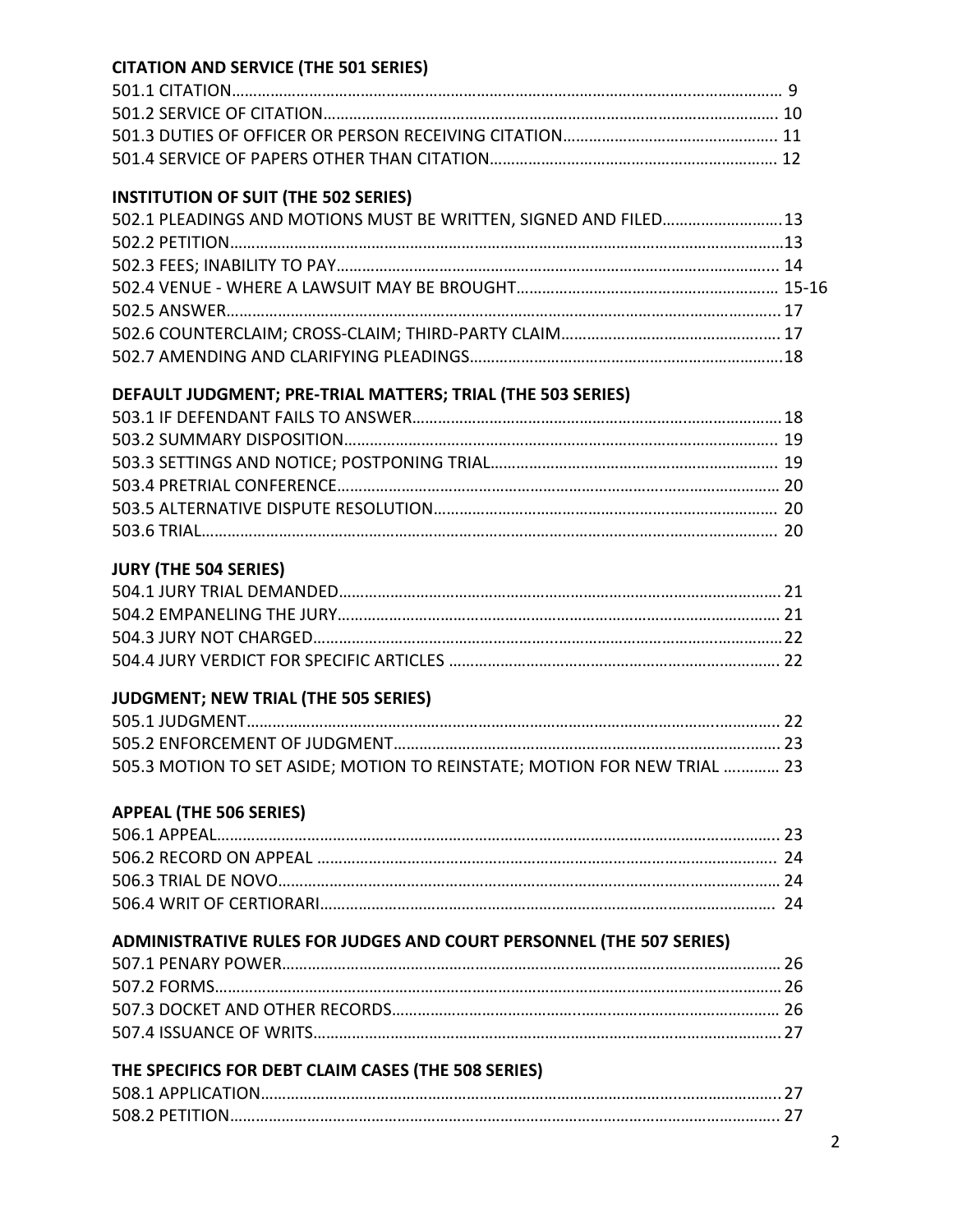| SPECIFICS FOR PROCEEDINGS TO ENFORCE LANDLORD'S DUTY             |  |
|------------------------------------------------------------------|--|
| TO REPAIR OR REMEDY RESIDENTIAL RENTAL PROPERTY (THE 509 SERIES) |  |
|                                                                  |  |
|                                                                  |  |
|                                                                  |  |
| 509.4 SERVICE AND RETURN OF CITATION;                            |  |
|                                                                  |  |
|                                                                  |  |
| 509.6 JUDGMENT: AMOUNT; FORM AND CONTENT;                        |  |
|                                                                  |  |
|                                                                  |  |
| 509.8 APPEAL: TIME AND MANNER; PERFECTION;                       |  |
|                                                                  |  |
|                                                                  |  |
| <b>EVICTION CASES (THE 510 SERIES)</b>                           |  |
|                                                                  |  |
|                                                                  |  |
|                                                                  |  |
|                                                                  |  |
|                                                                  |  |
|                                                                  |  |
|                                                                  |  |
|                                                                  |  |
|                                                                  |  |
|                                                                  |  |
|                                                                  |  |
|                                                                  |  |
|                                                                  |  |
|                                                                  |  |
| THE 500 SERIES - THINGS IN GENERAL                               |  |

RULE 500.1. CONSTRUCTION OF RULES

Unless otherwise expressly provided, in Part V of these Rules of Civil Procedure:

(a) the past, present, and future tense each includes the other;

- (b) the term "it" includes a person of either gender or an entity; and
- (c) the singular and plural each includes the other.

RULE 500.2. DEFINITIONS

In Part V of these Rules of Civil Procedure: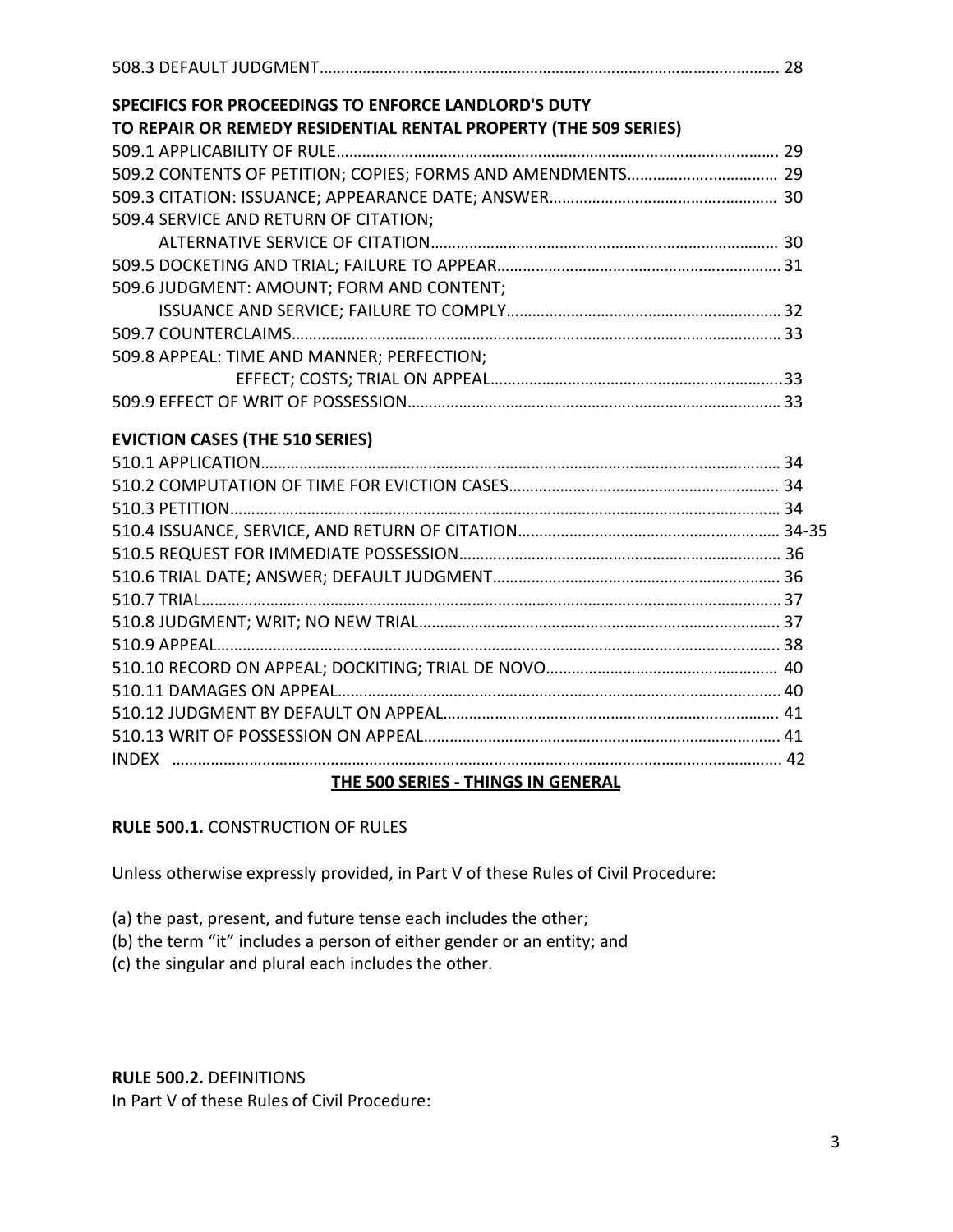(a) "Answer" is the written response that someone who is sued must file with the court after being served with a citation.

(b)"Citation" is the court-prepared document required to be served upon a party to inform the party that it has been sued.

(c) "Claim" is the legal theory and alleged facts that, if proven, entitle a party to relief against another party in court.

(d) "Clerk" is a person designated by the judge as a justice court clerk, or the judge if there is no clerk available.

(e) "Counterclaim" is a claim brought by a party who has been sued against the party who filed suit, for example, a defendant suing a plaintiff.

(f) "County court" is the county court, statutory county court, or district court in a particular county with jurisdiction over appeals of civil cases from justice court.

(g) "Cross-claim" is a claim brought by one party against another party on the same side of a lawsuit. For example, if a plaintiff sues two defendants, A and B, A can seek relief against B by means of a cross-claim.

(h) "Default judgment" is a judgment awarded to a plaintiff when the defendant fails to answer and dispute the plaintiff's claims in the lawsuit.

(i) "Defendant" is someone who is sued, including a plaintiff against whom a counterclaim is filed.

(j) "Defense" is an assertion by a defendant that the plaintiff is not entitled to relief from the court.

(k) "Discovery" is the process through which parties obtain information from each other in order to prepare for trial or enforce a judgment. The term does not refer to any information that a party is entitled to under applicable law.

(l) "Dismissed without prejudice" means a case has been dismissed but has not been finally decided and may be refiled.

(m) "Dismissed with prejudice" means a case has been dismissed and finally decided and may not be refiled.

(n) "Judge" is a justice of the peace.

(o) "Judgment" is a final order by the court that states the relief, if any, a party is entitled to or must provide.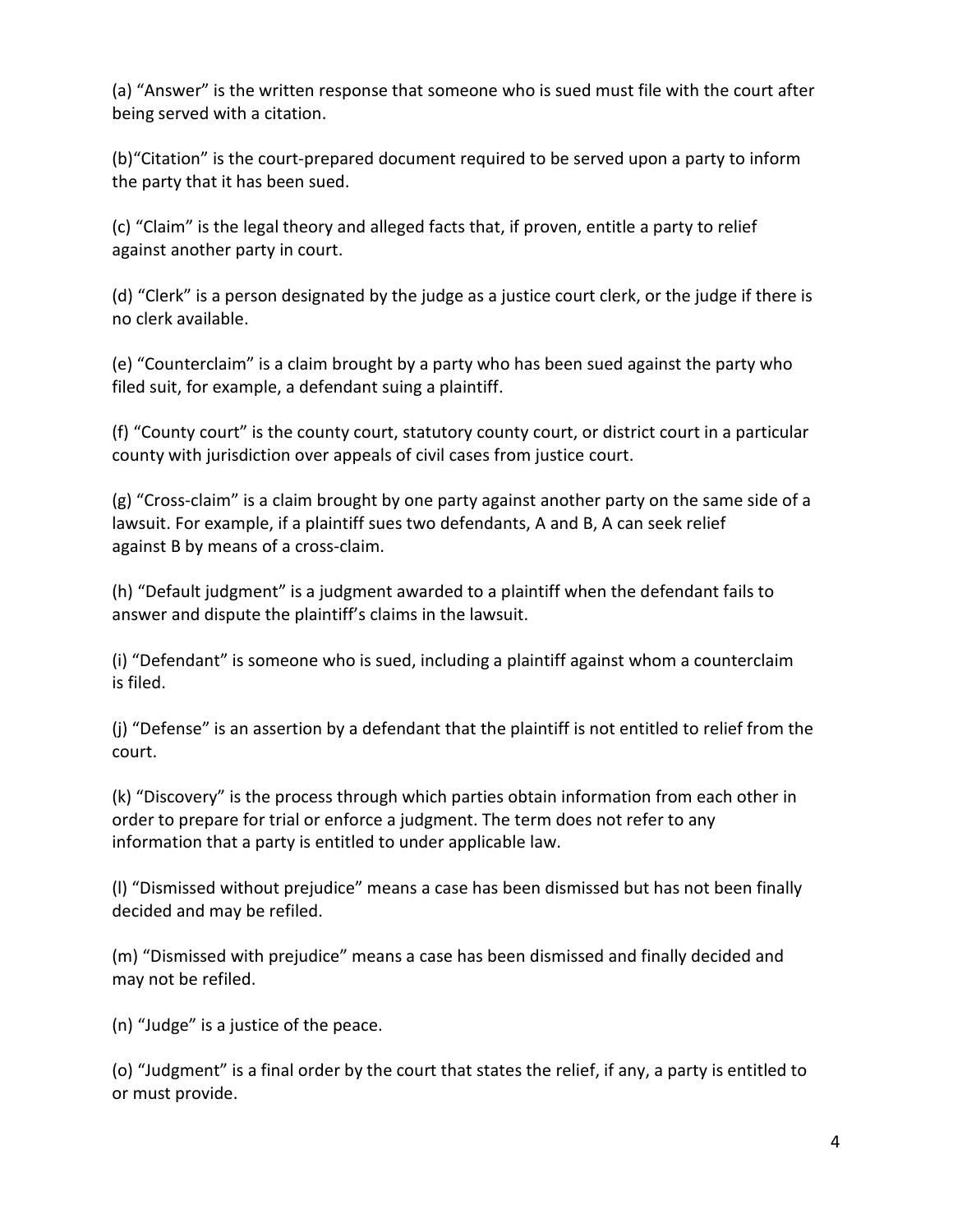(p) "Jurisdiction" is the authority of the court to hear and decide a case.

(q) "Motion" is a request that the court make a specified ruling or order.

(r) "Notice" is a document prepared and delivered by the court or a party stating that something is required of the party receiving the notice.

(s) "Party" is a person involved in the case that is either suing or being sued, including all plaintiffs, defendants, and third parties that have been joined in the case.

(t) "Petition" is a formal written application stating a party's claims and requesting relief from the court. It is the first document filed with the court to begin a lawsuit.

(u) "Plaintiff" is someone who sues, including a defendant who files a counterclaim.

(v) "Pleading" is a written document filed by a party, including a petition and an answer, that states a claim or defense and outlines the relief sought.

(w) "Relief" is the remedy a party requests from the court, such as the recovery of money or the return of property.

(x) "Serve" and "service" are delivery of citation as required by Rule 501.2, or of a document as required by Rule 501.4.

(y) "Sworn" means signed in front of someone authorized to take oaths, such as a notary, or signed under penalty of perjury. Filing a false sworn document can result in criminal prosecution.

(z) "Third party claim" is a claim brought by a party being sued against someone who is not yet a party to the case.

## RULE 500.3. APPLICATION OF RULES IN JUSTICE COURT CASES

(a) Small Claims Case. A small claims case is a lawsuit brought for the recovery of money damages, civil penalties, or personal property. The claim can be for no more than \$10,000 excluding statutory interest and court costs but including attorney fees, if any. Small claims cases are governed by Rules 500-507 of Part V of the Rules of Civil Procedure.

(b) Debt Claim Case. A debt claim case is a lawsuit brought to recover a debt by an assignee of a claim, a debt collector or collection agency, a financial institution, or a person or entity primarily engaged in the business of lending money at interest. The claim can be for no more than \$10,000 in damages, excluding statutory interest and court costs but including attorney fees, if any. Debt claim cases in justice court are governed by Rules 500-507 and 508 of Part V of the Rules of Civil Procedure. To the extent of any conflict between Rule 508 and the rest of Part V, Rule 508 applies.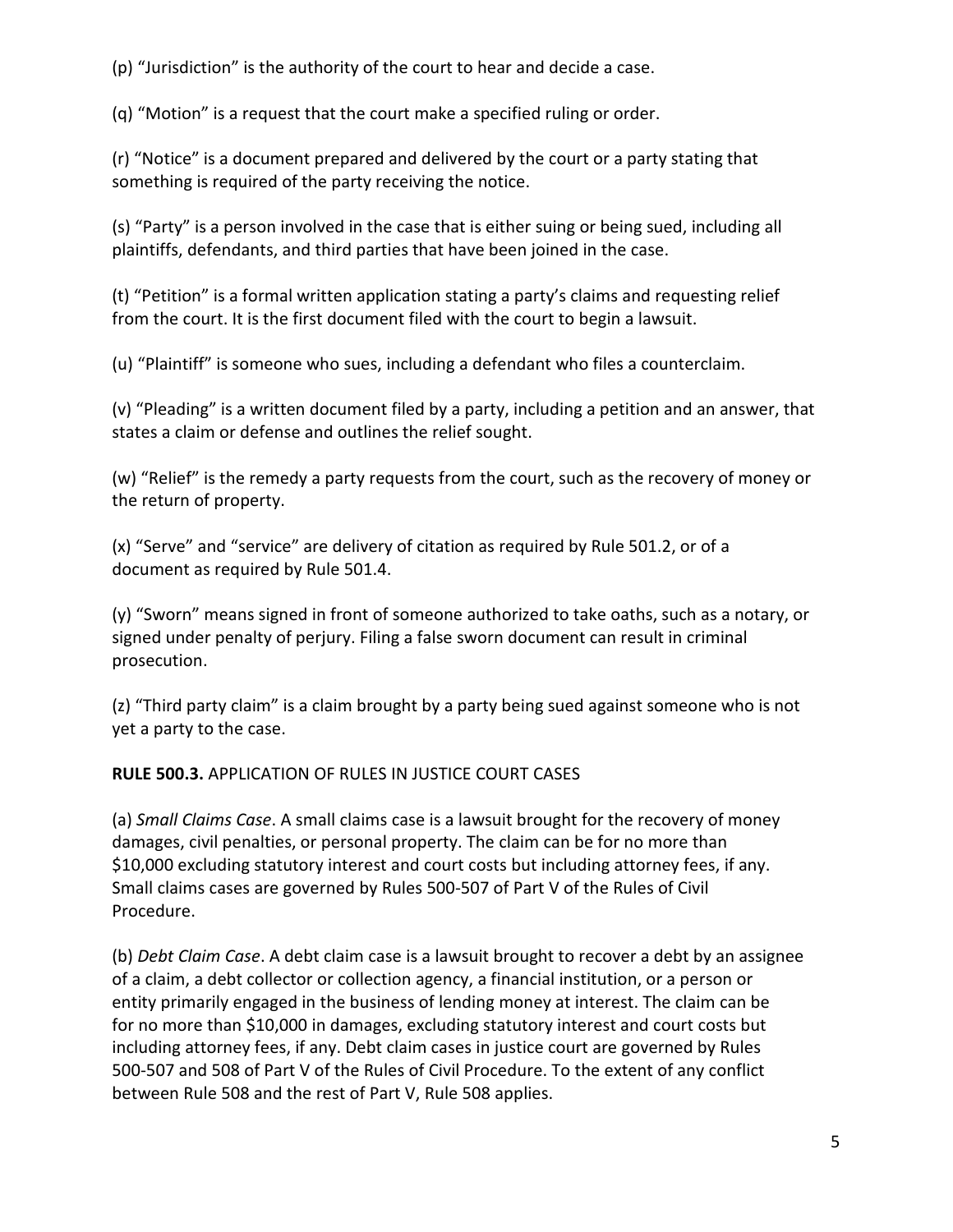(c) Repair and Remedy Case. A repair and remedy case is a lawsuit brought to seek judicial remedy for the alleged failure of a landlord to remedy or repair a condition as required by Chapter 92 of the Texas Property Code. The relief sought can be no more than \$10,000, excluding statutory interest and court costs but including attorney fees, if any. Repair and remedy cases are governed by Rules 500-507 and 509 of Part V of the Rules of Civil Procedure. To the extent of any conflict between Rule 509 and the rest of Part V, Rule 509 applies.

(d) Eviction Case. An eviction case is a lawsuit brought to recover possession of real property, often by a landlord against a tenant. A claim for rent may be joined with an eviction case if the amount of rent due and unpaid is not more than \$10,000, including costs and attorney fees, if any. Eviction cases are governed by Rules 500-507 and 510 of Part V of the Rules of Civil Procedure. To the extent of any conflict between Rule 510 and the rest of Part V, Rule 510 applies.

(e) Application of Other Rules. The other Rules of Civil Procedure and the Rules of Evidence do not apply except:

- (1) when the judge hearing the case determines that a particular rule must be followed to ensure that the proceedings are fair to all parties; or
- (2) when otherwise specifically provided by law or these rules.

(f) Examination of Rules. The court must make the Rules of Civil Procedure and the Rules of Evidence available for examination, either in paper form or electronically, during the court's business hours.

RULE 500.4. REPRESENTATION IN JUSTICE COURT CASES

(a) Representation of an Individual. An individual may:

- (1) represent himself or herself;
- (2) be represented by an authorized agent in an eviction case; or
- (3) be represented by an attorney.
- (b) Representation of a Corporation or Other Entity. A corporation or other entity may:
	- (1) be represented by an employee, owner, member, officer, or partner of the entity who is not an attorney;
	- (2) be represented by a property manager or other authorized agent in an eviction case; or
	- (3) be represented by an attorney.
- (c) Assisted Representation. The court may, for good cause, allow an individual representing himself or herself to be assisted in court by a family member or other individual who is not being compensated.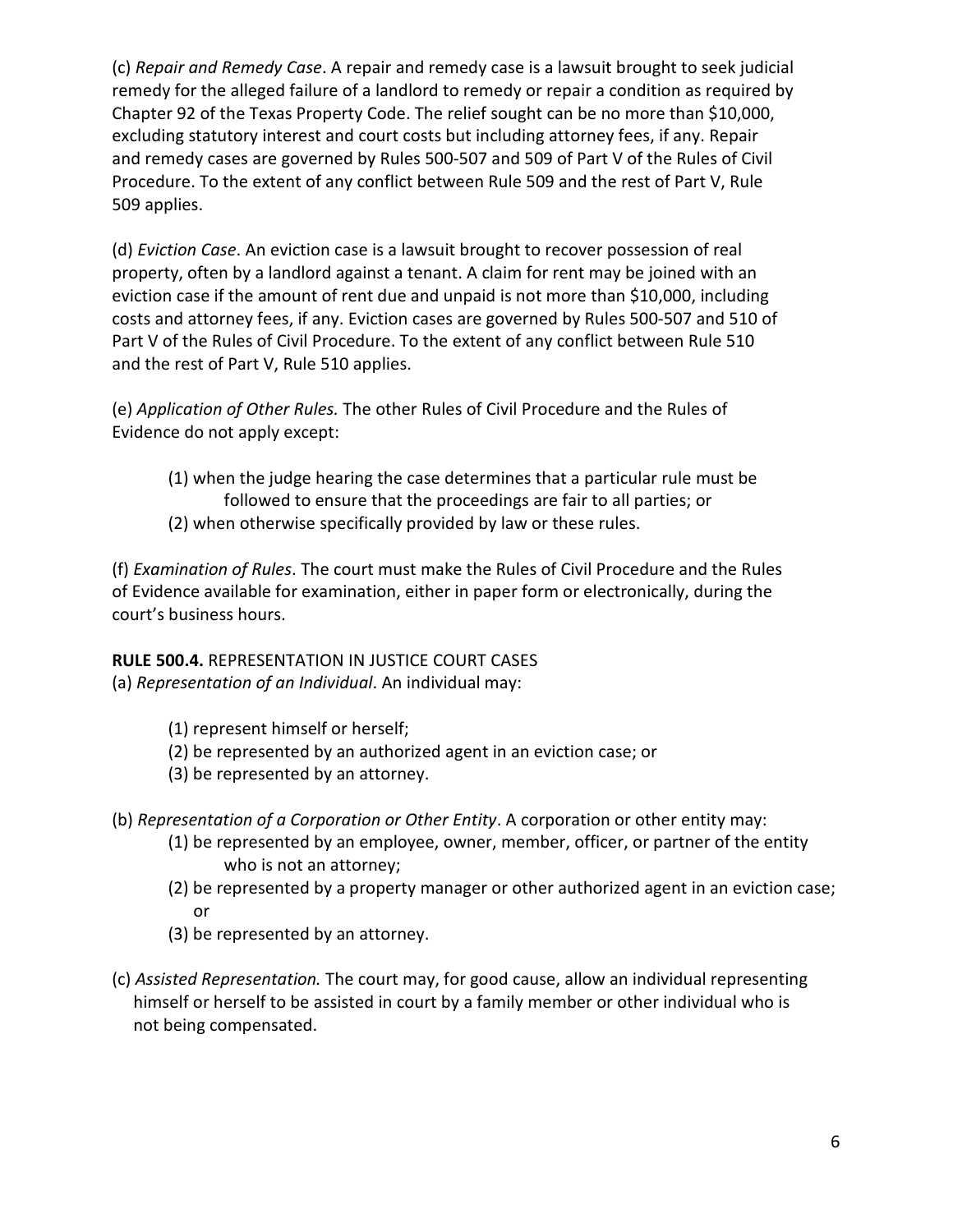#### RULE 500.5. COMPUTATION OF TIME; TIMELY FILING

(a) Computation of Time. To compute a time period in these rules:

- (1) exclude the day of the event that triggers the period;
- (2) count every day, including Saturdays, Sundays, and legal holidays; and
- (3) include the last day of the period, but
- (A) if the last day is a Saturday, Sunday, or legal holiday, the time period is extended to the next day that is not a Saturday, Sunday, or legal holiday; **or** and the state of  $\alpha$ 
	- (B) if the last day for filing falls on a day during which the court is closed before 5:00 p.m., the time period is extended to the court's next business day.

(b) Timely Filing by Mail. Any document required to be filed by a given date is considered timely filed if deposited in the U.S. mail on or before that date, and received within 10 days of the due date. A legible postmark affixed by the United States Postal Service is evidence of the date of mailing.

(c) Extensions. The judge may, for good cause shown, extend any time period under these rules except those relating to new trial and appeal.

RULE 500.6. JUDGE TO DEVELOP THE CASE

In order to develop the facts of the case, a judge may question a witness or party and may summon any person or party to appear as a witness when the judge considers it necessary to ensure a correct judgment and a speedy disposition.

## RULE 500.7. EXCLUSION OF WITNESSES

At a party's request, or on its own initiative, the court must order witnesses excluded so that they cannot hear the testimony of other witnesses. This rule does not authorize the exclusion

- of: (a) a party who is a natural person or the spouse of such natural person;
	- (b) an officer or employee designated as a representative of a party who is not a natural person; or
	- (c) a person whose presence is shown by a party to be essential to the presentation of the party's case.

#### RULE 500.8. SUBPOENAS

(a) Use. A subpoena may be used by a party or the judge to command a person or entity to attend and give testimony at a hearing or trial. A person may not be required by subpoena to appear in a county that is more than 150 miles from where the person resides or is served.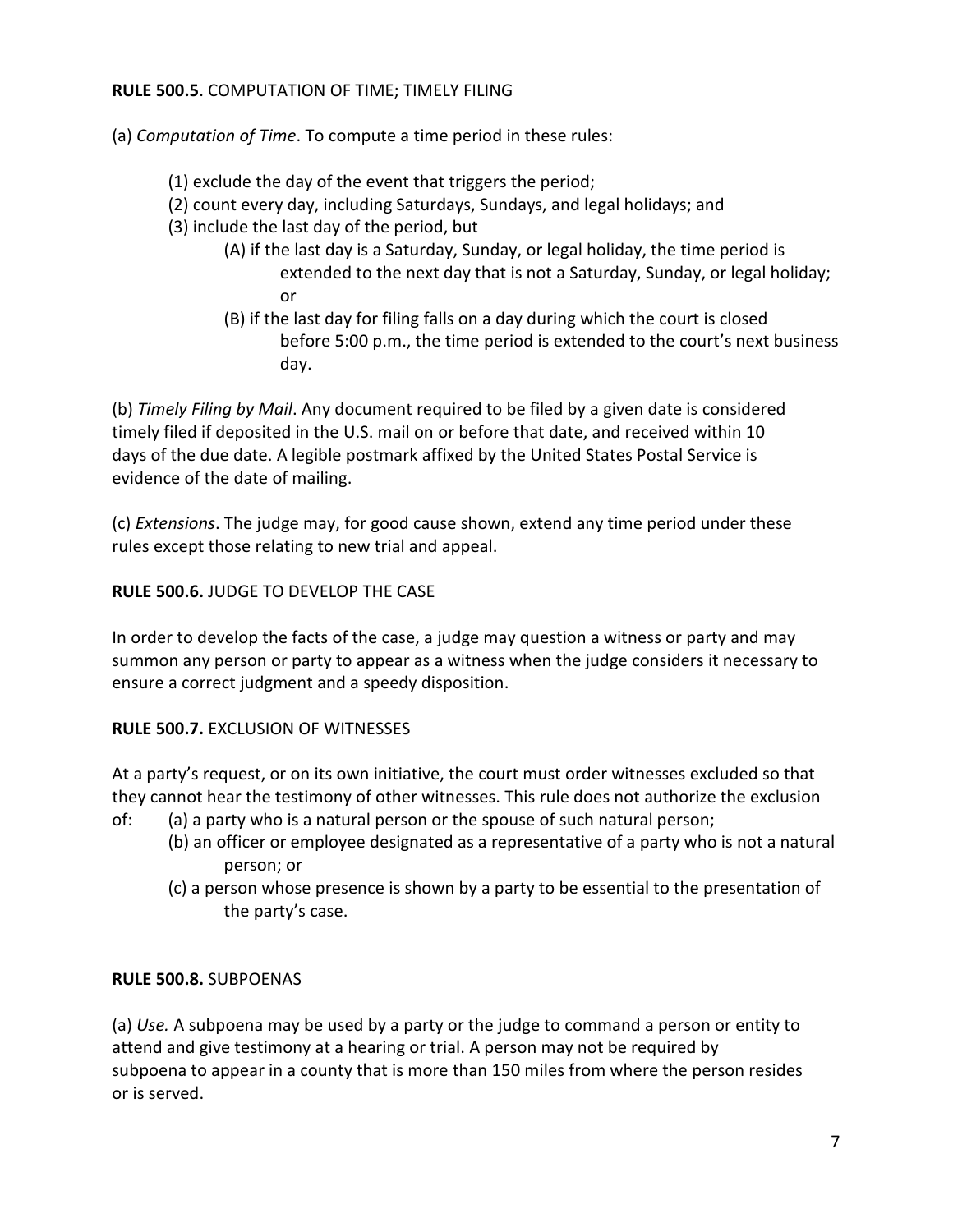(b) Who Can Issue. A subpoena may be issued by the clerk of the justice court or an attorney authorized to practice in the State of Texas, as an officer of the court.

(c) Form. Every subpoena must be issued in the name of the "State of Texas" and must:

- (1) state the style of the suit and its case number;
- (2) state the court in which the suit is pending;
- (3) state the date on which the subpoena is issued;
- (4) identify the person to whom the subpoena is directed;
- (5) state the time, place, and nature of the action required by the person to whom the subpoena is directed;
- (6) identify the party at whose instance the subpoena is issued, and the party's attorney of record, if any;
- (7) state that "Failure by any person without adequate excuse to obey a subpoena served upon that person may be deemed a contempt of court from which the subpoena is issued and may be punished by fine or confinement, or both"; and
- (8) be signed by the person issuing the subpoena.

(d) Service: Where, By Whom, How. A subpoena may be served at any place within the State of Texas by any sheriff or constable of the State of Texas, or by any person who is not a party and is 18 years of age or older. A subpoena must be served by delivering a copy to the witness and tendering to that person any fees required by law. If the witness is a party and is party and is represented by an attorney of record in the proceeding, the subpoena may be served on the witness's attorney of record. Proof of service must be made by filing either:

- (1) the witness's signed written memorandum attached to the subpoena showing that the witness accepted the subpoena; or
- (2) a statement by the person who made the service stating the date, time, and manner of service, and the name of the person served.

(e) Compliance Required. A person commanded by subpoena to appear and give testimony must remain at the hearing or trial from day to day until discharged by the court or by the party summoning the witness. If a subpoena commanding testimony is directed to a corporation, partnership, association, governmental agency, or other organization, and the matters on which examination is requested are described with reasonable particularity, the organization must designate one or more persons to testify on its behalf as to matters known or reasonably available to the organization.

(f) Objection. A person commanded to attend and give testimony at a hearing or trial may object or move for a protective order before the court at or before the time and place specified for compliance. A party causing a subpoena to issue must take reasonable steps to avoid imposing undue burden or expense on the person served. In ruling on objections or motions for protection, the court must provide a person served with a subpoena an adequate time for compliance and protection from undue burden or expense. The court may impose reasonable conditions on compliance with a subpoena, including compensating the witness for undue hardship.

(g) Enforcement. Failure by any person without adequate excuse to obey a subpoena served upon that person may be deemed a contempt of the court from which the subpoena is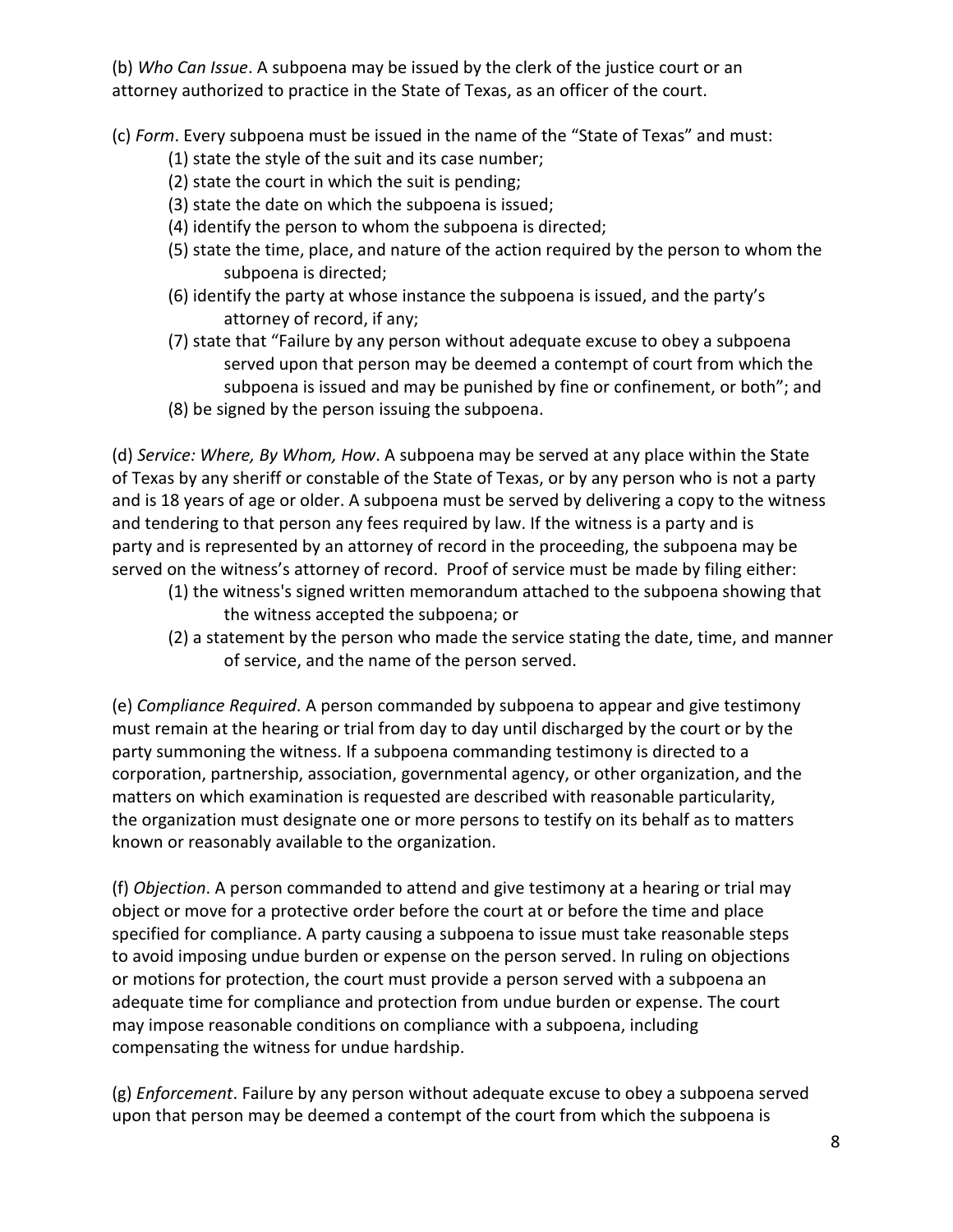issued or of a district court in the county in which the subpoena is served, and may be punished by fine or confinement, or both. A find may not be imposed, nor a person served with a subpoena attached, for failure to comply with a subpoena without proof of service and proof by affidavit of the party requesting the subpoena or the party's attorney of record that all fees due the witness by law were paid or tendered.

## RULE 500.9. DISCOVERY

(a) Pretrial Discovery. Pretrial discovery is limited to that which the judge considers reasonable and necessary. Any requests for pretrial discovery must be presented to the court for approval by written motion. The motion must be served on the responding party. Unless a hearing is requested, the judge may rule on the motion without a hearing. The discover request must not be served on the responding party unless the judge issues a signed order approving the request. Failure to comply with a discovery order can result in sanctions, including dismissal of the case or an order to pay the other party's discovery expenses.

(b) Post-judgment Discovery. Post-judgment discovery is not required to be filed with the court. The party requesting discovery must give the responding party at least 30 days to respond to a post-judgment discovery request. The responding party may file a written objection with the court within 30 days of receiving the request. If an objection is filed, the judge must hold a hearing to determine if the request is valid. If the objection is denied, the judge must order the party to respond to the request. If the objection is upheld, the judge may reform the request or dismiss it entirely.

## THE 501 SERIES - CITATION AND SERVICE

## RULE 501.1. CITATION

(a) Issuance. When a petition is filed with a justice court to initiate a suit, the clerk must promptly issue a citation and deliver the citation as directed by the plaintiff. The plaintiff is responsible for obtaining service on the defendant of the citation and a copy of the petition with any documents filed with the petition. Upon request, separate or additional citations must be issued by the clerk. The clerk must retain a copy of the citation in the court's file.

- (b) Form. The citation must:
	- (1) be styled "The State of Texas";
	- (2) be signed by the clerk under seal of court or by the judge;
	- (3) contain the name, location, and address of the court;
	- (4) show the date of filing of the petition;
	- (5) show the date of issuance of the citation;
	- (6) show the file number and names of parties;
	- (7) be directed to the defendant;
	- (8) show the name and address of attorney for plaintiff, or if the plaintiff does not have an attorney, the address of plaintiff; and
	- (9) notify defendant that if the defendant fails to file an answer, judgment by default may be rendered for the relief demanded in the petition.

(c) Notice. The citation must include the following notice to the defendant in boldface type: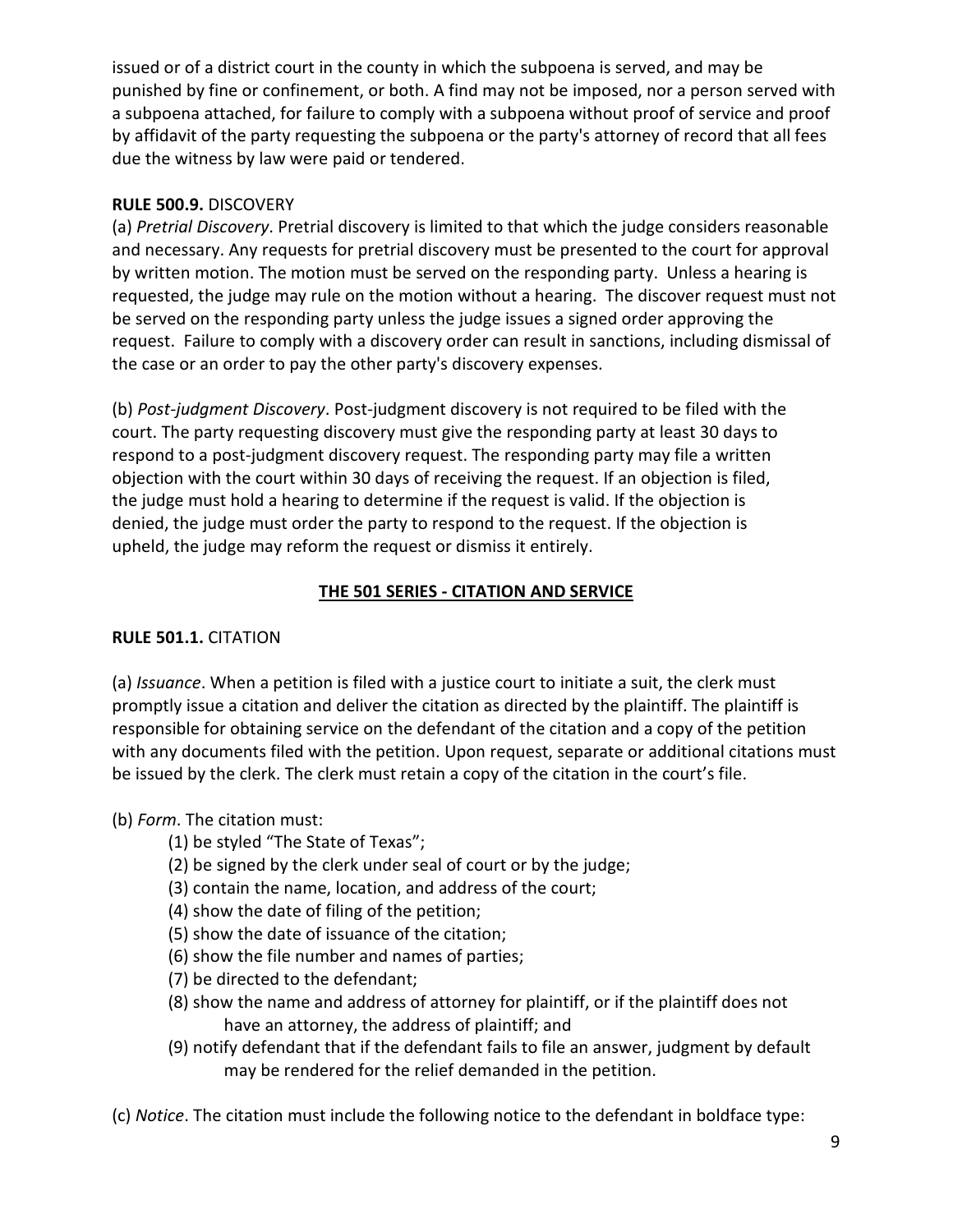"You have been sued. You may employ an attorney to help you in defending against this lawsuit. But you are not required to employ an attorney. You or your attorney must file an answer with the court. Your answer is due by the end of the 14th day after the day you were served with these papers. If the 14th day is a Saturday, Sunday, or legal holiday, your answer is due by the end of the first day following the 14th day that is not a Saturday, Sunday, or legal holiday. Do not ignore these papers. If you do not file an answer by the due date, a default judgment may be taken against you. For further information, consult Part V of the Texas Rules of Civil Procedure, which is available online and also at the court listed on this citation."

(d) Copies. The plaintiff must provide enough copies to be served on each defendant. If the party fails to do so, the clerk may make copies and charge the plaintiff the allowable copying cost.

## RULE 501.2. SERVICE OF CITATION

(a) Who May Serve. No person who is a party to or interested in the outcome of the suit may serve citation in that suit, and, unless otherwise authorized by written court order, only a sheriff or constable may serve a citation in an eviction case, a writ that requires the actual taking of possession of a person, property or thing, or process requiring that an enforcement action by physically enforced by the person delivering the process. Other citations may be served by:

- (1) a sheriff or constable;
- (2) a process server certified under order of the Supreme Court;
- (3) the clerk of the court, if the citation is served by registered or certified mail; or
- (4) a person authorized by court order who is 18 years of age or older.

(b) Method of Service. Citation must be served by:

- (1) delivering a copy of the citation with a copy of the petition attached to the defendant in person, after endorsing the date of delivery on the citation; or
- (2) mailing a copy of the citation with a copy of the petition attached to the defendant by registered or certified mail, restricted delivery, with return receipt or electronic return receipt requested.

(c) Service Fees. A plaintiff must pay all fees for service unless the plaintiff has filed a sworn statement of inability to pay the fees with the court. If the plaintiff has filed a sworn statement of inability to pay, the plaintiff must arrange for the citation to be served by a sheriff, constable, or court clerk.

(d) Service on Sunday. A citation cannot be served on a Sunday except in attachment, garnishment, sequestration, or distress proceedings.

(e) Alternative Service of Citation. If the methods under (b) are insufficient to serve the defendant, the plaintiff, or the constable, sheriff, process server certified under order of the Supreme Court, or other person authorized to serve process, may make a request for alternative service. This request must include a sworn statement describing the methods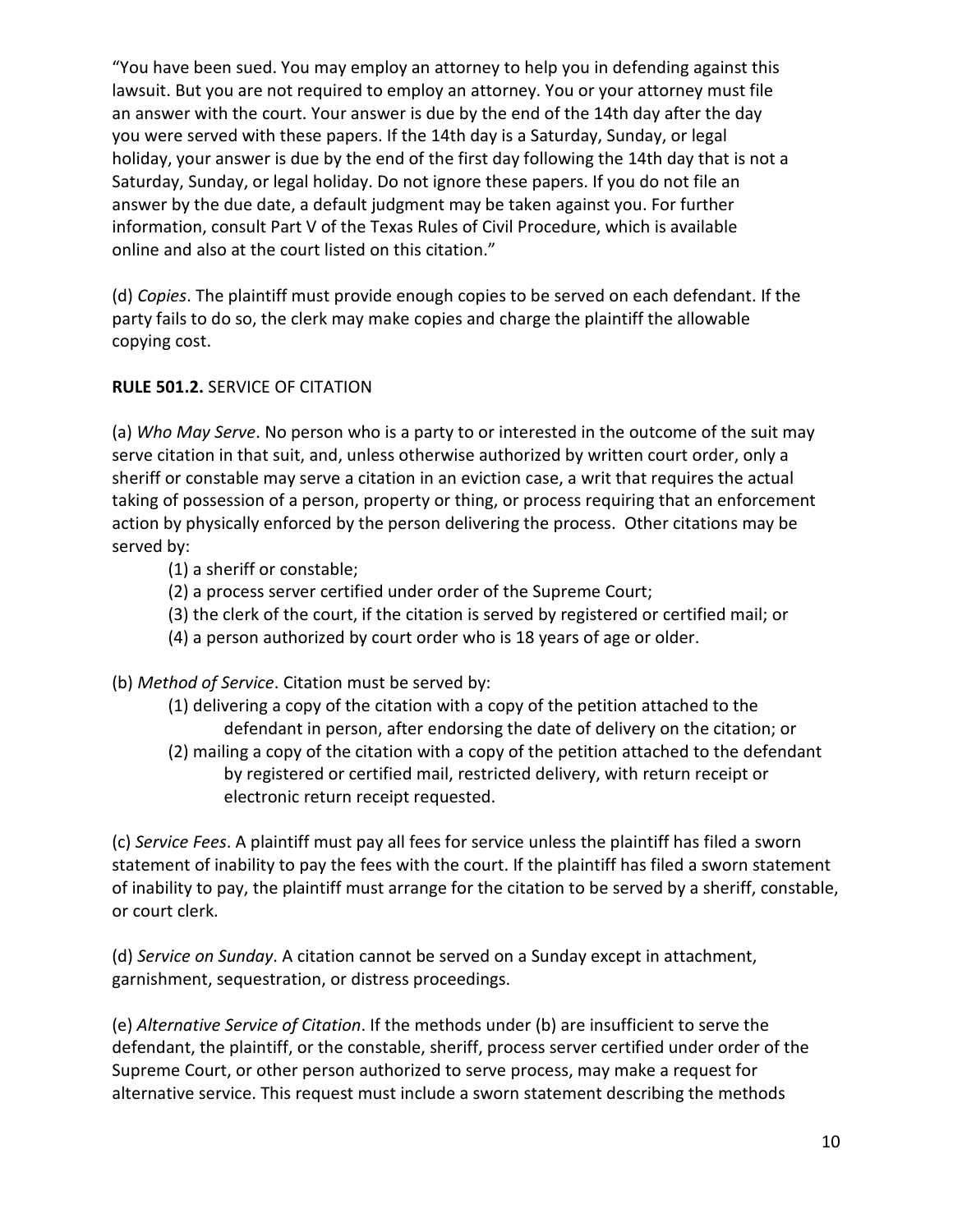attempted under (b) and stating the defendant's usual place of business or residence, or other place where the defendant can probably be found. The court may authorize the following types of alternative service:

- (1) mailing a copy of the citation with a copy of the petition attached by first class mail to the defendant at a specified address, and also leaving a copy of the citation with petition attached at the defendant's residence or other place where the defendant can probably be found with any person found there who is at least 16 years of age; or
- (2) mailing a copy of the citation with a copy of the petition attached by first class mail to the defendant at a specified address, and also serving by any other method that the court finds is reasonably likely to provide the defendant with notice of the suit.

(f) Service by Publication. In the event that service of citation by publication is necessary, the process is governed by the rules in county and district court.

## RULE 501.3. DUTIES OF OFFICER OR PERSON RECEIVING CITATION

(a) Endorsement; Execution; Return. The officer or authorized person to whom process is delivered must:

- (1) endorse on the process the date and hour on which he or she received it;
- (2) execute and return the same without delay; and
- (3) complete a return of service, which may, but need not, be endorsed on or attached to the citation.

(b) Contents of Return. The return, together with any document to which it is attached, must include the following information:

- (1) the case number and case name;
- (2) the court in which the case is filed;
- (3) a description of what was served;
- (4) the date and time the process was received for service;
- (5) the person or entity served;
- (6) the address served;
- (7) the date of service or attempted service;
- (8) the manner of delivery of service or attempted service;
- (9) the name of the person who served or attempted service;
- (10)if the person named in (9) is a process server certified under Supreme Court Order, his or her identification number and the expiration date of his or her certification; and
- (11)any other information required by rule or law.

(c) Citation by Mail. When the citation is served by registered or certified mail as authorized by Rule 501.2(b)(2), the return by the officer or authorized person must also contain the receipt with the addressee's signature.

(d) Failure to Serve. When the officer or authorized person has not served the citation, the return must show the diligence used by the officer or authorized person to execute the same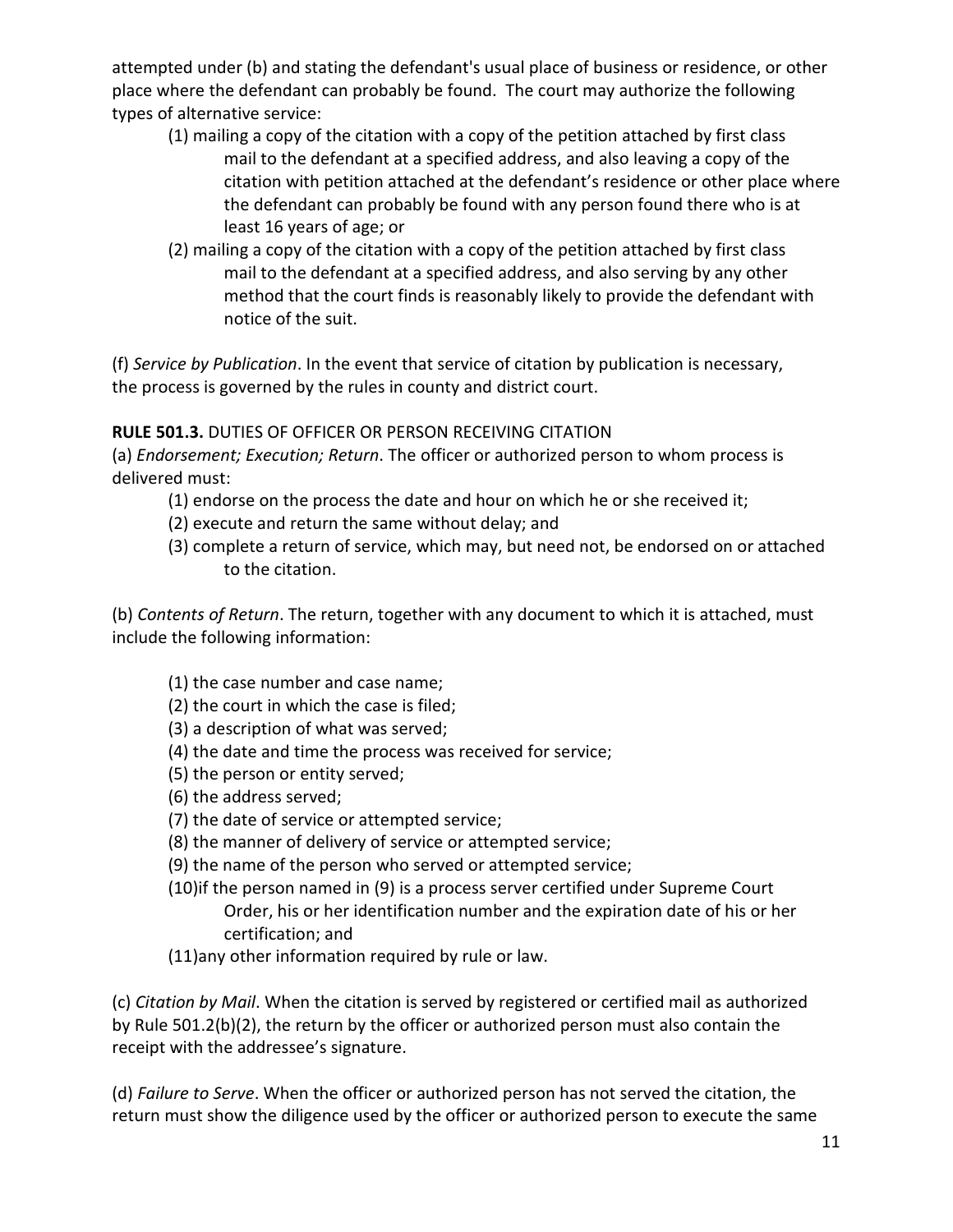and the cause of failure to execute it, and where the defendant is to be found, if ascertainable.

(e) Signature. The officer or authorized person who serves or attempts to serve a citation must sign the return. If the return is signed by a person other than a sheriff, constable, or clerk of the court, the return must either be verified or be signed under penalty of perjury. A return signed under penalty of perjury must contain the statement below in substantially the following form:

"My name is (First) (Middle) (Last), my date of birth is (Month) (Day), (Year), and my address is (Street), (City), (State) (Zip Code), (County) . I declare under penalty of perjury that the foregoing is true and correct. Executed in \_\_\_\_\_\_County, State of\_\_\_\_\_\_\_, on the \_\_\_\_\_\_day of (Month) , (Year) .

## Declarant"

\_\_\_\_\_\_\_\_\_\_\_\_\_\_\_\_\_\_\_

(f) Alternative Service. Where citation is executed by an alternative method as authorized by 501.2(e), proof of service must be made in the manner ordered by the court.

(g) Filing Return. The return and any document to which it is attached must be filed with the court and may be filed electronically or by fax, if those methods of filing are available.

(h) Prerequisite for Default Judgment. No default judgment may be granted in any case until proof of service as provided by this rule, or as ordered by the court in the event citation is executed by an alternative method under 501.2(e), has been on file with the clerk of the court 3 days, exclusive of the day of filing and the day of judgment.

## RULE 501.4. SERVICE OF PAPERS OTHER THAN CITATION

(a) Method of Service. Other than a citation or oral motions made during trial or when all parties are present, every notice required by these rules, and every pleading, plea, motion, application to the court for an order, or other form of request, must be served on all other parties in one of the following ways.

- (1) In person. A copy may be delivered to the party to be served, or the party's duly authorized agent or attorney of record, in person or by agent.
- (2) Mail or courier. A copy may be sent by courier-receipted delivery or by certified or registered mail, to the party's last known address. Service by certified or registered mail is complete when the document is properly addressed and deposited in the United States mail, postage prepaid.
- (3) Fax. A copy may be faxed to the recipient's current fax number. Service by fax after 5:00 p.m. local time of the recipient will be deemed to have been served on the following day.
- (4) Email. A copy may be sent to an email address expressly provided by the receiving party, if the party has consented to email service in writing. Service by email after 5:00 p.m. local time of the recipient will be deemed to have been served on the following day.
- (5) Other. A copy may be delivered in any other manner directed by the court.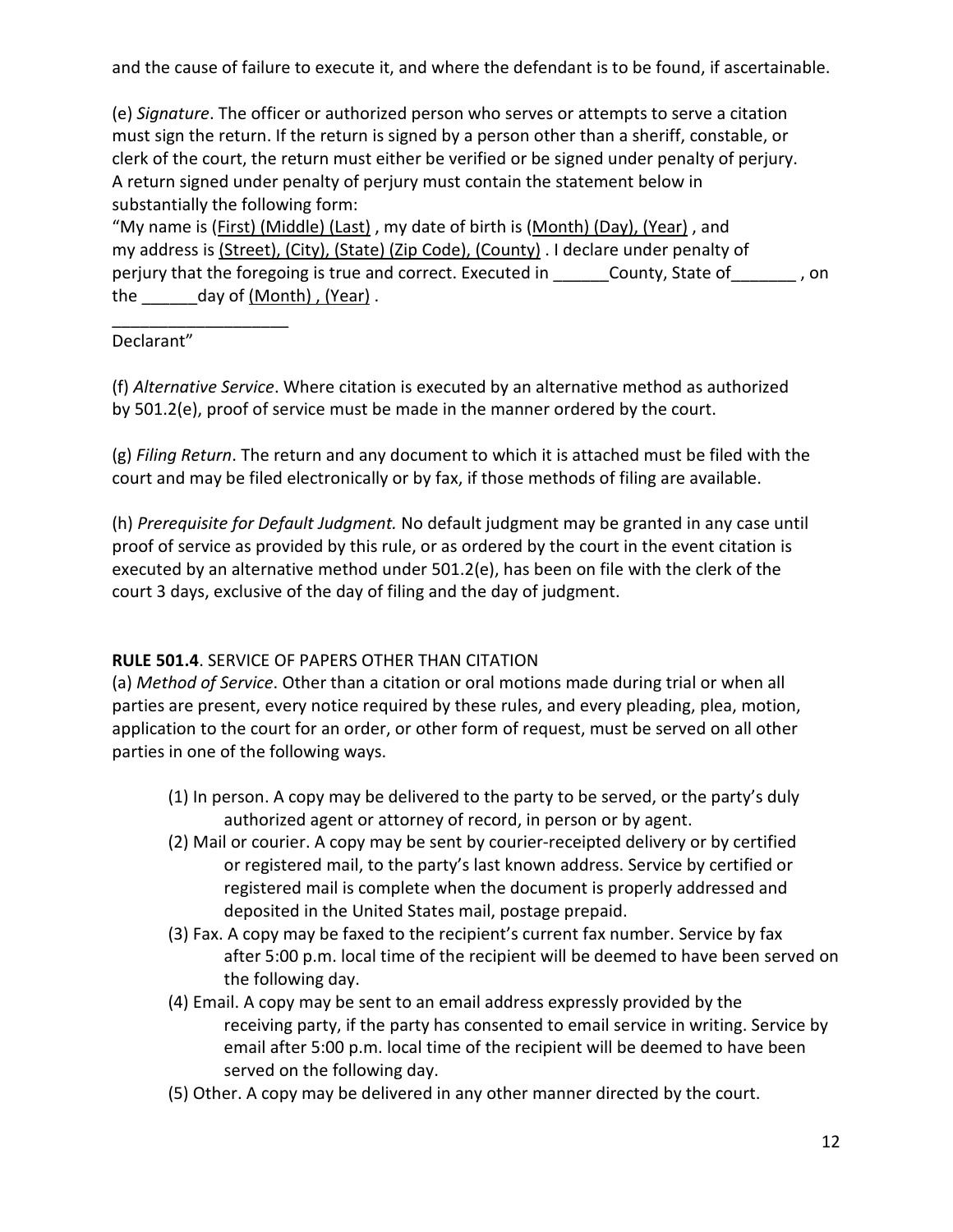(b) Timing. If a document is served by mail, 3 days will be added to the length of time a party has to respond to the document. Notice of any hearing requested by a party must be served on all other parties not less than 3 days before the time specified for the hearing.

(c) Who May Serve. Documents other than a citation may be served by a party to the suit, an attorney of record, a sheriff or constable, or by any other person competent to testify.

(d) Certificate of Service. The party or the party's attorney of record must include in writing on all documents filed a signed statement describing the manner in which the document was served on the other party or parties and the date of service. A certificate by a party or the party's attorney of record, or the return of the officer, or the sworn statement of any other person showing service of a notice is proof of service.

(e) Failure to Serve. A party may offer evidence or testimony that a notice or document was not received, or, if service was by mail, that it was not received within 3 days from the date of mailing, and upon so finding, the court may extend the time for taking the action required of the party or grant other relief as it deems just.

## THE 502 SERIES: INSTITUTION OF SUIT

## RULE 502.1. PLEADINGS AND MOTIONS MUST BE WRITTEN, SIGNED, AND FILED

Except for oral motions made during trial or when all parties are present, every pleading, plea, motion, application to the court for an order, or other form of request must be written and signed by the party or its attorney and must be filed with the court. A document may be filed with the court by personal or commercial delivery, by mail, or electronically, if the court allows electronic filing.

## RULE 502.2. PETITION

(a) Contents. To initiate a suit, a petition must be filed with the court. A petition must contain:

- (1 the name of the plaintiff:
- (2) the name, address, telephone number, and fax number, if any, of the plaintiff's attorney, if applicable, or the address, telephone number, and fax number, if any, of the plaintiff:
- (3) the name, address, and telephone number, if known, of the defendant;
- (4) the amount of money, if any, the plaintiff seeks;
- (5) a description and claimed value of any personal property the plaintiff seeks;
- (6) a description of any other relief requested;
- (7) the basis for the plaintiff's claim against the defendant; and
- (8) if the plaintiff consents to email service of the answer and any other motions or pleadings, a statement consenting to email service and email contact information.

(b) Justice Court Civil Case Information Sheet. A justice court civil case information sheet,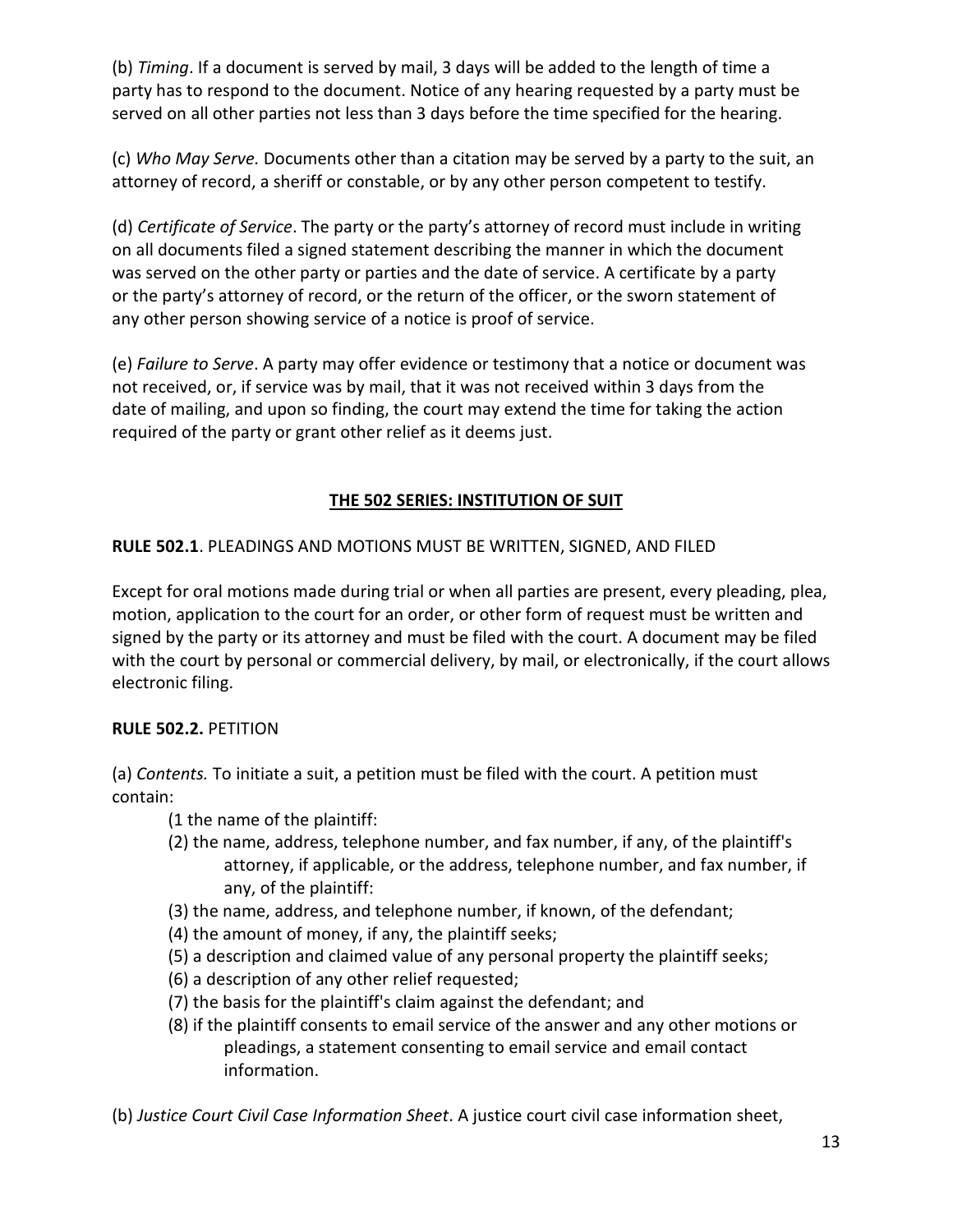in the form promulgated by the Supreme Court of Texas, must accompany the filing of a petition and must be signed by the plaintiff or the plaintiff's attorney. The justice court civil case information sheet is for data collection for statistical and administrative purposes and does not affect any substantive right. The court may not reject a pleading because the pleading is not accompanied by a justice court civil case information sheet.

## RULE 502.3. FEES; INABILITY TO PAY

(a) Fees and Statement of Inability to Pay. On filing the petition, the plaintiff must pay the appropriate filing fee and service fees, if any, with the court. A plaintiff who is unable to afford to pay the fees must file a sworn statement of inability to pay. Upon filing the statement, the clerk must docket the action, issue citation, and provide any other customary services.

## (b) Contents of Statement of Inability to Pay.

- (1)The statement must contain complete information as to the party's identity, nature and amount of governmental entitlement income, nature and amount of employment income, other income (interest, dividends, etc.), spouse's income if available to the party, property owned (other than homestead), cash or checking account, dependents, debts, and monthly expenses.
- (2) The statement must contain the following: "I am unable to pay court fees. I verify that the statements made in this statement are true and correct." The statement must be sworn before a notary public or other officer authorized to administer oaths or be signed under penalty of perjury.

(c) IOLTA Certificate. If the party is represented by an attorney who is providing free legal services because of the party's indigence, without contingency, and the attorney is providing services either directly or by referral from a program funded by the Interest on Lawyers Trust Accounts (IOLTA) program, the attorney may file an IOLTA certificate confirming that the IOLTA funded program screened the party for income eligibility under the IOLTA income guidelines. A party's statement of inability to pay accompanied by an attorney's IOLTA certificate may not be contested under (d).

(d) Contest. The defendant may file a contest of the statement of inability to pay at any time within 7 days after the day the defendant's answer is due. If the statement attests to receipt of government entitlement based on indigence, the statement may only be contested with regard to the veracity of the attestation. If contested, the judge must hold a hearing to determine the plaintiff's ability to pay. At the hearing, the burden is on the party who filed the statement to prove its inability to pay. The judge may, regardless of whether the defendant contests the statement, examine the statement and conduct a hearing to determine the plaintiff's ability to pay. If the judge determines that the plaintiff is able to afford the fees, the judge must enter a written order listing the reasons for the determination, and the plaintiff must pay the fees in the time specified in the order or the case will be dismissed without prejudice.

RULE 502.4. VENUE — WHERE A LAWSUIT MAY BE BROUGHT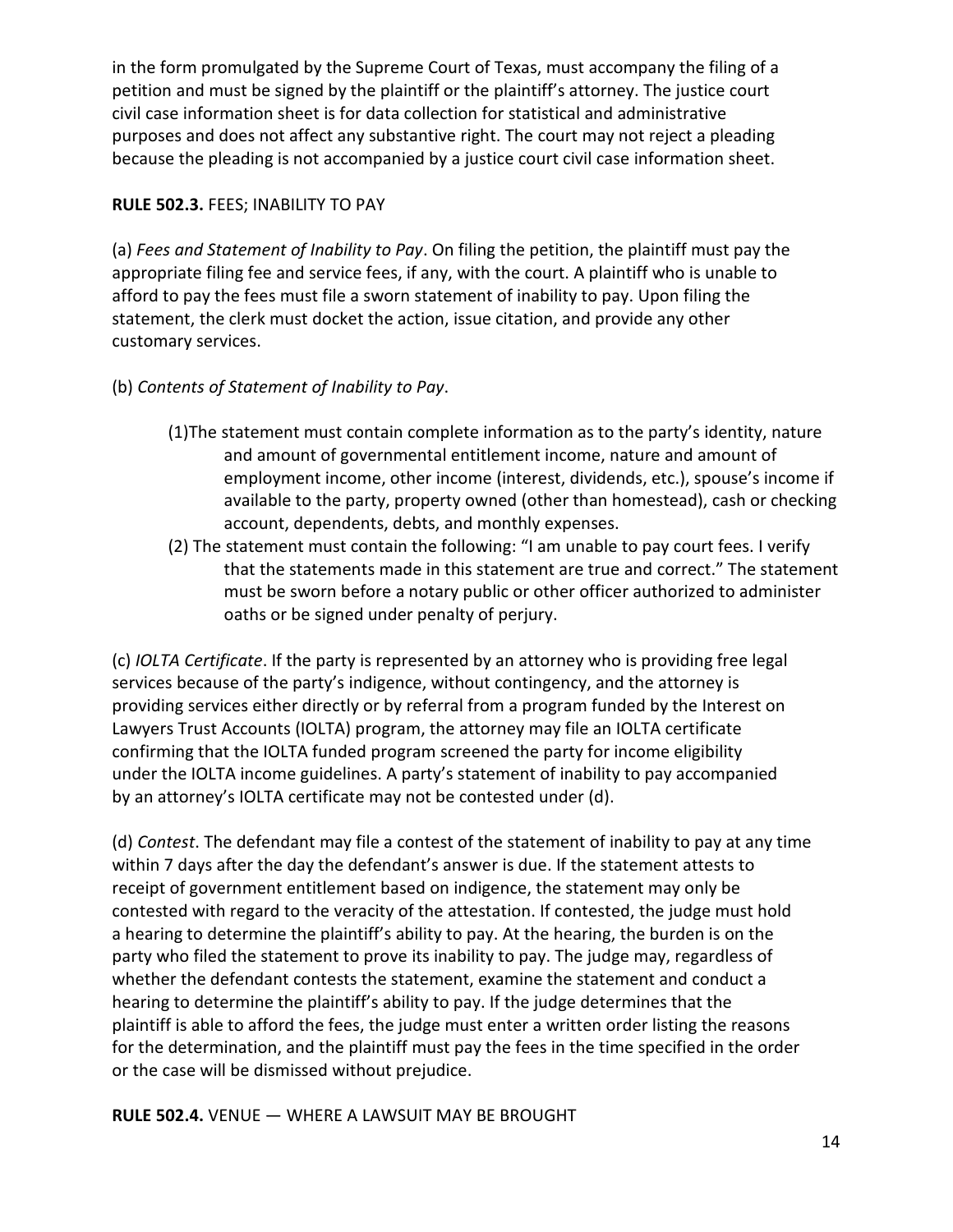(a) Applicable Law. Laws specifying the venue – the county and precinct where a lawsuit may be brought – are found in Chapter 15, Subchapter E of the Texas Civil Practice and Remedies Code, which is available online and for examination during the court's business hours.

(b) General Rule. Generally, a defendant in a small claims case as described in Rule 500.3(a) or a debt claim case as described in Rule 500.3(b) is entitled to be sued in one of the following venues:

- (1) the county and precinct where the defendant resides;
- (2) the county and precinct where the incident, or the majority of incidents, that gave rise to the claim occurred;
- (3) the county and precinct where the contract or agreement, if any, that gave rise to the claim was to be performed; or
- (4) the county and precinct where the property is located, in a suit to recover personal property.

(c) Non-Resident Defendant; Defendant's Residence Unknown. If the defendant is a non-resident of Texas, or if defendant's residence is unknown, the plaintiff may file the suit in the county and precinct where the plaintiff resides.

(d) Motion to Transfer Venue. If a plaintiff files suit in an improper venue, a defendant may challenge the venue selected by filing a motion to transfer venue. The motion must be filed before trial, no later than 21 days after the day the defendant's answer is filed, and must contain a sworn statement that the venue chosen by the plaintiff is improper and a specific county and precinct of proper venue to which transfer is sought. If the defendant fails to name a county and precinct, the court must instruct the defendant to do so and allow the defendant 7 days to cure the defect. If the defendant fails to correct the defect, the motion will be denied, and the case will proceed in the county and precinct where it was originally filed.

## (1) Procedure.

- (A) Judge to Set Hearing. If a defendant files a motion to transfer venue, the judge must set a hearing on the motion.
- (B) Response. A plaintiff may file a response to a defendant's motion to transfer venue.
- (C) Hearing. The parties may present evidence at the hearing. A witness may testify at a hearing, either in person or, with permission of the court, by means of telephone or an electronic communication system.
- (D) Judge's Decision. If the motion is granted, the judge must sign an order designating the court to which the case will be transferred. If the motion is denied, the case will be heard in the court in which the plaintiff initially filed suit.
- (E) Review. Motions for rehearing and interlocutory appeals of the judge's ruling on venue are not permitted.
- (F) Time for Trial of the Case. No trial may be held until at least the 14th day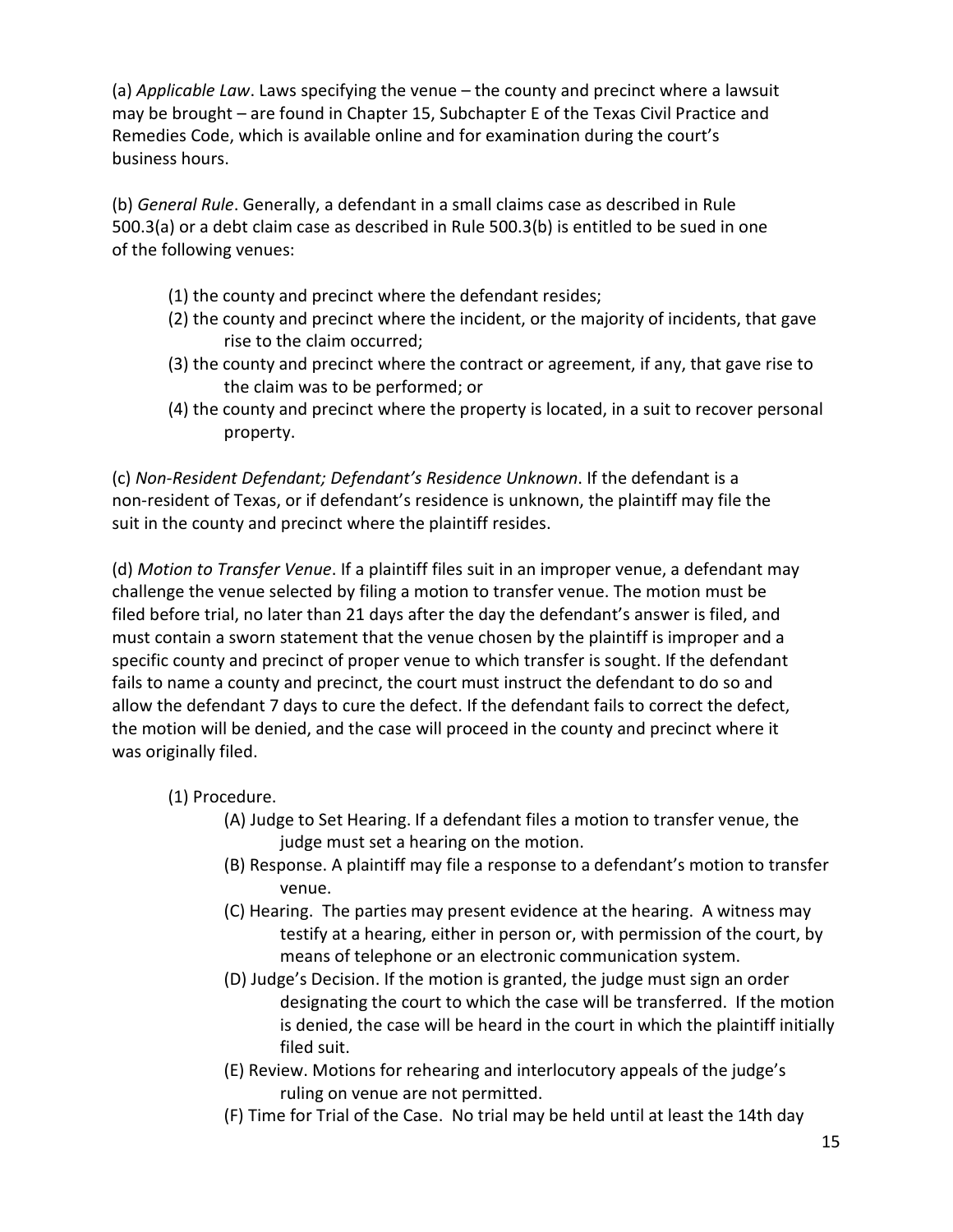after the judge's ruling on the motion to transfer venue.

 (G) Order. An order granting a motion to transfer venue must state the reason for the transfer and the name of the court to which the transfer is made. When such an order of transfer is made, the judge who issued the order must immediately make out a true and correct transcript of all the entries made on the docket in the case, certify the transcript , and send the transcript, with a certified copy of the bill of costs and the original papers in the case, to the court in the precinct to which the case has been transferred. The court receiving the case must then notify the plaintiff that the case has been received and, if the case is transferred to a different county, that the plaintiff has 14 days after receiving the notice to pay the filing fee in the new court, or file a sworn statement of inability to pay. The plaintiff is not entitled to a refund of any fees already paid. Failure to pay the fee or file a sworn statement of inability to pay will result in dismissal of the case without prejudice.

(e) Fair Trial Venue Change. If a party believes it cannot get a fair trial in a specific precinct or before a specific judge, the party may file a sworn motion stating such, supported by the sworn statements of two other credible persons, and specifying if the party is requesting a change of location or a change of judge. Except for good cause shown, this motion must be filed no less than 7 days before trial. If the party seeks a change of judge, the judge must exchange benches with another qualified justice of the peace, or if no judge is available to exchange benches, the county judge must appoint a visiting judge to hear the case. If the party seeks a change in location, the case must be transferred to the nearest justice court in the county that is not subject to the same or some other disqualification. If there is only one justice of the peace precinct in the county, then the judge must exchange benches with another qualified justice of the peace, or if no judge is available to exchange benches, the county judge must appoint a visiting judge to hear the case. In cases where exclusive jurisdiction is within a specific precinct, as in eviction cases, the only remedy available is a change of judge. A party may apply for relief under this rule only one time in any given lawsuit.

.

(f) Transfer of Venue by Consent. On the written consent of all parties or their attorneys, filed with the court, venue must be transferred to the court of any other justice of the peace of the county, or any other county.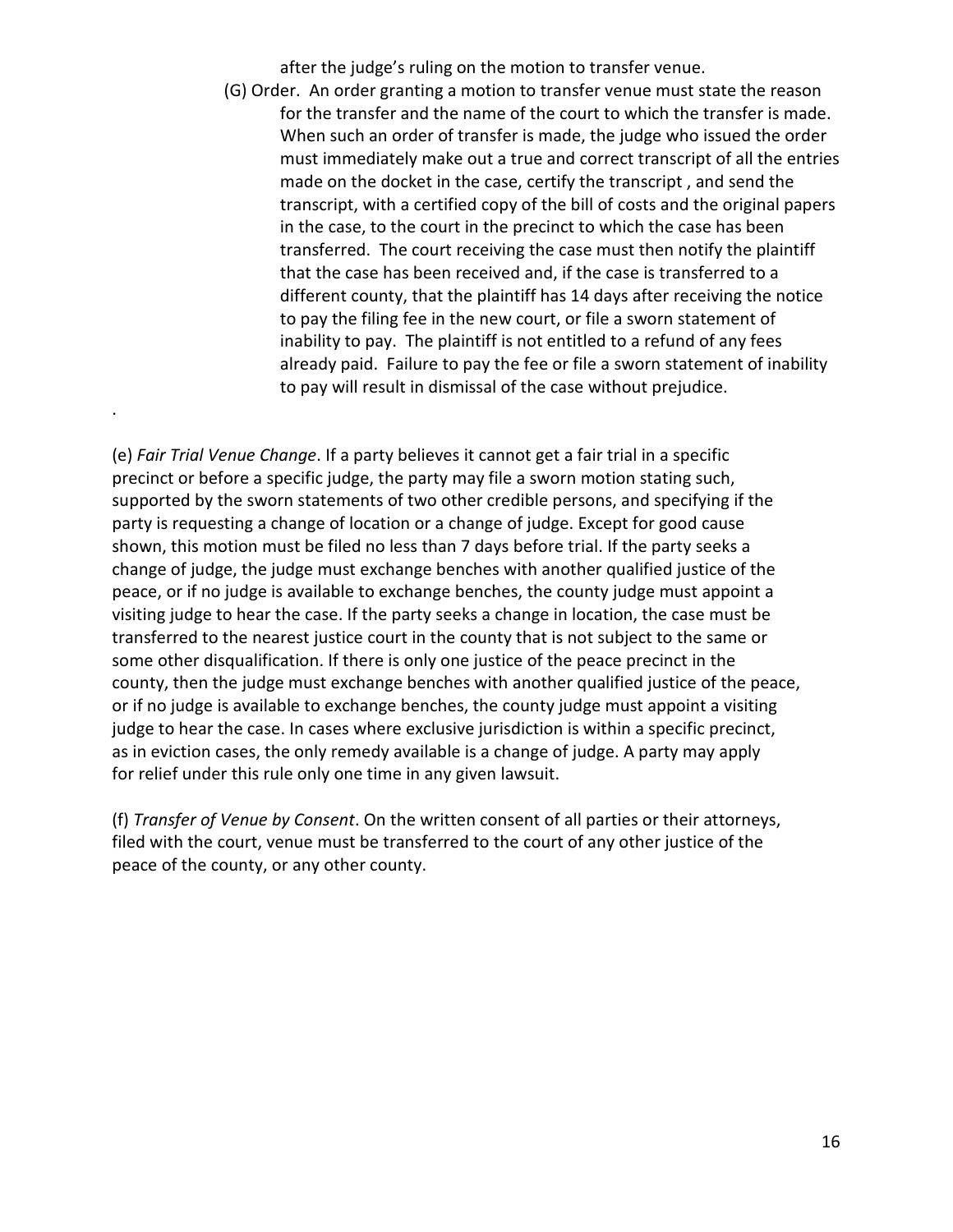#### RULE 502.5. ANSWER

(a) Requirements. A defendant must file with the court a written answer to a lawsuit as directed by the citation and must also serve a copy of the answer on the plaintiff. The answer must contain:

- (1) the name of the defendant;
- (2) the name, address, telephone number, and fax number, if any, of the defendant's attorney, if applicable, or the address, telephone number, and fax number, if any, of the defendant; and
- (3) if the defendant consents to email service, a statement consenting to email service and email contact information.

(b) General Denial. An answer that denies all of the plaintiff's allegations without specifying the reasons is sufficient to constitute an answer or appearance and does not bar the defendant from raising any defense at trial.

(c) Answer Docketed. The defendant's appearance must be noted on the court's docket.

(d) Due Date. Unless the defendant is served by publication, the defendant's answer is due by the end of the 14th day after the day the defendant was served with the citation and petition, but

- (1) if the 14th day is a Saturday, Sunday, or legal holiday, the answer is due on the next day that is not a Saturday, Sunday, or legal holiday; and
- (2) if the 14th day falls on a day during which the court is closed before 5:00 PM, the answer is due on the court's next business day.

(e) Due Date When Defendant Served by Publication. If a defendant is served by publication, the defendant's answer is due by the end of the 42nd day after the day the citation was issued, but

- (1) if the 42nd day is a Saturday, Sunday, or legal holiday, the answer is due on the next day that is not a Saturday, Sunday, or legal holiday; or
- (2) if the 42nd day falls on a day during which the court is closed before 5:00 PM, the answer is due on the court's next business day.

## RULE 502.6. COUNTERCLAIM; CROSS-CLAIM; THIRD-PARTY CLAIM

(a) Counterclaim. A defendant may file a petition stating as a counterclaim any claim against a plaintiff that is within the jurisdiction of the justice court, whether or not related to the claims in the plaintiff's petition. The defendant must file a counterclaim petition as provided in Rule 502.2, and must pay a filing fee or provide a sworn statement of inability to pay the fees. The court need not generate a citation for a counterclaim and no answer to the counterclaim need be filed. The defendant must serve a copy of the counterclaim as provided by Rule 501.4.

(b) Cross-Claim. A plaintiff seeking relief against another plaintiff, or a defendant seeking relief against another defendant may file a cross-claim. The filing party must file a cross-claim petition as provided in Rule 502.2, and must pay a filing fee or provide a sworn statement of inability to pay the fees. A citation must be issued and served as provided by Rule 501.2 on any party that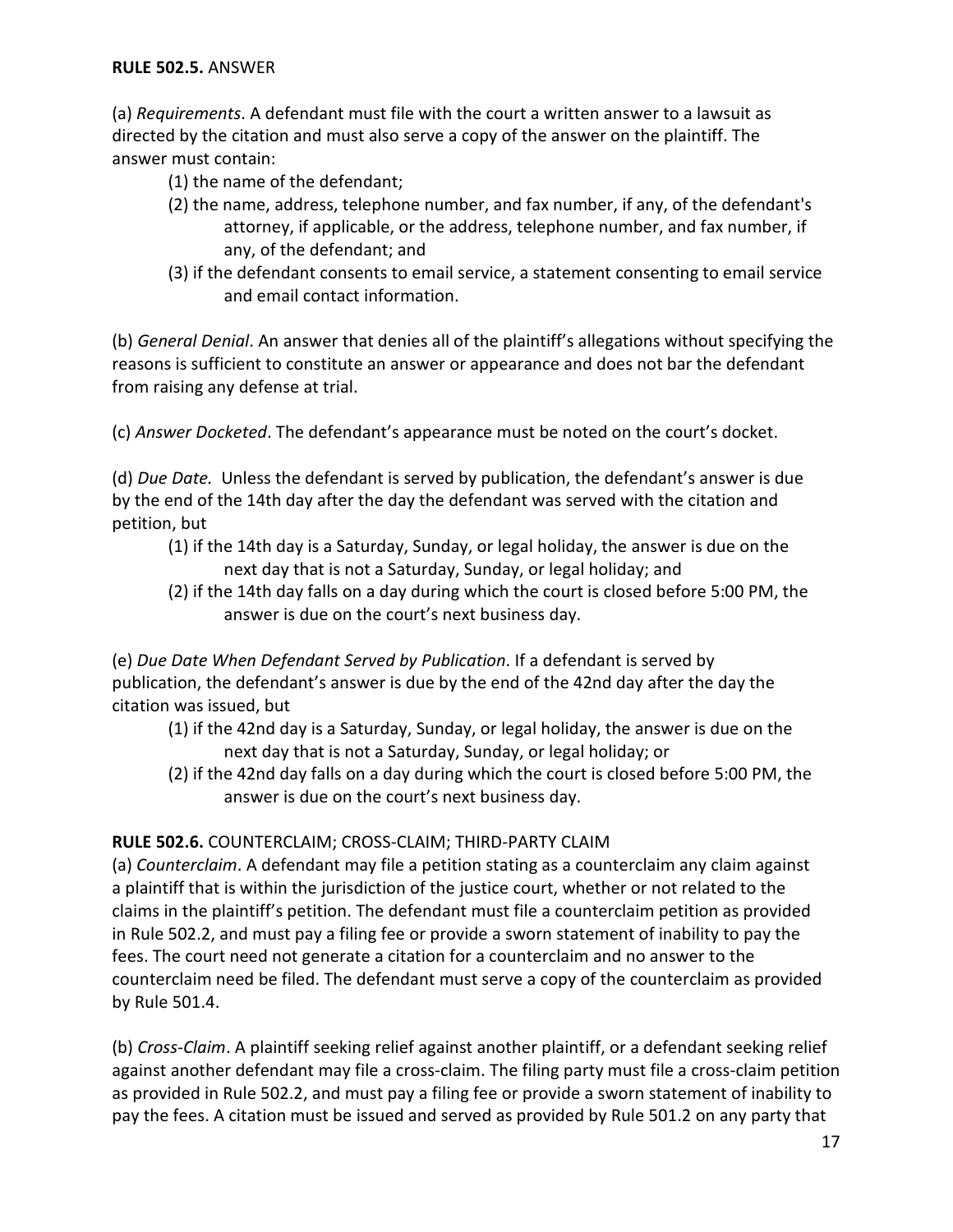has not yet filed a petition or an answer, as appropriate. If the party filed against has filed a petition or an answer, the filing party must serve the cross-claim as provided by Rule 501.4.

(c) Third Party Claim. A defendant seeking to bring another party into a suit who may be liable for all or part of the plaintiff's claim against the defendant may file a petition as provided in Rule 502.2, and must pay a filing fee or provide a sworn statement of inability to pay the fees. A citation must be issued and served as provided by Rule 501.2.

## RULE 502.7. AMENDING AND CLARIFYING PLEADINGS

(a) Amending Pleadings. A party may withdraw something from or add something to a pleading, as long as the amended pleading is filed and served as provided by Rule 501.4 not less than 7 days before trial. The court may allow a pleading to be amended less than 7 days before trial if the amendment will not operate as a surprise to the opposing party.

(b) Insufficient Pleadings. A party may file a motion with the court asking that another party be required to clarify a pleading. The court must determine if the pleading is sufficient to place all parties on notice of the issues in the lawsuit, and may hold a hearing to make that determination. If the court determines a pleading is insufficient, the court must order the party to amend the pleading and set a date by which the party must amend. If a party fails to comply with the court's order, the pleading may be stricken.

## THE 503 SERIES - DEFAULT JUDGMENT; PRE-TRIAL MATTERS; TRIAL

## RULE 503.1. IF DEFENDANT FAILS TO ANSWER

(a) Default Judgment. If the defendant fails to file an answer by the date stated in Rule 502.5, the judge must ensure that service was proper, and may hold a hearing for this purpose. If it is determined that service was proper, the judge must render a default judgment in the following manner:

- (1) Claim Based on Written Document. If the claim is based on a written document signed by the defendant, and a copy of the document has been filed with the court and served on the defendant, along with a sworn statement from the plaintiff that this is a true and accurate copy of the document and the relief sought is owed, and all payments, offsets or credits due to the defendant have been accounted for, the judge must render judgment for the plaintiff in the requested amount, without any necessity for a hearing. The plaintiff's attorney may also submit affidavits supporting an award of attorney fees to which the plaintiff is entitled, if any.
- (2) Other Cases. Except as provided in (1), a plaintiff who seeks a default judgment against a defendant must request a hearing, orally or in writing. The plaintiff must appear at the hearing and provide evidence of its damages. If the plaintiff proves its damages, the judge must render judgment for the plaintiff in the amount proven. If the plaintiff is unable to prove its damages, the judge must render judgment in favor of the defendant. With the permission of the court, a party may appear at a hearing by means of telephone or an electronic communication system.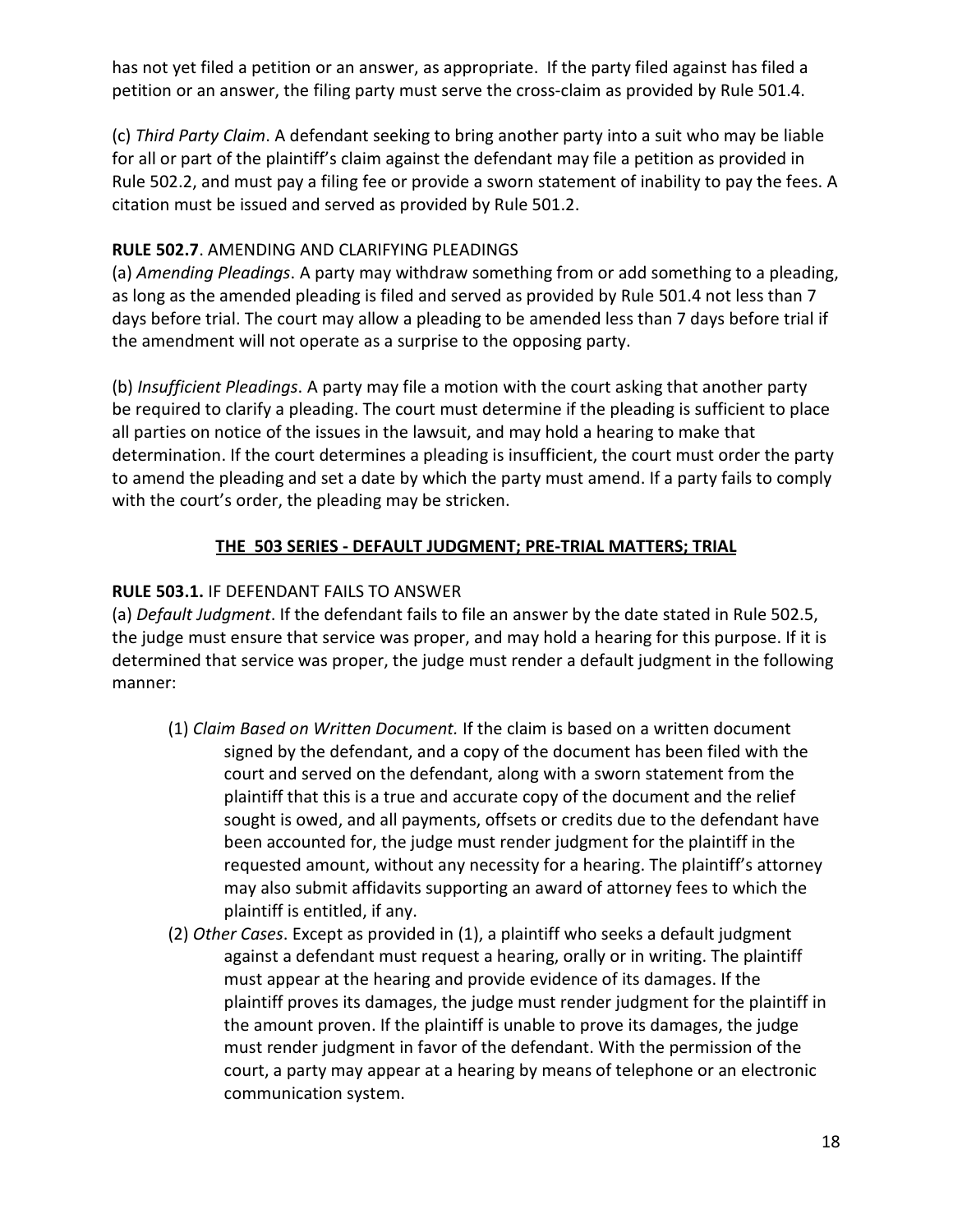(b) Appearance. If a defendant files an answer or otherwise appears in a case before a default judgment is signed by the judge, the judge must not enter a default judgment and the case must be set for trial as described in Rule 503.3.

(c) Post-Answer Default. If a defendant who has answered fails to appear for trial, the court may proceed to hear evidence on liability and damages and render judgment accordingly.

(d) Notice. The plaintiff requesting a default judgment must provide to the clerk in writing the last known mailing address of the defendant at or before the time the judgment is signed. When a default judgment is signed, the clerk must immediately mail written notice of the judgment to the defendant at the address provided by the plaintiff, and note the fact of such mailing on the docket. The notice must state the number and style of the case, the court in which the case is pending, the names of the parties in whose favor and against whom the judgment was rendered, and the date the judgment was signed. Failure to comply with the provisions of this rule does not affect the finality of the judgment.

## RULE 503.2. SUMMARY DISPOSITION

(a) Motion. A party may file a sworn motion for summary disposition of all or part of a claim or defense without a trial. The motion must set out all supporting facts. All documents on which the motion relies must be attached. The motion must be granted if it shows that:

- (1) there are no genuinely disputed facts that would prevent a judgment in favor of the party;
- (2) there is no evidence of one or more essential elements of a defense which the defendant must prove to defeat the plaintiff's claim; or
- (3) there is no evidence of one or more essential elements of the plaintiff's claim.

(b) Response. The party opposing the motion may file a sworn written response to the motion.

(c) Hearing. The court must not consider a motion for summary disposition until it has been on file for at least 14 days. By agreement of the parties, the court may decide the motion and response without a hearing.

(d) Order. The court may enter judgment as to the entire case or may specify the facts that are established and direct such further proceedings in the case as are just.

## RULE 503.3. SETTINGS AND NOTICE; POSTPONING TRIAL

(a) Settings and Notice. After the defendant answers, the case will be set on a pretrial docket or a trial docket at the discretion of the judge. The court must send a notice of the date, time, and place of this setting to all parties at their address of record no less than 45 days before the setting date, unless the judge determines that an earlier setting is required in the interest of justice. Reasonable notice of all subsequent settings must be sent to all parties at their addresses of record.

(b) Postponing Trial. A party may file a sworn motion requesting that the trial be postponed. The motion must state why a postponement is necessary. The judge, for good cause, may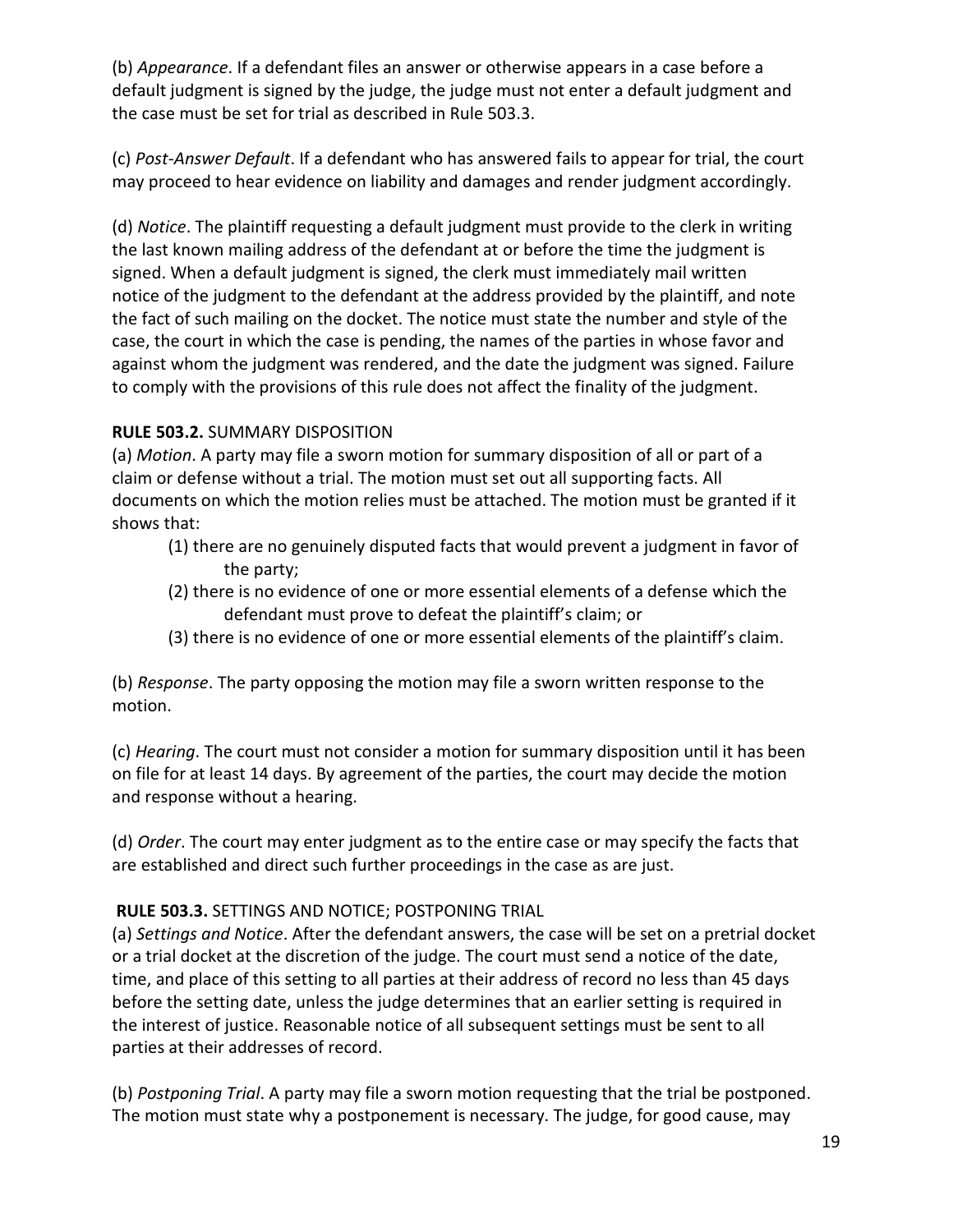postpone any suit for a reasonable time.

## RULE 503.4. PRETRIAL CONFERENCE

(a) Conference Set; Issues. If all parties have appeared in a suit, the court, at any party's request or on its own, may set a case for a pretrial conference. Appropriate issues for the pretrial conference include:

(1) discovery;

- (2) the amendment or clarification of pleadings;
- (3) the admission of facts and documents to streamline the trial process;
- (4) a limitation on the number of witnesses at trial;
- (5) the identification of facts, if any, which are not in dispute between the parties;
- (6) mediation or other alternative dispute resolution services;
- (7) the possibility of settlement;
- (8) trial setting dates that are amenable to the court and all parties;
- (9) the appointment of interpreters, if needed;
- (10) the application of a Rule of Civil Procedure not in Part V or a Rule of Evidence; and
- (11) any other issue that the court deems appropriate.

(b) Eviction Cases. The court must not schedule a pretrial conference in an eviction case if it would delay trial.

## RULE 503.5. ALTERNATIVE DISPUTE RESOLUTION

(a) State Policy. The policy of this state is to encourage the peaceable resolution of disputes through alternative dispute resolution, including mediation, and the early settlement of pending litigation through voluntary settlement procedures. For that purpose, the judge may order any case to mediation or another appropriate and generally accepted alternative dispute resolution process.

(b) Eviction Cases. The court must not order mediation or any other alternative dispute resolution process in an eviction case if it would delay trial.

## RULE 503.6. TRIAL

(a) Docket Called. On the day of the trial setting, the judge must call all of the cases set for trial that day.

(b) If Plaintiff Fails to Appear. If the plaintiff fails to appear when the case is called for trial, the judge may postpone or dismiss the suit.

(c) If Defendant Fails to Appear. If the defendant fails to appear when the case is called for trial, the judge may postpone the case, or may proceed to take evidence. If the plaintiff proves its case, judgment must be awarded for the relief proven. If the plaintiff fails to prove its case, judgment must be rendered against the plaintiff.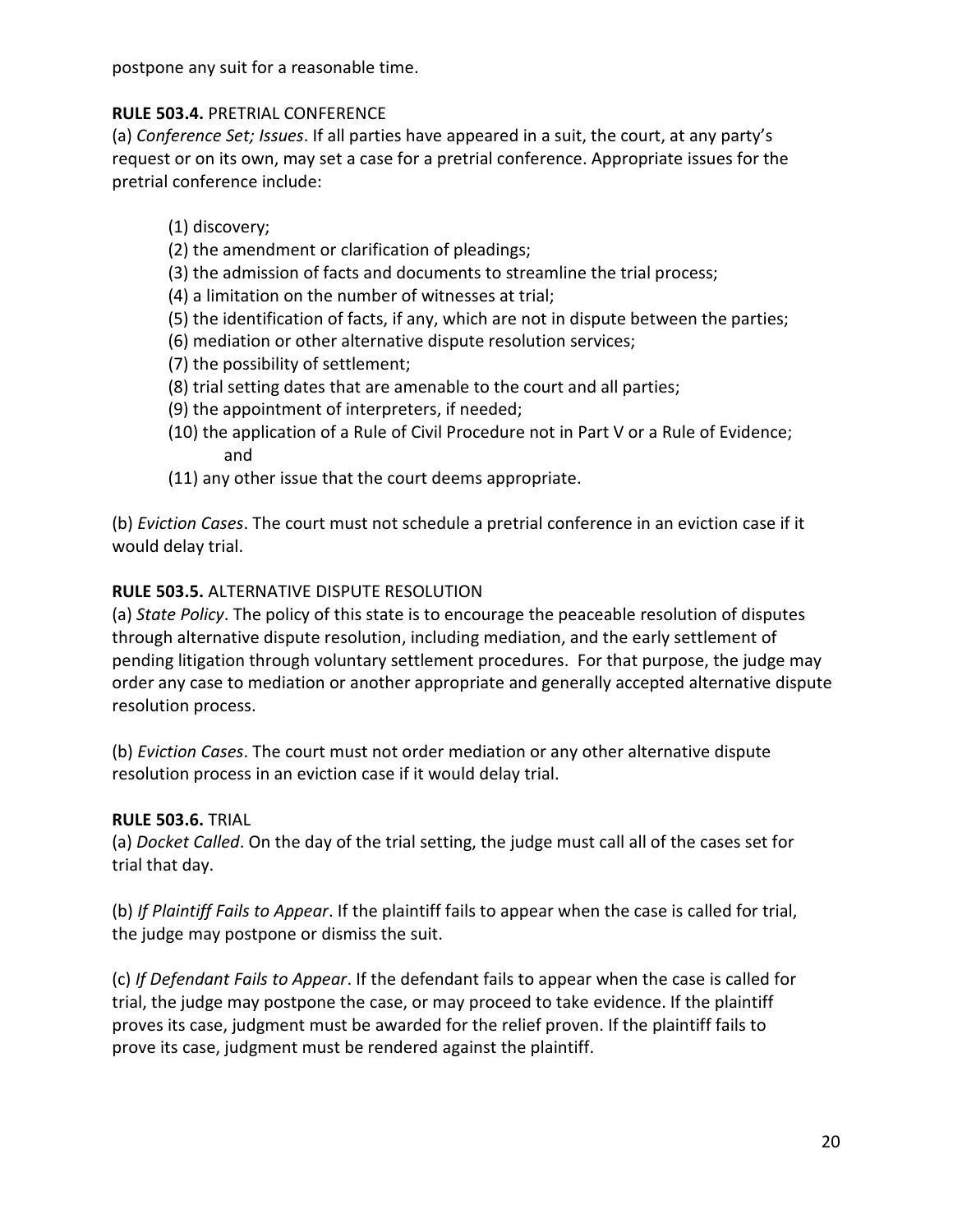## THE 504 SERIES - JURY

#### RULE 504.1. JURY TRIAL DEMANDED

(a) Demand. Any party is entitled to a trial by jury. A written demand for a jury must be filed no later than 14 days before the date a case is set for trial. If the demand is not timely, the right to a jury is waived unless the late filing is excused by the judge for good cause.

(b) Jury Fee. Unless otherwise provided by law, a party demanding a jury must pay a fee of \$22.00 or must file a sworn statement of inability to pay the fee at or before the time the party files a written request for a jury.

(c) Withdrawal of Demand. If a party who demands a jury and pay the fee withdraws the demand, the case will remain on the jury docket unless all other parties present agree to try the case without a jury. A party that withdraws its jury demand is not entitled to a refund of the jury fee.

(d) No Demand. If no party timely demands a jury and pays the fee, the judge will try the case without a jury.

#### RULE 504.2. EMPANELING THE JURY

(a) Drawing Jury and Oath. If no method of electronic draw has been implemented, the judge must write the names of all prospective jurors present on separate slips of paper as nearly alike as may be, place them in a box, mix them well, and then draw the names one by one from the box. The judge must list the names drawn and deliver a copy to each of the parties or their attorneys.

(b) Oath. After the draw, the judge must swear the panel as follows: "You solemnly swear or affirm that you will give true and correct answers to all questions asked of you concerning your qualifications as a juror."

(c) Questioning the Jury. The parties or their attorneys will be allowed to question jurors as to their ability to serve impartially in the trial but may not ask the jurors how they will rule in the case. The judge will have discretion to allow or disallow specific questions and determine the amount of time each side will have for this process.

(d) Challenge for Cause. A party may challenge any juror for cause. A challenge for cause is an Objection made to a juror alleging some fact, such as a bias or prejudice, that disqualifies the juror from serving in the case or that renders the juror unfit to sit on the jury. The challenge must be made during jury questioning. The party must explain to the judge why the juror should be excluded from the jury. The judge must evaluate the questions and answers given and either grant or deny the challenge. When a challenge for cause has been sustained, the juror must be excused.

(e) Challenges Not for Cause. After the judge determines any challenges for cause, each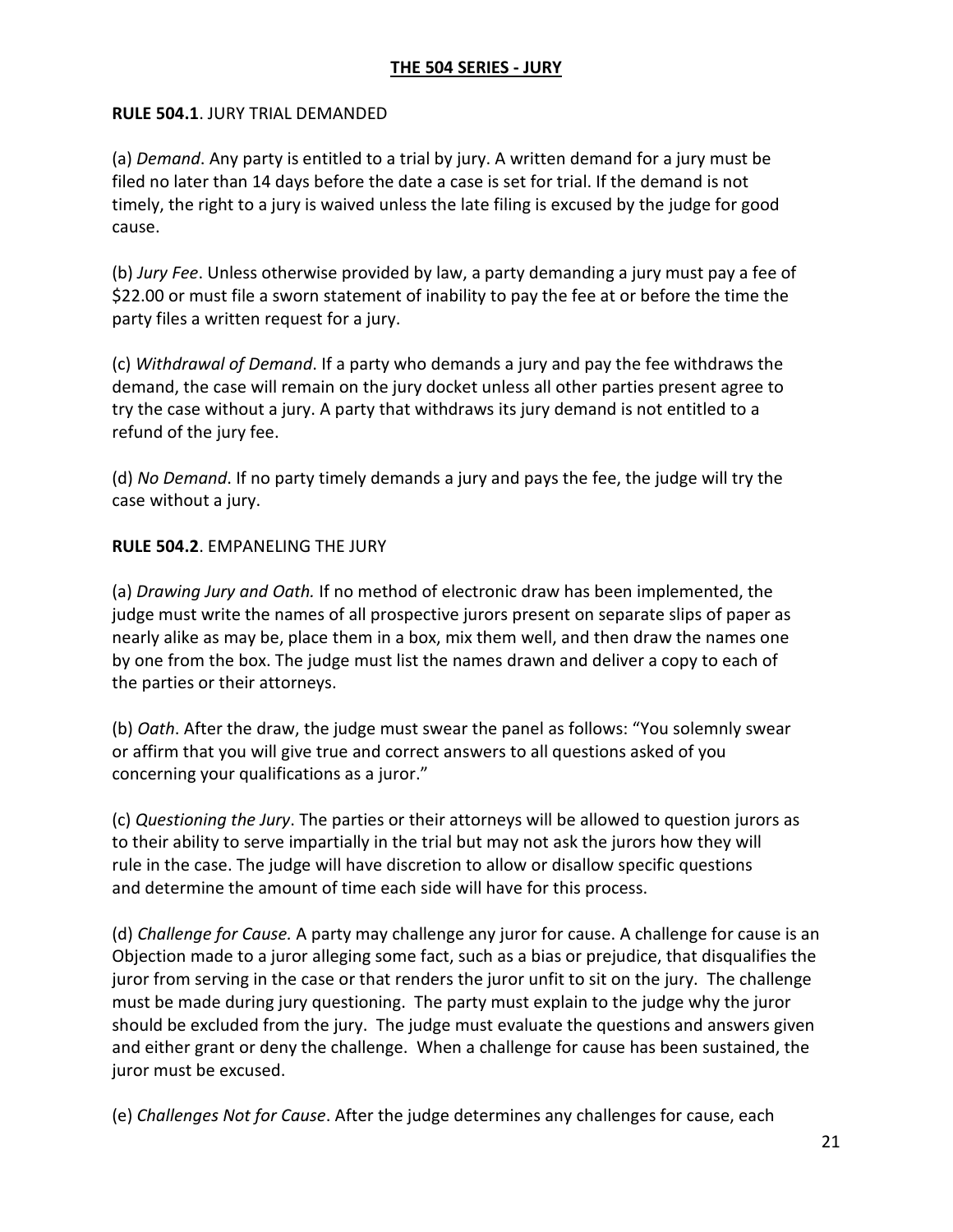party may select up to 3 jurors to excuse for any reason or no reason at all. But no prospective juror may be excused for membership in a constitutionally protected class.

(f) The Jury. After all challenges, the first 6 prospective jurors remaining on the list constitute the jury to try the case.

(g) If Jury Is Incomplete. If challenges reduce the number of prospective jurors below 6, the judge must direct the sheriff or constable to summon others and allow them to be questioned and challenged by the parties as before, until at least 6 remain.

(h) Jury Sworn. When the jury has been selected, the judge must require them to take substantially the following oath: "You solemnly swear or affirm that you will render a true verdict according to the law and the evidence presented."

RULE 504.3. JURY NOT CHARGED … The judge must not charge the jury.

#### RULE 504.4. JURY VERDICT FOR SPECIFIC ARTICLES

When the suit is for the recovery of specific articles and the jury finds for the plaintiff, the jury must assess the value of each article separately, according to the evidence presented at trial.

#### THE 505 SERIES - JUDGMENT; NEW TRIAL

#### RULE 505.1. JUDGMENT

(a) Judgment Upon Jury Verdict. Where a jury has returned a verdict, the judge must announce the verdict in open court, note it in the court's docket, and render judgment accordingly. The judge may render judgment on the verdict or, if the verdict is contrary to the law or the evidence, judgment notwithstanding the verdict.

(b) Case Tried by Judge. When a case has been tried before the judge without a jury, the judge must announce the decision in open court, note the decision in the court's docket, and render judgment accordingly.

## (c) Form. A judgment must:

- (1) clearly state the determination of the parties's rights in the case;
- (2) state who must pay the costs;
- (3) be signed by the judge; and
- (4) be dated the date of the judge's signature.

(d) Costs. The judge must award costs allowed by law to the successful party.

(e) Judgment for Specific Articles. Where the judgment is for the recovery of specific articles, the judgment must order that the plaintiff recover such specific articles, if they can be found, and if not, then their value as assessed by the judge or jury with interest at the prevailing post-judgment interest rate.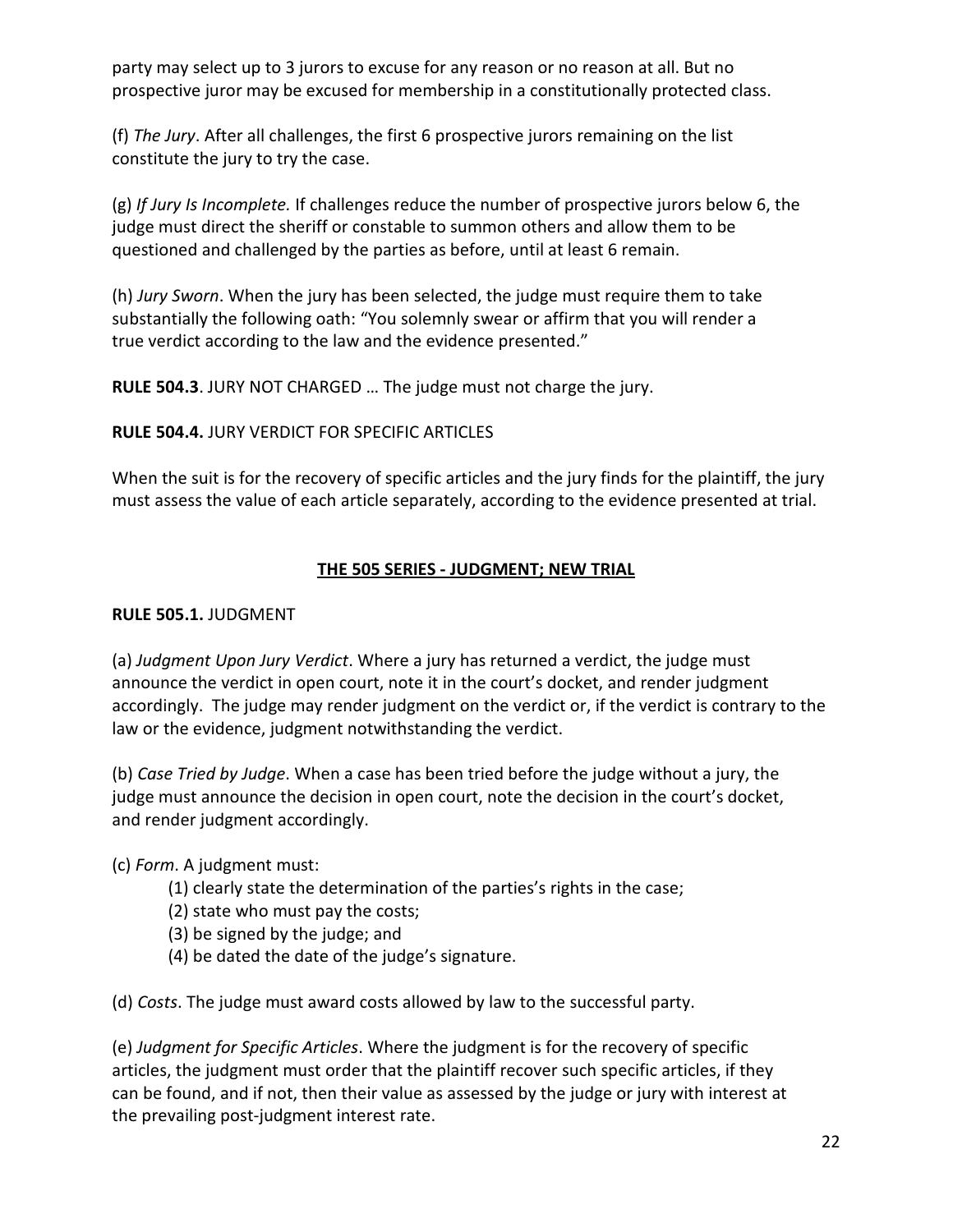#### RULE 505.2. ENFORCEMENT OF JUDGMENT

Justice court judgments are enforceable in the same method as in county and district court, except as provided by law. When the judgment is for personal property, the court may award a special writ for the seizure and delivery of such property to the plaintiff, and may, in addition to the other relief granted in such cases, enforce its judgment by attachment or fine.

#### RULE 505.3. MOTION TO SET ASIDE; MOTION TO REINSTATE; MOTION FOR NEW TRIAL

(a) Motion to Reinstate after Dismissal. A plaintiff whose case is dismissed may file a motion to reinstate the case no later than 14 days after the dismissal order is signed. The plaintiff must serve the defendant with a copy of the motion no later than the next business day using a method approved under Rule 501.4 The court may reinstate the case for good cause shown.

(b) Motion to Set Aside Default. A defendant against whom a default judgment is granted may file a motion to set aside the judgment no later than 14 days after the judgment is signed. The defendant must serve the plaintiff with a copy of the motion no later than the next business day using a method approved under Rule 501.4. The court may set aside the judgment and set the case for trial for good cause shown.

(c) Motion for New Trial. A party may file a motion for a new trial no later than 14 days after the judgment is signed. The party must serve all other parties with a copy of the motion no later than the next business day using a method approved under Rule 501.4. The judge may grant a new trial upon a showing that justice was not done in the trial of the case. Only one new trial may be granted to either party.

(d) Motion Not Required. Failure to file a motion under this rule does not affect a party's right to appeal the underlying judgment.

(e) Motion Denied as a Matter of Law. If the judge has not ruled on a motion to set aside, motion to reinstate, or motion for new trial, the motion is automatically denied at 5:00 p.m. on the 21st day after the day the judgment was signed.

## THE 506 SERIES - APPEAL

#### RULE 506.1. APPEAL

(a) How Taken; Time. A party may appeal a judgment by filing a bond, making a cash deposit, or filing a sworn statement of inability to pay with the justice court within 21 days after the judgment is signed or the motion to reinstate, motion to set aside, or motion for new trial, if any, is denied.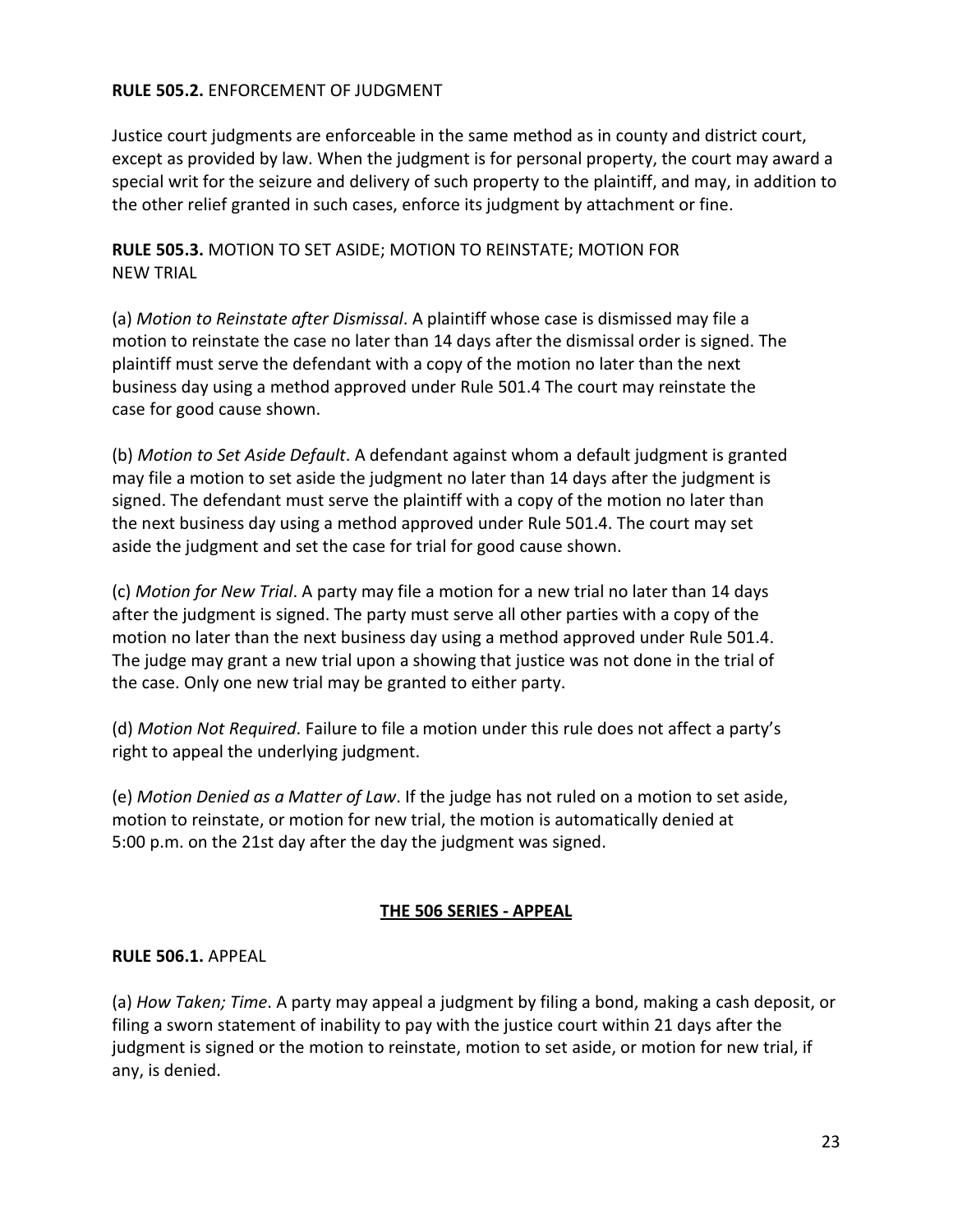(b) Amount of Bond; Sureties; Terms. A plaintiff must file a \$500 bond. A defendant must file a bond in an amount equal to twice the amount of the judgment. The bond must be supported by a surety or sureties approved by the judge. The bond must be payable to the appellee and must be conditioned on the appellant's prosecution of its appeal to effect and payment of any judgment and all costs rendered against it on appeal.

(c) Cash Deposit in Lieu of Bond. In lieu of filing a bond, an appellant may deposit with the clerk of the court cash in the amount required of the bond. The deposit must be payable to the appellee and must be conditioned on the appellant's prosecution of its appeal to effect and payment of any judgment and all costs rendered against it on appeal.

(d) Sworn Statement of Inability to Pay.

- (1) Filing; contest. An appellant who cannot furnish a bond or pay a cash deposit in the amount required may instead file a sworn statement of inability to pay. The statement must meet the requirements of Rule 502.3 and may be the same one that was filed with the petition.
- (2) Contest. The statement may be contested as provided in Rule 502.3(d) within 7 days after the opposing party receives notice that the statement was filed.
- (3) Appeal If Contest Sustained. If the contest is sustained, the appellant may appeal that decision by filing notice with the justice court within 7 days of that court's written order. The justice court must then forward all related documents to the county court for resolution. The county court must set the matter for hearing within 14 days and hear the contest de novo, as if there had been no previous hearing, and if the appeal is granted, must direct the justice court to transmit to the clerk of the county court the transcript, records, and papers of the case, as provided in these rules.
- (4) If No Appeal or If Appeal Overruled. If the appellant does not appeal the ruling sustaining the contest, or if the county court denies the appeal, the appellant may, within five days, post an appeal bond or make a cash deposit in compliance with this rule.

(e) Notice to Other Parties Required. If a statement of inability to pay is filed, the court must provide notice to all other parties that the statement was filed no later than the next business day. Within 7 days of filing a bond or making a cash deposit, an appellant must serve written notice of the appeal on all other parties using a method approved under Rule 501.4.

(f) No Default on Appeal Without Compliance With Rule. The county court to which an appeal is taken must not render default judgment against any party without first determining that the appellant has fully complied with this rule.

(g) No Dismissal of Appeal Without Opportunity for Correction. An appeal must not be dismissed for defects or irregularities in procedure, either of form or substance, without allowing the appellant, after 7 days' notice from the court, the opportunity to correct such defect.

(h) Appeal Perfected. An appeal is perfected when a bond, cash deposit, or statement of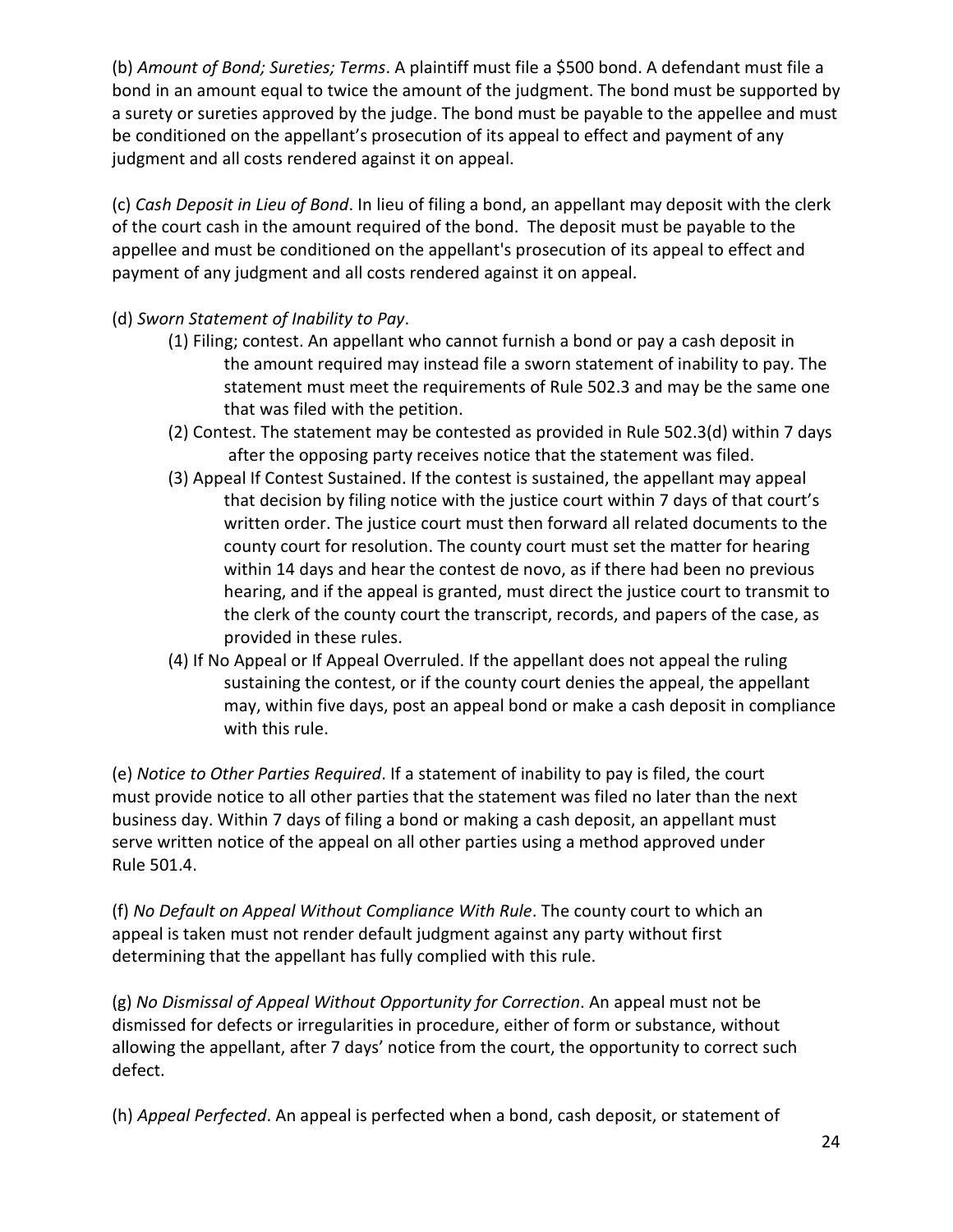inability to pay is filed in accordance with this rule.

(i) Costs. The appellant must pay the costs on appeal to a county court in accordance with Rule 143a.

#### RULE 506.2. RECORD ON APPEAL

When an appeal has been perfected from the justice court, the judge must immediately send to the clerk of the county court a certified copy of all docket entries, a certified copy of the bill of costs, and the original papers in the case.

#### RULE 506.3. TRIAL DE NOVO

The case must be tried de novo in the county court. A trial de novo is a new trial in which the entire case is presented as if there had been no previous trial.

#### RULE 506.4. WRIT OF CERTIORARI

(a) Application. Except in eviction cases, after final judgment in a case tried in justice court, a party may apply to the county court for a writ of certiorari.

(b) Grounds. An application must be granted only if it contains a sworn statement setting forth facts showing that either:

- (1) the justice court did not have jurisdiction; or
- (2) the final determination of the suit worked an injustice to the applicant that was not caused by the applicant's own inexcusable neglect.

(c) Bond, Cash Deposit, or Sworn Statement of Indigency to Pay Required. If the application is granted, a writ of certiorari must not issue until the applicant has filed a bond, made a cash deposit, or filed a sworn statement of indigency that with Rule 145.

(d) Time for Filing. An application for writ of certiorari must be filed within 90 days after the date the final judgment is signed.

(e) Contents of Writ. The writ of certiorari must command the justice court to immediately make and certify a copy of the entries in the case on the docket, and immediately transmit the transcript of the proceedings in the justice court, together with the original papers and a bill of costs, to the proper court.

(f) Clerk to Issue Writ and Citation. When the application is granted and the bond, cash deposit, or sworn statement of indigency have been filed, the clerk must issue a writ of certiorari to the justice court and citation to the adverse party.

 $(g)$  Stay of Proceedings. When the writ of certiorari is served on the justice court, the court must stay further proceedings on the judgment and comply with the writ.

(h) Cause Docketed. The action must be docketed in the name of the original plaintiff, as plaintiff, and of the original defendant, as defendant.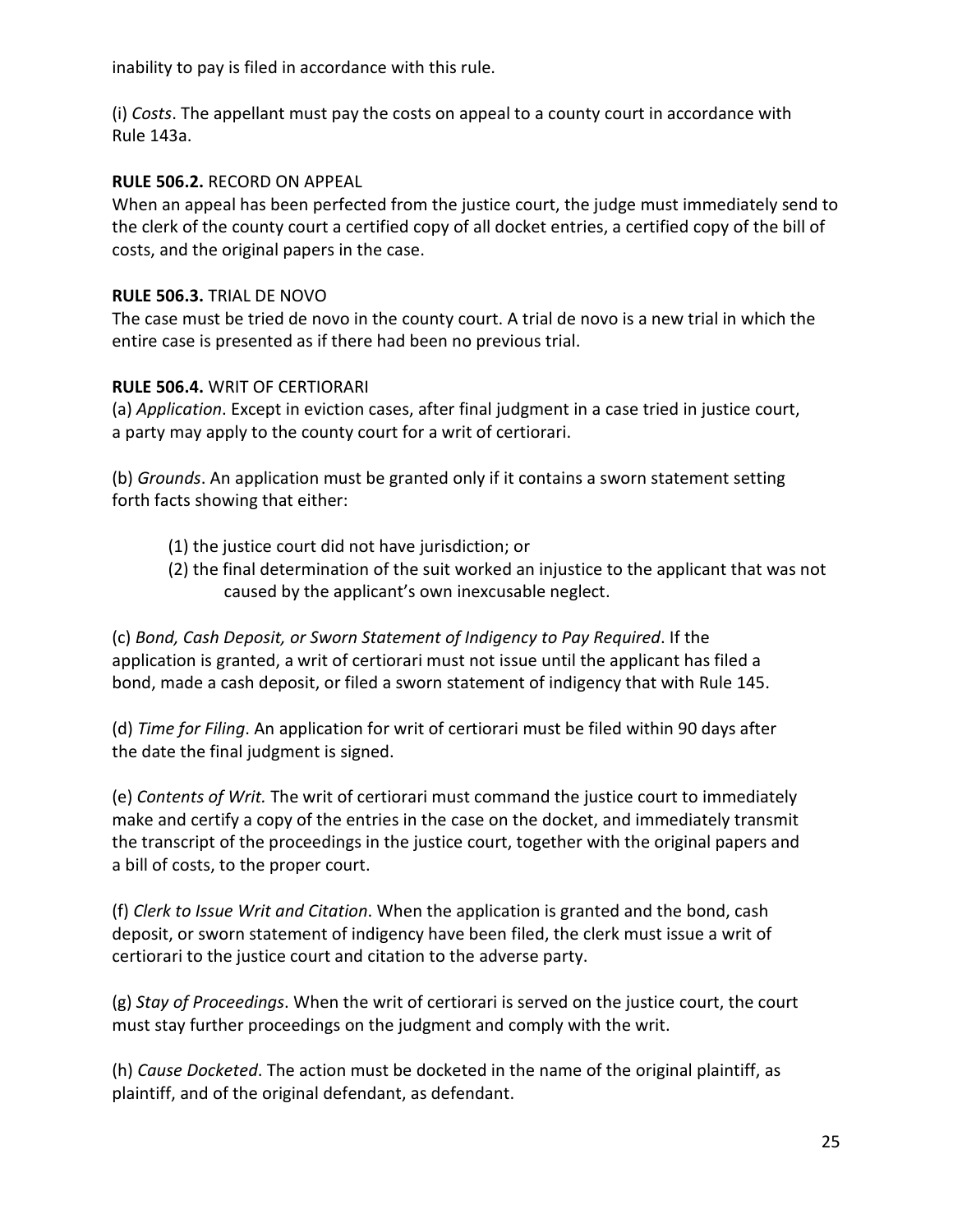(i) Motion to Dismiss. Within 30 days after the service of citation on the writ of certiorari, the adverse party may move to dismiss the certiorari for want of sufficient cause appearing in the affidavit, or for want of sufficient bond. If the certiorari is dismissed, the judgment must direct the justice court to proceed with the execution of the judgment below.

 (j) Amendment of Bond or Oath. The affidavit or bond may be amended at the discretion of the court in which it is filed.

(k) Trial De Novo. The case must be tried de novo in the county court and judgment must be rendered as in cases appealed from justice courts. A trial de novo is a new trial in which the entire case is presented as if there had been no previous trial.

## THE 507 SERIES - ADMINISTRATIVE RULES FOR JUDGES AND COURT PERSONNEL

## RULE 507.1. PLENARY POWER

A justice court loses plenary power over a case when an appeal is perfected or if no appeal is perfected, 21 days after the later of the date judgment is signed or the date a motion to set aside, motion to reinstate, or motion for new trial, if any, is denied.

## RULE 507.2. FORMS

The court may provide blank forms to enable a party to file documents that comply with these rules. No party may be forced to use the court's forms.

## RULE 507.3. DOCKET AND OTHER RECORDS

(a) Docket. Each judge must keep a civil docket, in a permanent record containing the following:

- (1) the title of all suits commenced before the court;
- (2) the date when the first process was issued against the defendant, when returnable, and the nature of that process;
- (3) the date when the parties, or either of them, appeared before the court, either with or without a citation;
- (4) a description of the petition and any documents filed with the petition;
- (5) every adjournment, stating at whose request and to what time;
- (6) the date of the trial, stating whether the same was by a jury or by the judge;
- (7) the verdict of the jury, if any;
- (8) the judgment signed by the judge and the date the judgment was signed;;
- (9) all applications for setting aside judgments or granting new trials and the orders of the judge thereon, with the date;
- (10) the date of issuing execution, to whom directed and delivered, and the amount of debt, damages and costs and, when any execution is returned, the date of the return and the manner in which it was executed; and
- (11) all stays and appeals that may be taken, and the date when taken, the amount of the bond and the names of the sureties.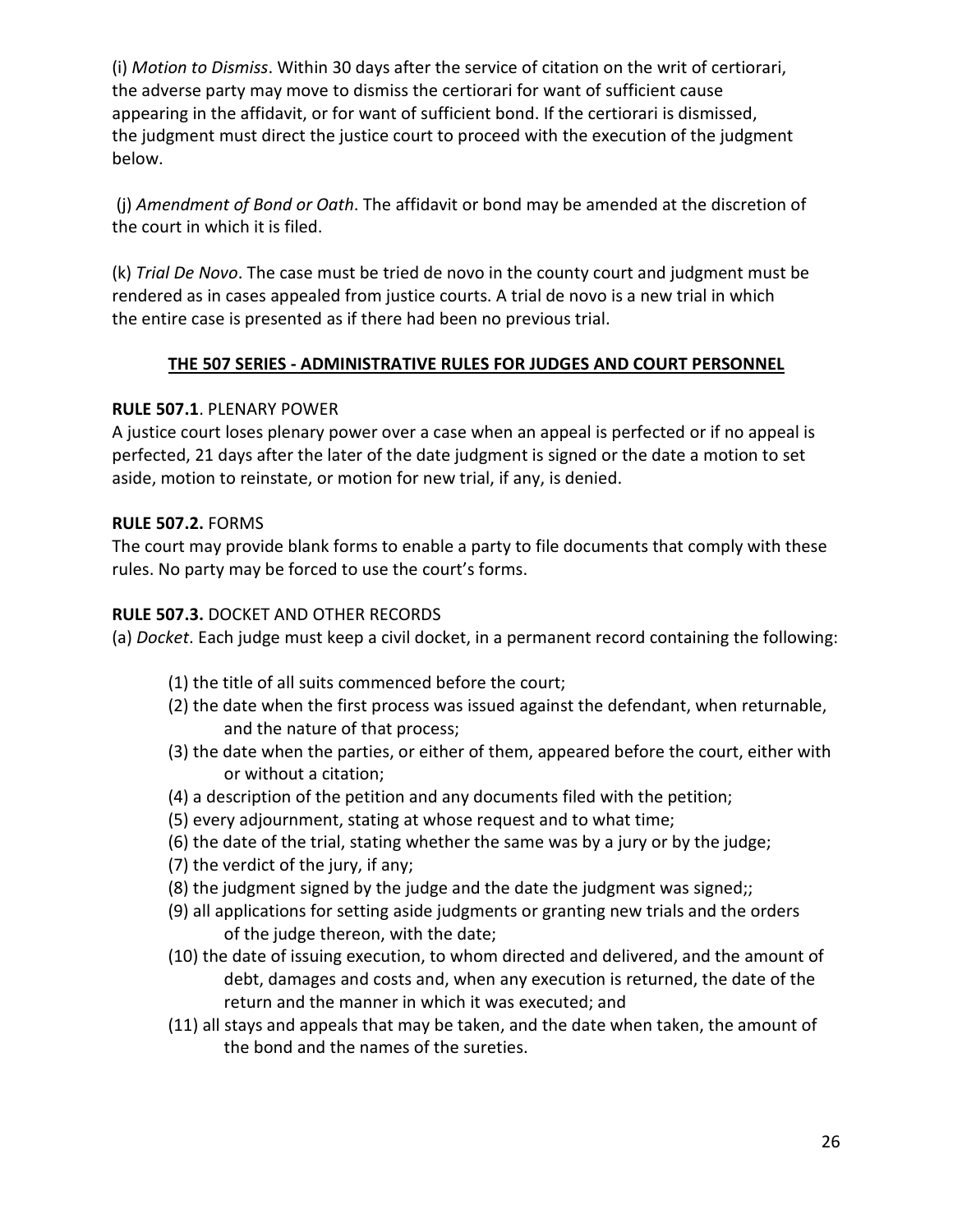(b) Other Records. The judge must also keep copies of all documents filed; other dockets, books, and records as may be required by law or these rules, and a fee book in which all costs accruing in every suit commenced before the court are taxed.

(c) Form of Records. All records required to be kept under this rule may be maintained electronically.

## RULE 507.4. ISSUANCE OF WRITS

Every writ from the justice courts must be in writing and be issued and signed by the judge officially. The style thereof must be "The State of Texas." It must, except where otherwise specially provided by law or these rules, be directed to the person or party upon whom it is to be served, be made returnable to the court, and note the date of its issuance.

## THE 508 SERIES - DEBT CLAIM CASES

## RULE 508.1. APPLICATION

Rule 508 applies to a claim for the recovery of a debt brought by an assignee of a claim, a financial institution, a debt collector or collection agency, or a person or entity primarily engaged in the business of lending money at interest.

## RULE 508.2. PETITION

(a) Contents. In addition to the information required by Rule 502.2, a petition filed in a lawsuit governed by this rule must contain the following information:

- (1) Credit Accounts. In a claim based upon a credit card, revolving credit, or open
	- account, the petition must state:
	- (A) the account or card name;
	- (B) the account number (which may be masked);
	- (C) the date of issue or origination of the account, if known;
	- (D) the date of charge-off or breach of the account, if known;
	- (E) the amount owed as of a date certain; and
	- (F) whether the plaintiff seeks ongoing interest.
- (2) Personal and Business Loans. In a claim based upon a promissory note or other

promise to pay a specific amount as of a date certain, the petition must state:

- (A) the date and amount of the original loan;
- (B) whether the repayment of the debt was accelerated, if known;
- (C) the date final payment was due;
- (D) the amount due as of the final payment date;
- (E) the amount owed as of a date certain; and
- (F) whether plaintiff seeks ongoing interest.
- (3) Ongoing Interest. If a plaintiff seeks ongoing interest, the petition must state:
	- (A) the effective interest rate claimed;
	- (B) whether the interest rate is based upon contract or statute; and
	- (C)the dollar amount of interest claimed as of a date certain.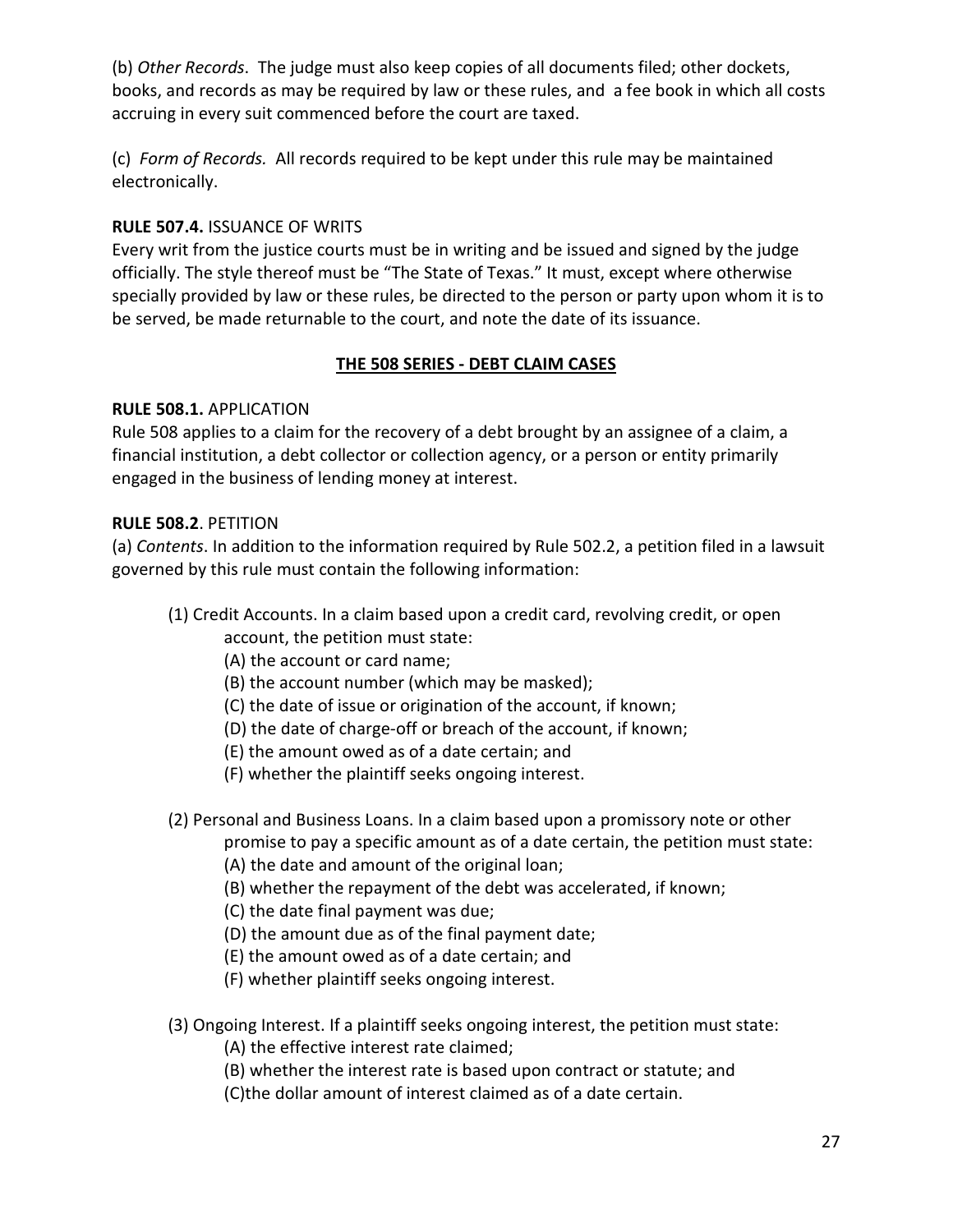- (4) Assigned Debt. If the debt that is the subject of the claim has been assigned or transferred, the petition must state:
	- (A) that the debt claim has been transferred or assigned;
	- (B) the date of the transfer or assignment;
	- (C) the name of any prior holders of the debt; and
	- (D) the name or a description of the original creditor.

## RULE 508.3. DEFAULT JUDGMENT

(a) Generally. If the defendant does not file an answer to a claim by the answer date or otherwise appear in the case, the judge must promptly render a default judgment upon the plaintiff's proof of the amount of damages.

- (b) Proof of the Amount of Damages.
	- (1) Evidence Must Be Served or Submitted. Evidence of plaintiff's damages must either be attached to the petition and served on the defendant or submitted to the court after defendant's failure to answer by the answer date.
	- (2) Form of Evidence. Evidence of plaintiff's damages may be offered in a sworn statement or in live testimony. The evidence offered may include documentary evidence.
	- (3) Establishment of the Amount of Damages. The amount of damages is established by evidence:
		- (A) that the account or loan was issued to the defendant and the defendant is obligated to pay it;
		- (B) that the account was closed or the defendant breached the terms of the account or loan agreement;
		- (C) of the amount due on the account or loan as of a date certain after all payment credits and offsets have been applied; and
		- (D) that the plaintiff owns the account or loan and, if applicable, how the plaintiff acquired the account or loan.
	- (4) Documentary Evidence Offered By Sworn Statement. Documentary evidence may be considered if it is attached to a sworn statement made by the plaintiff or its representative, a prior holder of the debt or its representative, or the original creditor or its representative, that attests to the following:
		- (A) the documents were kept in the regular course of business;
		- (B) it was the regular course of business for an employee or representative with knowledge of the act recorded to make the record or to transmit information to be included in such record;
		- (C) the documents were created at or near the time or reasonably soon thereafter; and
		- (D) the documents attached are the original or exact duplicates of the original.
	- (5) Consideration of Sworn Statement. A judge is not required to accept a sworn statement if the source of information or the method or circumstances of preparation indicate lack of trustworthiness. But a judge may not reject a sworn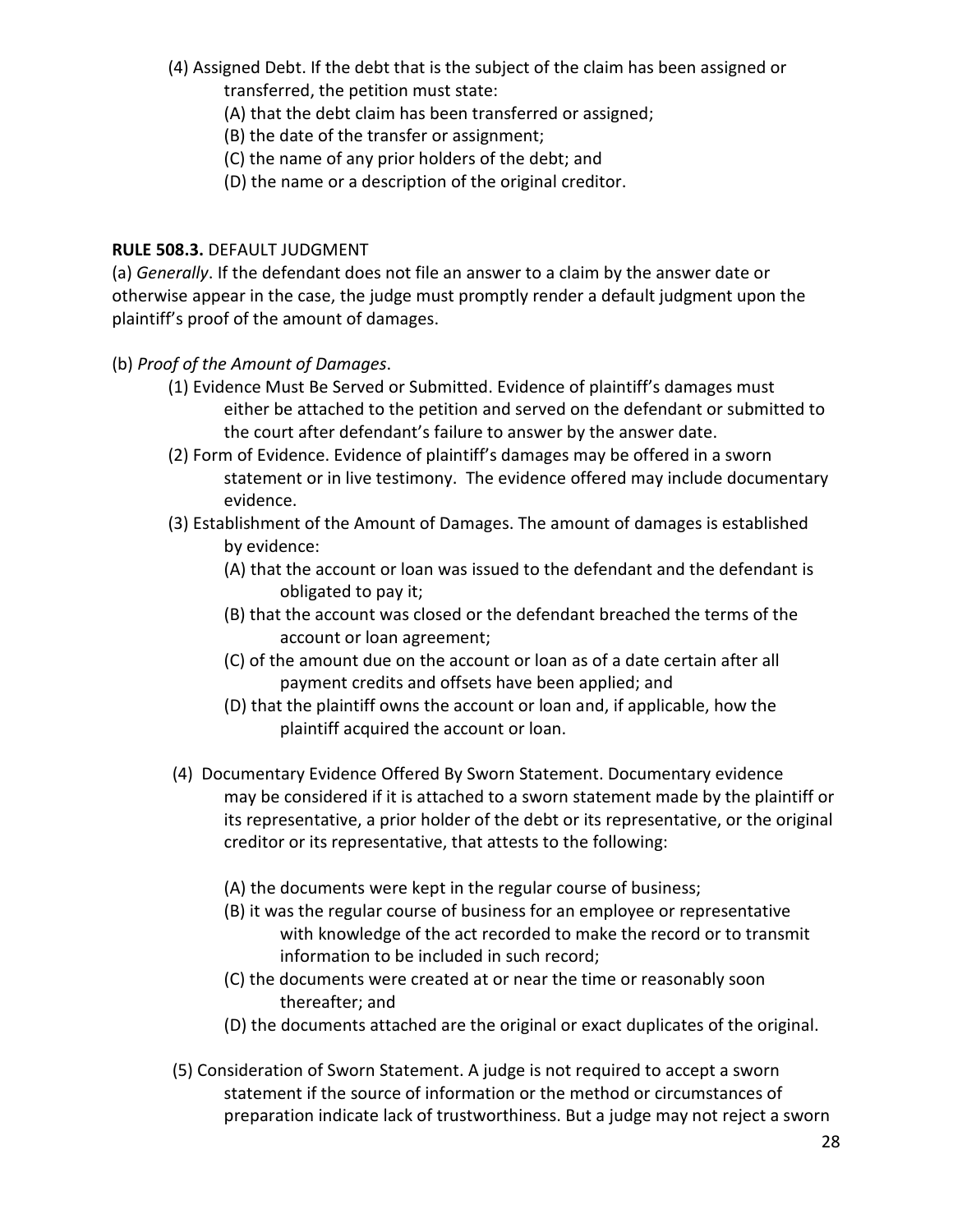statement only because it is not made by the original creditor or because the documents attested to were created by a third party and subsequently incorporated into and relied upon by the business of the plaintiff.

(c) Hearing. The judge may enter a default judgment without a hearing if the plaintiff submits sufficient written evidence of its damages and should do so to avoid undue expense and delay. Otherwise, the plaintiff may request a default judgment hearing at which the plaintiff must appear, in person or by telephonic or electronic means, and prove its damages. If the plaintiff proves its damages, the judge must render judgment for the plaintiff in the amount proven. If the plaintiff is unable to prove its damages, the judge must render judgment in favor of the defendant.

(d) Appearance. If the defendant files an answer or otherwise appears in a case before a default judgment is signed by the judge, the judge must not render a default judgment and must set the case for trial.

(e) Post-Answer Default. If a defendant who has answered fails to appear for trial, the court may proceed to hear evidence on liability and damages and render judgment accordingly.

## THE 509 SERIES - PROCEEDINGS TO ENFORCE LANDLORD'S DUTY TO REPAIR OR REMEDY RESIDENTIAL RENTAL PROPERTY

## RULE 509.1. APPLICABILITY OF RULE

Rule 509 applies to a suit filed in a justice court by a residential tenant under Chapter 92, Subchapter B of the Texas Property Code to enforce the landlord's duty to repair or remedy a condition materially affecting the physical health or safety of an ordinary tenant.

## RULE 509.2. CONTENTS OF PETITION; COPIES; FORMS AND AMENDMENTS

(a) Contents of Petition. The petition must be in writing and must include the following:

- (1) the street address of the residential rental property;
- (2) a statement indicating whether the tenant has received in writing the name and business street address of the landlord and landlord's management company;
- (3) to the extent known and applicable, the name, business street address, and telephone number of the landlord and the landlord's management company, on-premises manager, and rent collector serving the residential rental property;
- (4) for all notices the tenant gave to the landlord requesting that the condition be repaired or remedied:
	- (A) the date of the notice;
	- (B) the name of the person to whom the notice was given or the place where the notice was given;
	- (C) whether the tenant's lease is in writing and requires written notice;
	- (D) whether the notice was in writing or oral;
	- (E) whether any written notice was given by certified mail, return receipt requested, or by registered mail; and
	- (F) whether the rent was current or had been timely tendered at the time notice was given;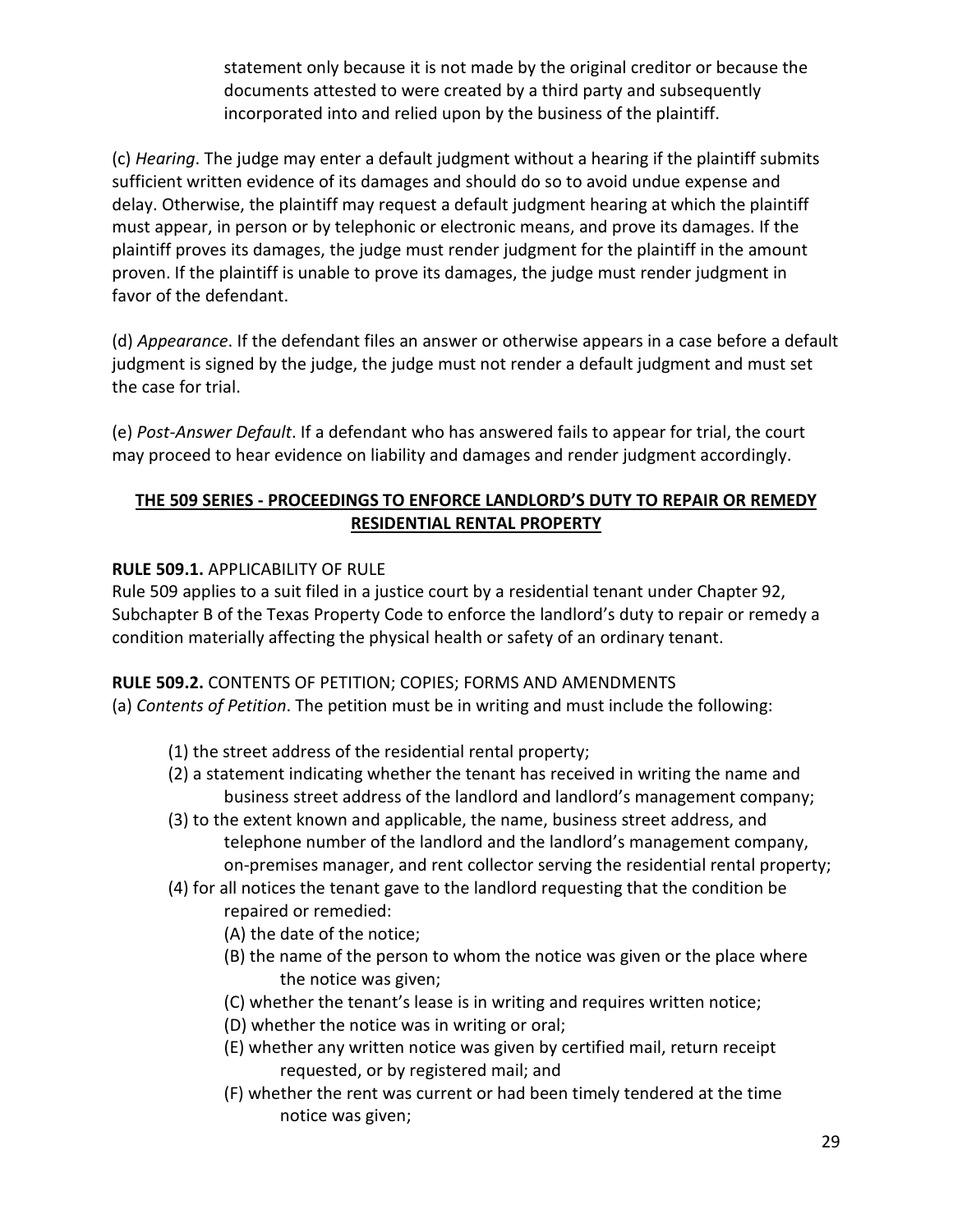- (5) a description of the property condition materially affecting the physical health or safety of an ordinary tenant that the tenant seeks to have repaired or remedied;
- (6) a statement of the relief requested by the tenant, including an order to repair or remedy a condition, a reduction in rent, actual damages, civil penalties, attorney's fees, and court costs;
- (7) if the petition includes a request to reduce the rent:
	- (A) the amount of rent paid by the tenant, the amount of rent paid by the government, if known, the rental period, and when the rent is due; and
	- (B) the amount of the requested rent reduction and the date it should begin;
- (8) a statement that the total relief requested does not exceed \$10,000, excluding interest and court costs but including attorney's fees; and
- (9) the tenant's name, address, and telephone number.

(b) Copies. The tenant must provide the court with copies of the petition and any attachments to the petition for service on the landlord.

(c) Forms and Amendments. A petition substantially in the form promulgated by the Supreme Court is sufficient. A suit may not be dismissed for a defect in the petition unless the tenant is given an opportunity to correct the defect and does not promptly correct it.

## RULE 509.3. CITATION: ISSUANCE; APPEARANCE DATE; ANSWER

(a) *Issuance*. When the tenant files a written petition with a justice court, the judge must immediately issue citation directed to the landlord, commanding the landlord to appear before such judge at the time and place named in the citation.

(b) Appearance Date; Answer. The appearance date on the citation must not be less than 10 days nor more than 21 days after the petition is filed. For purposes of this rule, the appearance date on the citation is the trial date. The landlord may, but is not required to, file a written answer on or before the appearance date.

RULE 509.4. SERVICE AND RETURN OF CITATION; ALTERNATIVE SERVICE OF CITATION (a) Service and Return of Citation. The sheriff, constable, or other person authorized by Rule 501.2 who receives the citation must serve the citation by delivering a copy of it, along with a copy of the petition and any attachments, to the landlord at least 6 days before the appearance date. At least one day before the appearance date, the person serving the citation must file a return of service with the court that issued the citation. The citation must be issued, served, and returned in like manner as ordinary citations issued from a justice court.

## (b) Alternative Service of Citation.

 (1) If the petition does not include the landlord's name and business street address, or if, after making diligent efforts on at least two occasions, the officer or authorized person is unsuccessful in serving the citation on the landlord under (a), the officer or authorized person must serve the citation by delivering a copy of the citation, petition, and any attachments to: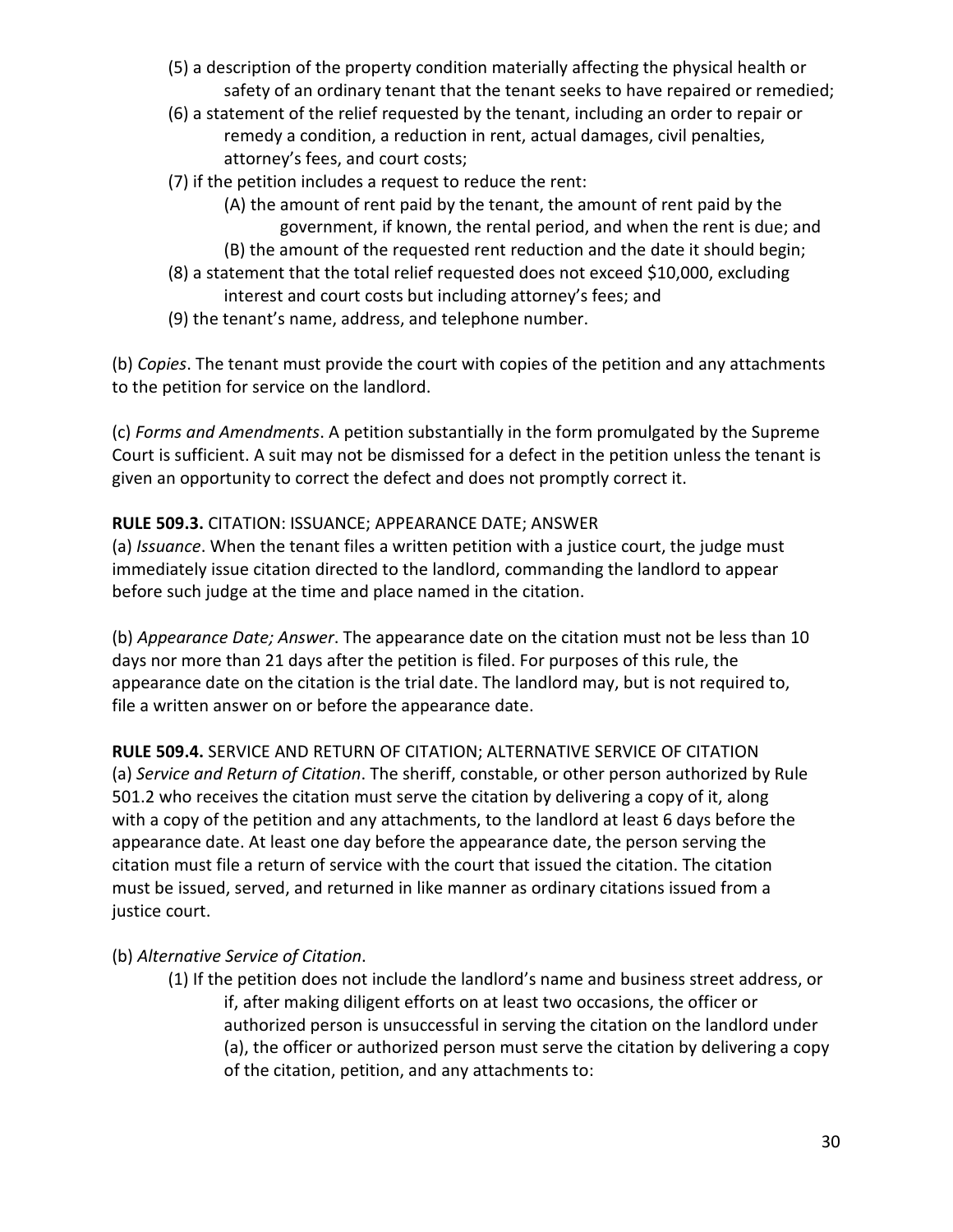- (A) the landlord's management company if the tenant has received written notice of the name and business street address of the landlord's management company; or
- (B) if (b)(1)(A) does not apply and the tenant has not received the landlord's name and business street address in writing, the landlord's authorized agent for service of process, which may be the landlord's management company, on-premise manager, or rent collector serving the residential rental property.
- (2) If the officer or authorized person is unsuccessful in serving citation under  $(b)(1)$  after making diligent efforts on at least two occasions at either the business street address of the landlord's management company, if (b)(1)(A) applies, or at each available business street address of the landlord's authorized agent for s service of process, if (b)(1)(B) applies, the officer or authorized person must execute and file in the justice court a sworn statement that the officer or authorized person made diligent efforts to serve the citation on at least two occasions at all available business street addresses of the landlord and, to the extent applicable, the landlord's management company, on-premises manager, and rent collector serving the residential rental property, providing the times, dates, and places of each attempted service. The judge may then authorize the officer or authorized person to serve citation by:
	- (A) delivering a copy of the citation, petition, and any attachments to someone over the age of 16 years, at any business street address listed in the petition, or, if nobody answers the door at a business street address, either placing the citation, petition, and any attachments through a door mail chute or slipping them under the front door, and if neither of these latter methods is practical, affixing the citation, petition, and any attachments to the front door or main entry to the business street address;
	- (B) within 24 hours of complying with (b)(2)(A), sending by first class mail a true copy of the citation, petition, and any attachments addressed to the landlord at the landlord's business street address provided in the petition; and
	- (C) noting on the return of the citation the date of delivery under (b)(2)(A) and the date of mailing under (b)(2)(B).

The delivery and mailing to the business street address under  $(b)(2)(A)-(B)$  must occur at least 6 days before the appearance date. At least one day before the appearance date, a return of service must be completed and filed in accordance with Rule 501.3 with the court that issued the citation. It is not necessary for the tenant to request the alternative service authorized by this rule.

#### RULE 509.5. DOCKETING AND TRIAL; FAILURE TO APPEAR

(a) Docketing and Trial. The case must be docketed and tried as other cases. The judge may develop the facts of the case in order to ensure justice.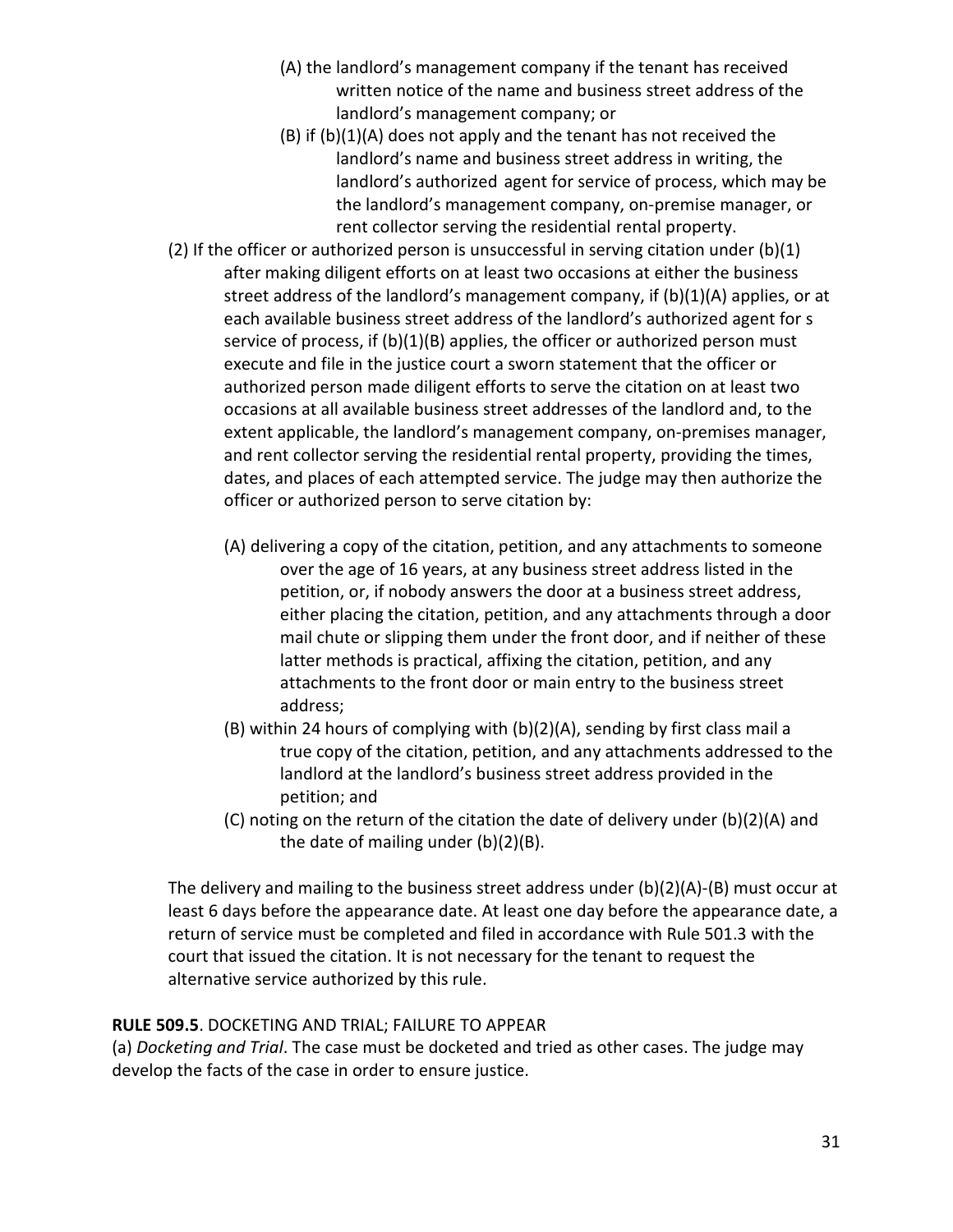## (b) Failure to Appear.

- (1) If the tenant appears at trial and the landlord has been duly served and fails to appear at trial, the judge may proceed to hear evidence. If the tenant establishes that the tenant is entitled to recover, the judge must render judgment against the landlord in accordance with the evidence.
- (2) If the tenant fails to appear for trial, the judge may dismiss the suit.

RULE 509.6. JUDGMENT: AMOUNT; FORM AND CONTENT; ISSUANCE AND SERVICE; FAILURE TO **COMPLY** 

(a) Amount. Judgment may be rendered against the landlord for failure to repair or remedy a condition at the residential rental property if the total judgment does not exceed \$10,000, excluding interest and court costs but including attorney's fees. Any party who prevails in a suit brought under these rules may recover the party's court costs and reasonable attorney's fees as allowed by law.

(b) Form and Content.

- (1) The judgment must be in writing, signed, and dated and must include the names of the parties to the proceeding and the street address of the residential rental property where the condition is to be repaired or remedied.
- (2) In the judgment, the judge may:
	- (A) order the landlord to take reasonable action to repair or remedy the condition;
	- (B) Order a reduction in the tenant's rent, from the date of the first repair notice, in proportion to the reduced rental value resulting from the condition until the condition is repaired or remedied;
	- (C) award a civil penalty of one month's rent plus \$500;
	- (D) award the tenant's actual damages; and
	- (E) award court costs and attorney's fees, excluding any attorney's fees for a claim for damages relating to a personal injury.
- (3) If the judge orders the landlord to repair or remedy a condition, the judgment must include in reasonable detail the actions the landlord must take to repair or remedy the condition and the date when the repair or remedy must be completed.
- (4) If the judge orders a reduction in the tenant's rent, the judgment must state:
	- (A) the amount of the rent the tenant must pay, if any;
	- (B) the frequency with which the tenant must pay the rent;
	- (C) the condition justifying the reduction of rent;
	- (D) the effective date of the order reducing rent;
	- (E) that the order reducing rent will terminate on the date the condition is repaired or remedied; and
	- (F) that on the day the condition is repaired or remedied, the landlord must give the tenant written notice, served in accordance with Rule 501.4, that the condition justifying the reduction of rent has been repaired or remedied and the rent will revert to the rent amount specified in the lease.

(c) Issuance and Service. The judge must issue the judgment. The judgment may be served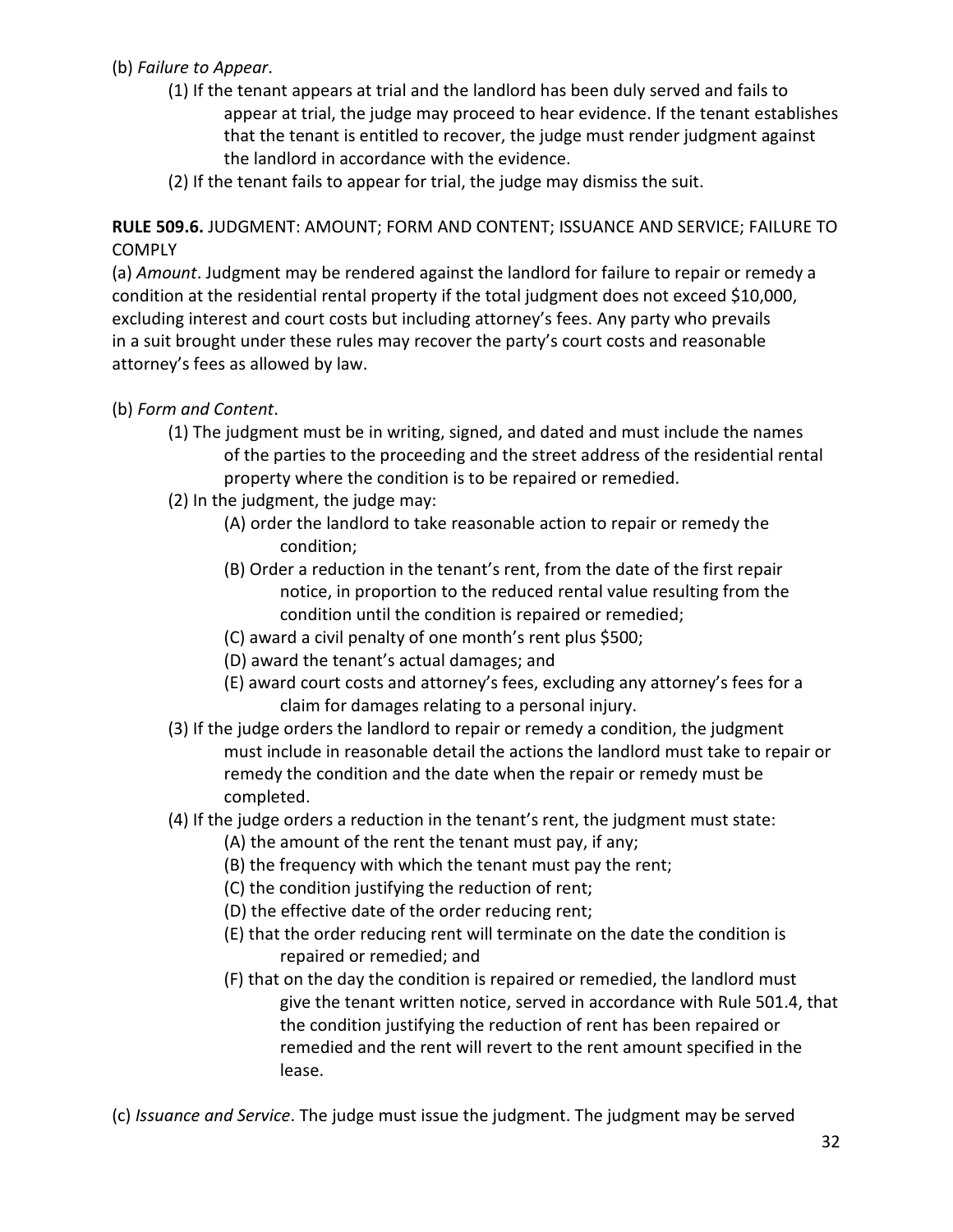on the landlord in open court or by any means provided in Rule 501.4 at an address listed in the citation, the address listed on any answer, or such other address the landlord furnishes to the court in writing. Unless the judge serves the landlord in open court or by other means provided in Rule 501.4, the sheriff, constable, or other authorized person who serves the landlord must promptly file a return of service in the justice court.

(d) Failure to Comply. If the landlord fails to comply with an order to repair or remedy a condition or reduce the tenant's rent, the failure is grounds for citing the landlord for contempt of court under Section 21.002 of the Texas Government Code.

## RULE 509.7. COUNTERCLAIMS

Counterclaims and the joinder of suits against third parties are not permitted in suits under these rules. Compulsory counterclaims may be brought in a separate suit. Any potential causes of action, including a compulsory counterclaim, that are not asserted because of this rule are not precluded.

RULE 509.8. APPEAL: TIME AND MANNER; PERFECTION; EFFECT; COSTS; TRIAL ON APPEAL (a) Time and Manner. Either party may appeal the decision of the justice court to a statutory county court or, if there is no statutory county court with jurisdiction, a county court or district court with jurisdiction by filing a written notice of appeal with the justice court within 21 days after the date the judge signs the judgment. If the judgment is amended in any respect, any party has the right to appeal within 21 days after the date the judge signs the new judgment, in the same manner set out in this rule.

(b) Perfection. The posting of an appeal bond is not required for an appeal under this rule, and the appeal is considered perfected with the filing of a notice of appeal. Otherwise, the appeal is in the manner provided by law for appeal from a justice court.

(c) Effect. The timely filing of a notice of appeal stays the enforcement of any order to repair or remedy a condition or reduce the tenant's rent, as well as any other actions.

(d) Costs. The appellant must pay the costs on appeal to a county court in accordance with Rule 143a.

(e) Trial on Appeal. On appeal, the parties are entitled to a trial de novo. A trial de novo is a new trial in which the entire case is presented as if there had been no previous trial. Either party is entitled to trial by jury on timely request and payment of a fee, if required. An appeal of a judgment of a justice court under these rules takes precedence in the county court and may be held at any time after the eighth day after the date the transcript is filed in the county court.

## RULE 509.9. EFFECT OF WRIT OF POSSESSION

If a judgment for the landlord for possession of the residential rental property becomes final, any order to repair or remedy a condition is vacated and unenforceable.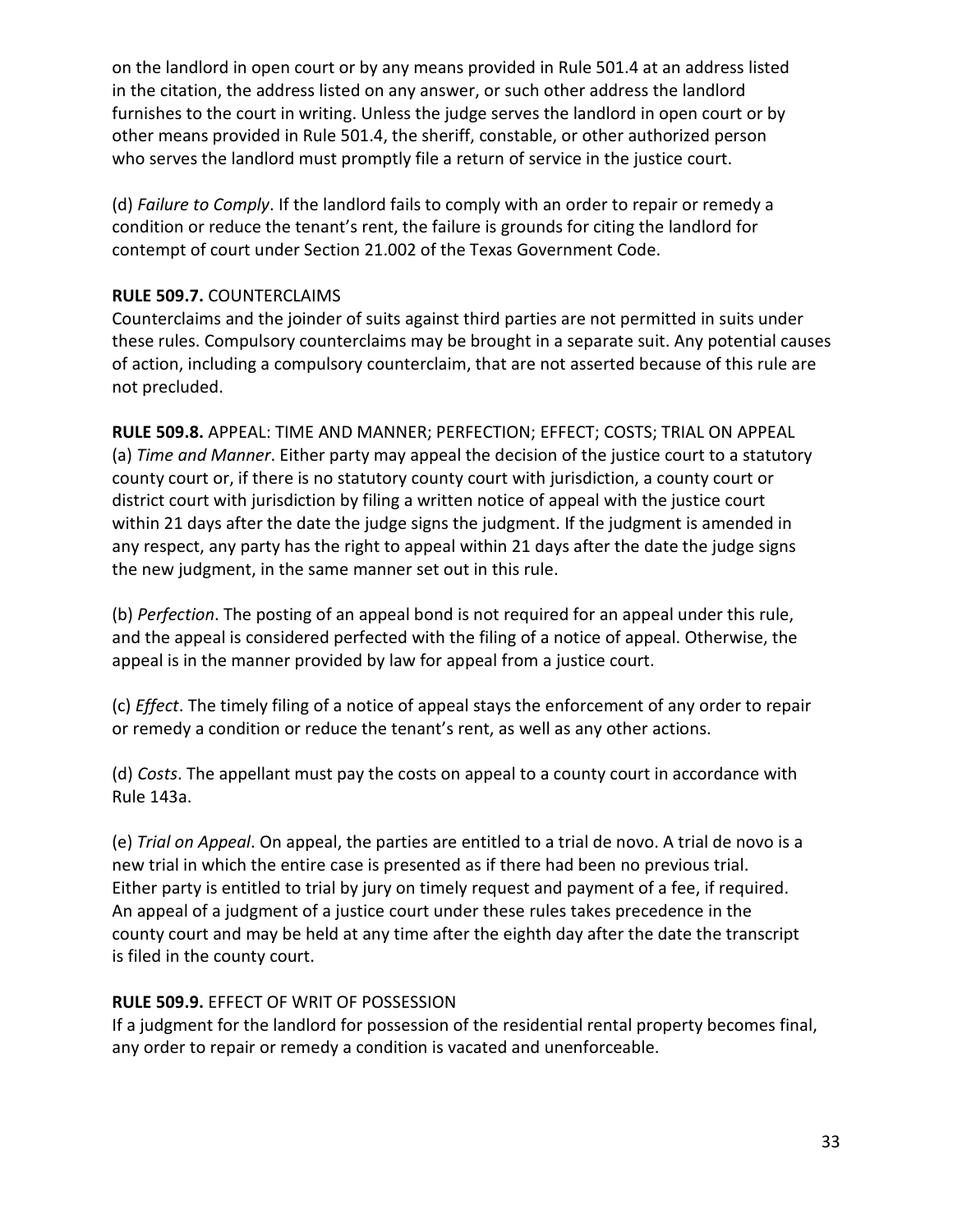## THE 510 SERIES - EVICTION CASES

#### RULE 510.1. APPLICATION

Rule 510 applies to a suit to recover possession of real property under Chapter 24 of the Texas Property Code.

## RULE 510.2. COMPUTATION OF TIME FOR EVICTION CASES

Rule 500.5 applies to the computation of time in eviction case. But if a document is filed by mail and not received by the court by the due date, the court may take any action authorized by these rules, including issuing a writ of possession requiring a tenant to leave the property.

## RULE 510.3. PETITION

(a) Contents. In addition to the requirements of Rule 502.2, a petition in an eviction case must be sworn to by the plaintiff and must contain:

- (1) a description, including the address, if any, of the premises that the plaintiff seeks possession of;
- (2) a description of the facts and the grounds for eviction;
- (3) a description of when and how notice to vacate was delivered;
- (4) the total amount of rent due and unpaid at the time the filing; and
- (5) a statement that attorney fees are being sought, if applicable.

(b) Where Filed. The petition must be filed in the precinct where the premises is located. If it is filed elsewhere, the judge must dismiss the case. The plaintiff will not be entitled to a refund of the filing fee, but will be refunded any service fees paid if the case is dismissed before service is attempted.

(c) Defendants Named. If the eviction is based on a written residential lease, the plaintiff must name as defendants all tenants obligated under the lease residing at the premises whom plaintiff seeks to evict. No judgment or writ of possession may issue or be executed against a tenant obligated under a lease and residing at the premises who is not named in the petition and served with citation.

(d) Claim for Rent. A claim for rent within the justice court's jurisdiction may be asserted in an eviction case.

(e) Only Issue. The court must adjudicate the right to actual possession and not title. Counterclaims and the joinder of suits against third parties are not permitted in eviction cases. A claim that is not asserted because of this rule can be brought in a separate suit in a court of proper jurisdiction.

## RULE 510.4. ISSUANCE, SERVICE, AND RETURN OF CITATION

(a) Issuance of Citation; Contents. When a petition is filed, the court must immediately issue citation directed to each defendant. The citation must:

- (1) be styled "The State of Texas";
- (2) be signed by the clerk under seal of court or by the judge;
- (3) contain the name, location, and address of the court;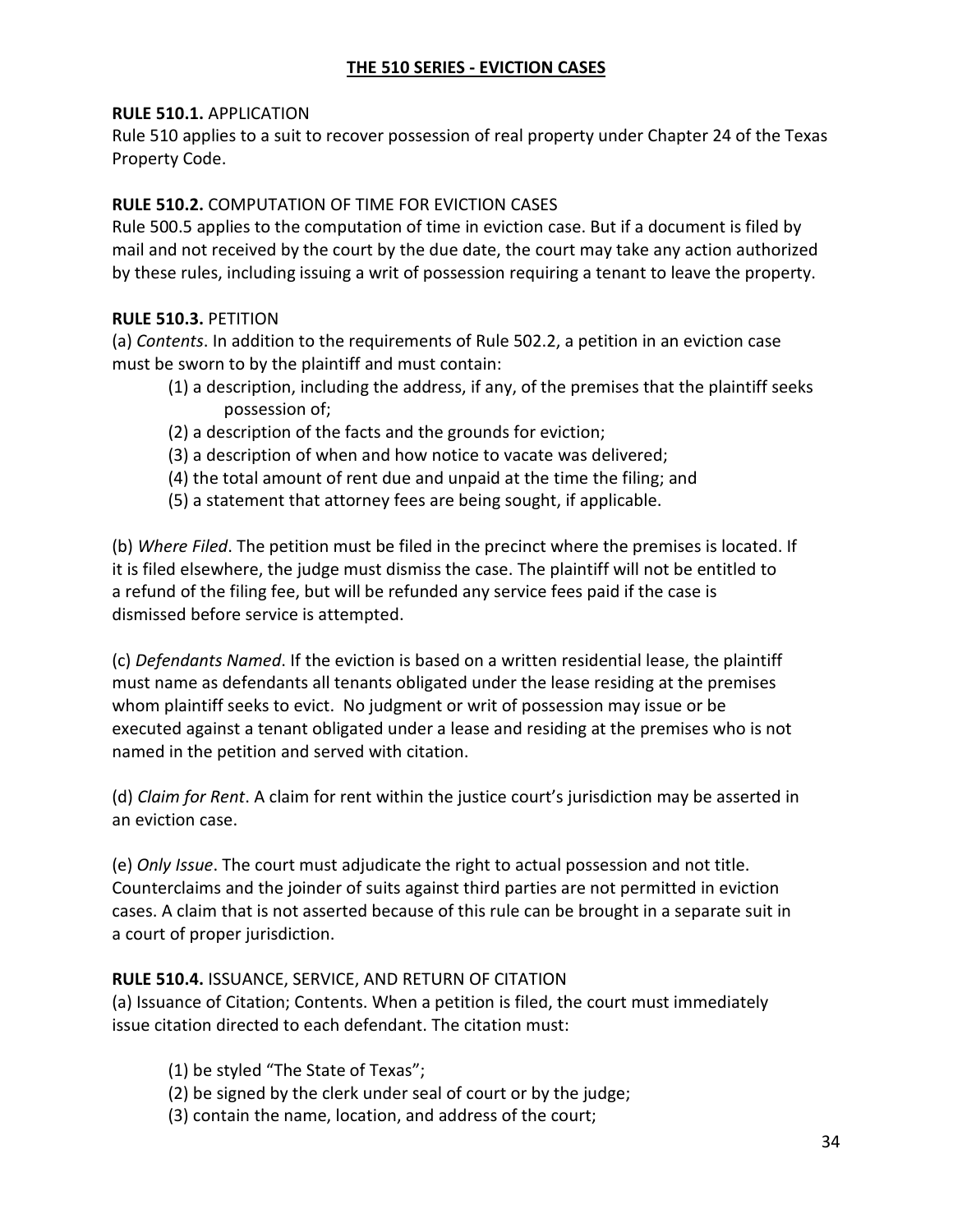- (4) state the date of filing of the petition;
- (5) state the date of issuance of the citation;
- (6) state the file number and names of parties;
- (7) state the plaintiff's cause of action and relief sought;
- (8) be directed to the defendant;
- (9) state the name and address of attorney for plaintiff, or if the plaintiff does not have an attorney, the address of plaintiff;
- (10) state the day the defendant must appear in person for trial at the court issuing citation, which must not be less than 10 days nor more than 21 days after the petition is filed;
- (11) notify the defendant that if the defendant fails to appear in person for trial, judgment by default may be rendered for the relief demanded in the petition;
- (12) inform the defendant that, upon timely request and payment of a jury fee no later than 3 days before the day set for trial, the case will be heard by a jury;
- (13) contain all warnings required by Chapter 24 of the Texas Property Code; and
- (14) include the following statement: "For further information, consult Part V of the Texas Rules of Civil Procedure, which is available online and also at the court listed on this citation."
- (b) Service and Return of Citation.
	- (1) Who May Serve. Unless otherwise authorized by written court order, citation must be served by a sheriff or constable.
	- (2) Method of Service. The constable, sheriff, or other person authorized by written court order receiving the citation must execute it by delivering a copy with a copy of the petition attached to the defendant, or by leaving a copy with a copy of the petition attached with some person, other than the plaintiff, over the age of 16 years, at the defendant's usual place of residence, at least 6 days before the day set for trial.
	- (3) Return of Service. At least one day before the day set for trial, the constable, sheriff, or other person authorized by written court order must complete and file return of service in accordance with Rule 501.3 with the court that issued the citation.

## (c) Alternative Service by Delivery to the Premises.

- (1) When Allowed. The citation may be served by delivery to the premises if:
	- (A) the constable, sheriff, or other person authorized by written court order is unsuccessful in serving the citation under (2);
	- (B) the petition lists all home and work addresses of the defendant that are known to the plaintiff and states that the plaintiff knows of no other home or work addresses of the defendant in the county where the premises are located; and
	- (C) the constable, sheriff, or other person authorized files a sworn statement that it has made diligent efforts to serve such citation on at least two occasions at all addresses of the defendant in the county where the premises are located, stating the times and places of attempted service.
- (2) Authorization. The judge must promptly consider a sworn statement filed under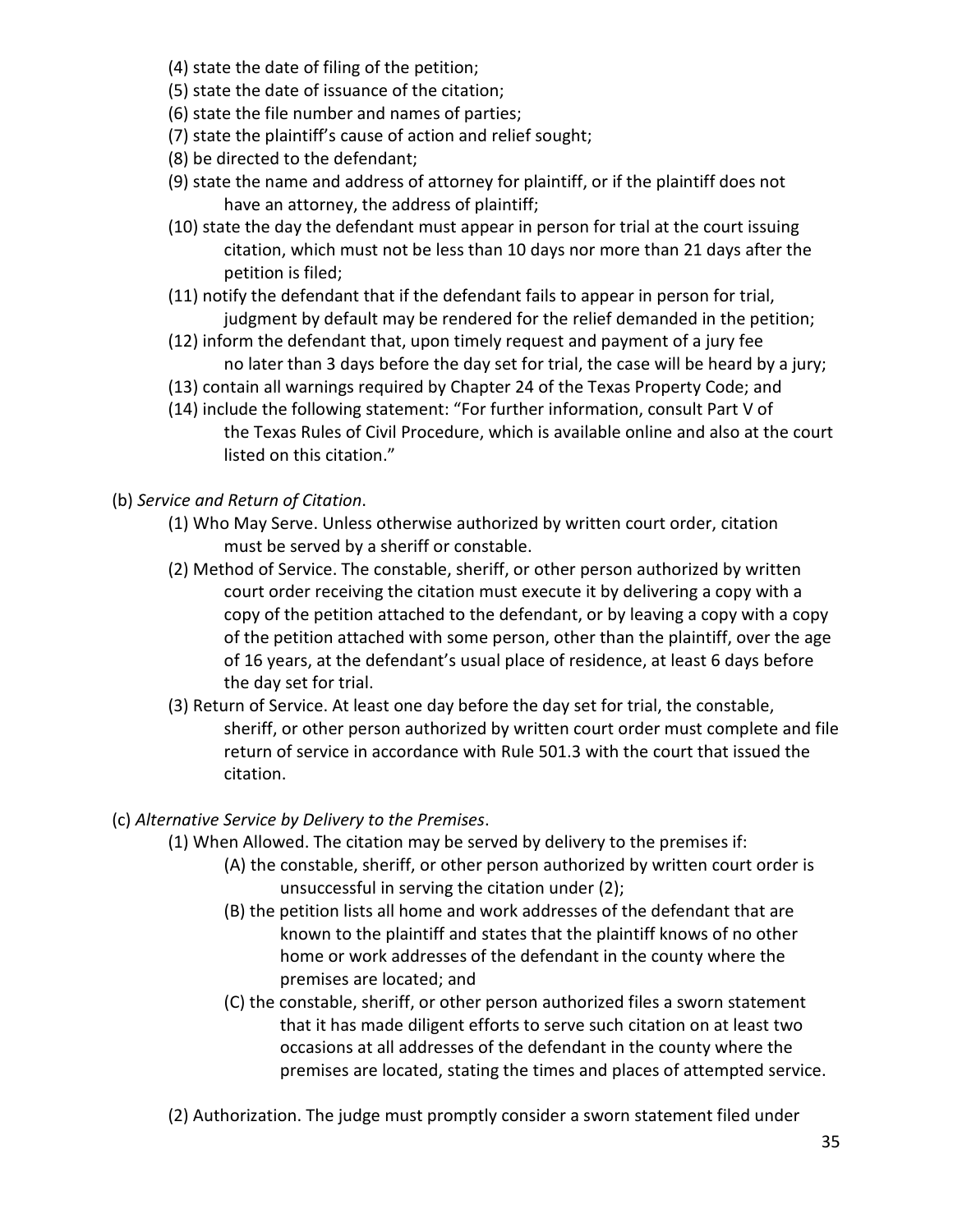(1)(C) and determine whether citation may be served by delivery to the premises. The plaintiff is not required to make a request or motion for alternative service.

- (3) Method. If the judge authorizes service by delivery to the premises, the constable, sheriff, or other person authorized by written court order must, at least 6 days before the day set for trial:
	- (A) deliver a copy of the citation with a copy of the petition attached to the premises by placing it through a door mail chute or slipping it under the front door; if neither method is possible, the officer may securely affix the citation to the front door or main entry to the premises; and
	- (B) deposit in the mail a copy of the citation with a copy of the petition attached, addressed to defendant at the premises and sent by first class mail.
- (4) Notation on Return. The constable, sheriff, or other person authorized by written court order must note on the return of service the date the citation was delivered and the date it was deposited in the mail.

## RULE 510.5. REQUEST FOR IMMEDIATE POSSESSION

(a) Immediate Possession Bond. The plaintiff may, at the time of filing the petition or at any time prior to final judgment, file a possession bond to be approved by the judge in the probable amount of costs of suit and damages that may result to defendant in the event that the suit has been improperly instituted, and conditioned that the plaintiff will pay defendant all such costs and damages that are adjudged against plaintiff.

(b) Notice to Defendant. The court must notify a defendant that the plaintiff has filed a possession bond. The notice must be served in the same manner as service of citation and must inform the defendant that if the defendant does not file an answer or appear for trial, and judgment for possession is granted by default, an officer will place the plaintiff in possession of the property on or after the 7th day after the date defendant is served with the notice.

(c) Time for Issuance and Execution of Writ. If judgment for possession is rendered by default and a possession bond has been filed, approved, and served under this rule, a writ of possession must issue immediately. The writ must not be executed before the 7th day after the date defendant is served with notice under (b).

(d) Effect of Appearance. If the defendant files an answer or appears at trial, no writ of possession may issue before the 6th day after the date a judgment for possession is signed.

## RULE 510.6. TRIAL DATE; ANSWER; DEFAULT JUDGMENT

(a) Trial Date and Answer. The defendant must appear for trial on the day set for trial in the citation. The defendant may, but is not required to, file a written answer with the court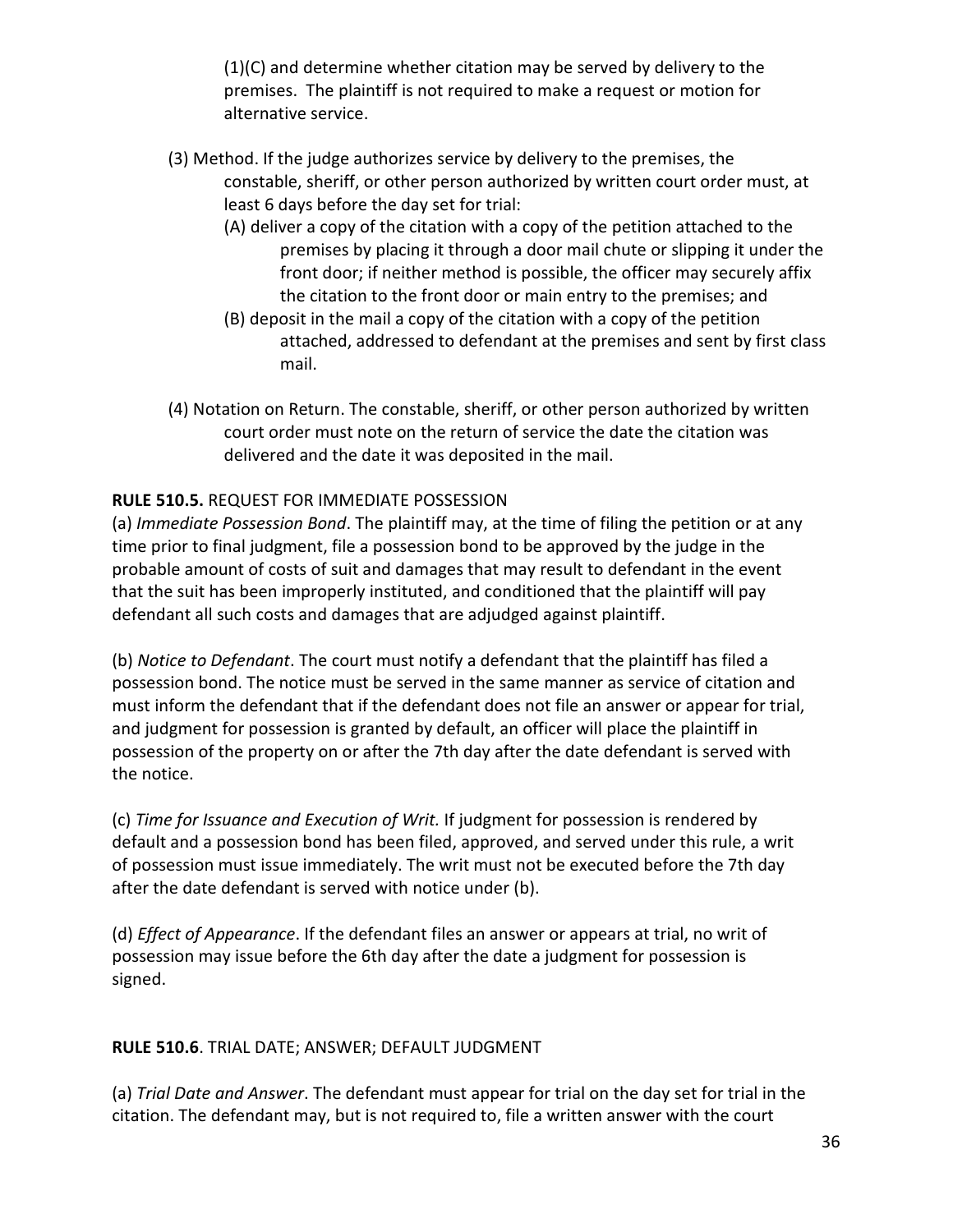on or before the day set for trial in the citation.

(b) Default Judgment. If the defendant fails to appear at trial and fails to file an answer before the case is called for trial, the allegations of the complaint must be taken as admitted and judgment by default rendered accordingly. If a defendant who has answered fails to appear for trial, the court may proceed to hear evidence and render judgment accordingly.

(c) Notice of Default. When a default judgment is signed, the clerk must immediately mail written notice of the judgment by first class mail to the defendant at the address of the premises.

#### RULE 510.7. TRIAL

(a) Trial. An eviction case will be docketed and tried as other cases. No eviction trial may be held less than 6 days after service under Rule 510.4 has been obtained.

(b) Jury Trial Demanded. Any party may file a written demand for trial by jury by making a request to the court at least 3 days before the trial date. The demand must be accompanied by payment of a jury fee or by filing a sworn statement of inability to pay the jury fee. If a jury is demanded by either party, the jury will be impaneled and sworn as in other cases; and after hearing the evidence it will return its verdict in favor of the plaintiff or the defendant. If no jury is timely demanded by either party, the judge will try the case.

(c) Limit on Postponement. Trial in an eviction suit must not be postponed for more than 7 days unless both parties agree in writing.

## RULE 510.8. JUDGMENT; WRIT; NO NEW TRIAL

(a) Judgment Upon Jury Verdict. Where a jury has returned a verdict, the judge may render judgment on the verdict or, if the verdict is contrary to the law or the evidence, judgment notwithstanding the verdict.

(b) Judgment for Plaintiff. If the judgment or verdict is in favor of the plaintiff, the judge must render judgment for plaintiff for possession of the premises, costs, delinquent rent as of the date of entry of judgment, if any, and attorney fees if recoverable by law.

(c) Judgment for Defendant. If the judgment or verdict is in favor of the defendant, the judge must render judgment for defendant against the plaintiff for costs and attorney fees if recoverable by law.

(d) Writ. If the judgment or verdict is in favor of the plaintiff, the judge must award a writ of possession upon demand of the plaintiff and payment of any required fees.

 (1) Time to Issue. Except as provided by Rule 510.5, no writ of possession may issue before the 6th day after the date a judgment for possession is signed or the day following the deadline for the defendant to appeal the judgment, whichever is later. A writ of possession may not issue more than 60 days after a judgment for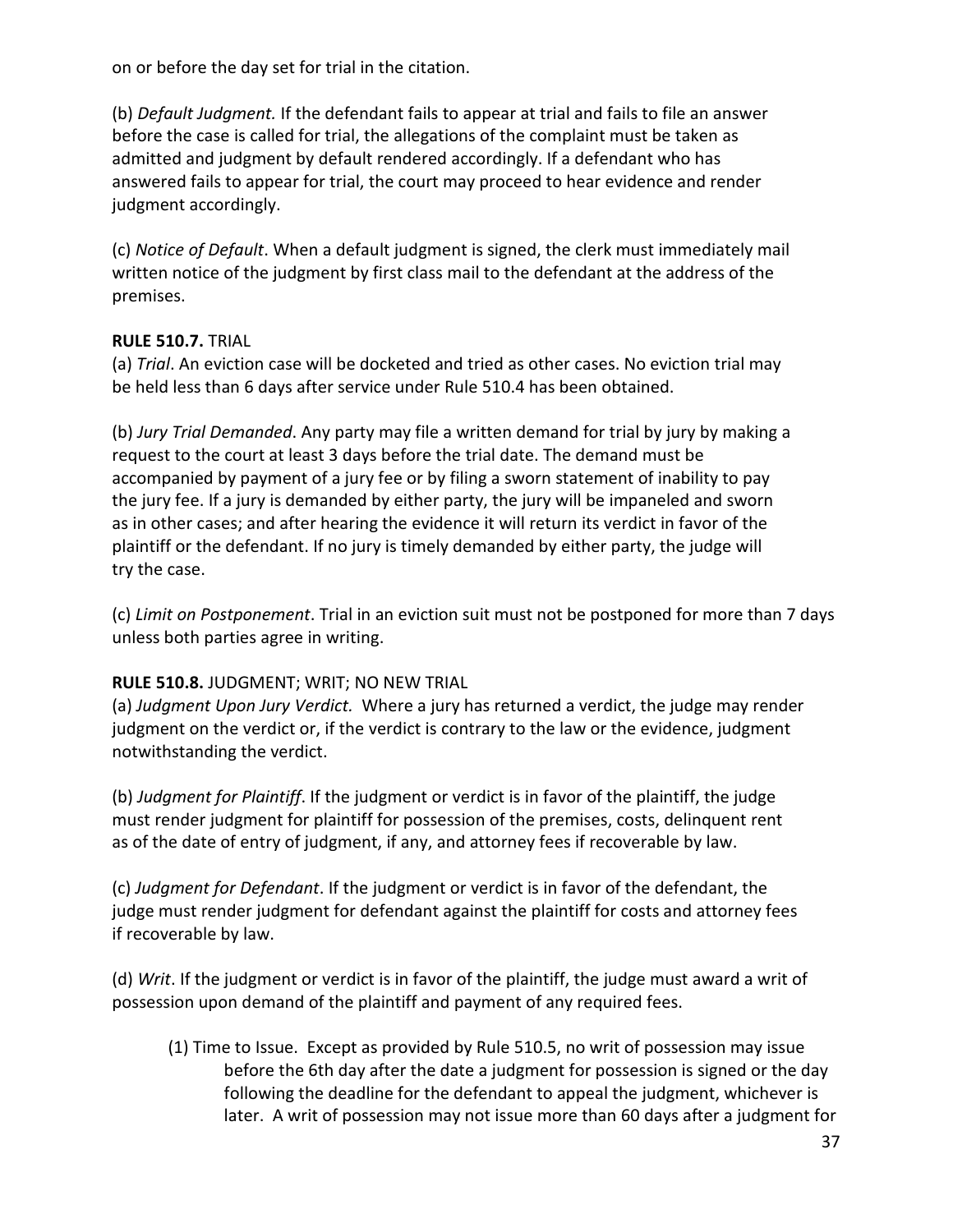possession is signed. For good cause, the court may extend the deadline for issuance to 90 days after a judgment for possession is signed.

- (2) Time to Execute. A writ of possession may not be executed after the 90th day after a Judgment for possession is signed.
- (3) Effect of Appeal. A writ of possession must not issue if an appeal is perfected and, if applicable, rent is paid into the registry, as required by these rules.
- (e) No Motion For New Trial. No motion for new trial may be filed.

## RULE 510.9. APPEAL

(a) How Taken; Time. A party may appeal a judgment in an eviction case by filing a bond, making a cash deposit, or filing a sworn statement of inability to pay with the justice court within 5 days after the judgment is signed.

(b) Amount of Security. The justice court judge will set the amount of the bond or cash deposit to include the items enumerated in Rule 510.11. The bond or cash deposit must be payable to the appellee and must be conditioned on the appellant's prosecution of its appeal to effect and payment of any judgment and all costs rendered against it on appeal.

## (c) Sworn Statement of Inability to Pay.

- (1) Filing; contest. An appellant who cannot furnish a bond or pay a cash deposit in the amount required may instead file a sworn statement of inability to pay. The statement must meet the requirements of Rule 502.3(b).
- (2) Contest. The statement may be contested as provided in Rule 502.3(d) within 5 days after the opposing party receives notice that the statement was filed.
- (3) Appeal If Contest Sustained. If the contest is sustained, the appellant may appeal that decision by filing notice with the justice court within 5 days of that court's written order. The justice court must then forward all related documents to the county court for resolution. The county court must set the matter for hearing within 5 days and hear the contest de novo, as if there had been no previous hearing, and, if the appeal is granted, must direct the justice court to transmit to the clerk of the county court the transcript, records, and papers of the case, as provided in these rules.
- (4) If No Appeal or If Appeal Overruled. If the appellant does not appeal the ruling sustaining the contest, or if the county court denies the appeal, the appellant may, within one business day, post an appeal bond or make a cash deposit in compliance with this rule.
- (5) Payment of Rent in Nonpayment of Rent Appeals.
	- (A) Notice. If a defendant appeals an eviction for nonpayment of rent by filing a sworn statement of inability to pay, the justice court must provide to the defendant a written notice at the time the statement is filed that contains the following information in bold or conspicuous type:
		- (i) the amount of the initial deposit of rent, equal to one rental period's rent under the term of the rental agreement, that the defendant must pay into the justice court registry;
		- (ii) whether the initial deposit must be paid in cash, cashier's check, or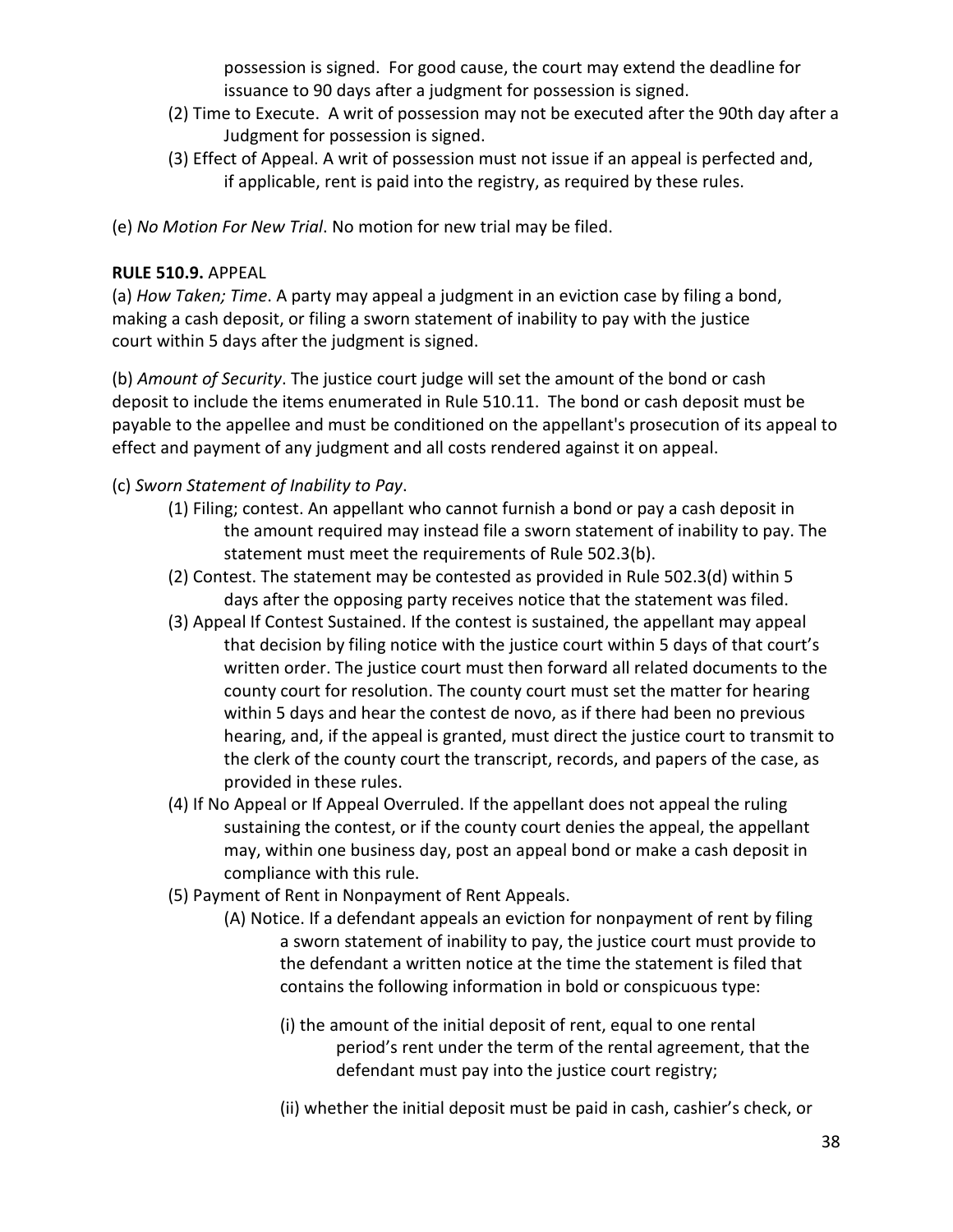money order, and to whom the cashier's check or money order, if applicable, must be made payable;

- (iii) the calendar date by which the initial deposit must be paid into the justice court registry, which must be within 5 days of the date the sworn statement of inability to pay is filed; and
- (iv) a statement that failure to pay the required amount into the justice court registry by the required date may result in the court issuing writ of possession without hearing.
- (B)Defendant May Remain in Possession. A defendant who appeals an eviction for nonpayment of rent by filing a sworn statement of inability to pay is entitled to stay in possession of the premises during the pendency of the appeal by complying with the following procedure:
	- (i) Within 5 days of the date that the defendant files a sworn statement of inability to pay, it must pay into the justice court registry the amount set forth in the notice provided at the time the defendant filed the statement. If the defendant was provided with notice and fails to pay the designated amount into the justice court registry within 5 days and the transcript has not been transmitted to the county clerk, the plaintiff is entitled, upon request and payment of the applicable fee, to a writ of possession, which the justice court must issue immediately and without hearing.
	- (ii) During the appeal process as rent becomes due under the rental agreement, the defendant must pay the designated amount into the county court registry within 5 days of the rental due date under the terms of the rental agreement.
	- (iii) If a government agency is responsible for all or a portion of the rent, the defendant must pay only that portion of the rent determined by the justice court to be paid during appeal. Either party may contest the portion of the rent that the justice court determines must be paid into the county court registry by filing a contest within 5 days after the judgment is signed. If a contest is filed, the justice court must notify the parties and hold a hearing on the contest within 5 days. If the defendant objects to the justice court's ruling at the hearing, the defendant required to pay only the portion claimed to be owed by the defendant until the issue is tried in county court.
	- (iv) If the defendant fails to pay the designated amount into the court registry within the time limits prescribed by these rules the plaintiff may file sworn motion that the defendant is in default in county court. The plaintiff must notify the defendant of the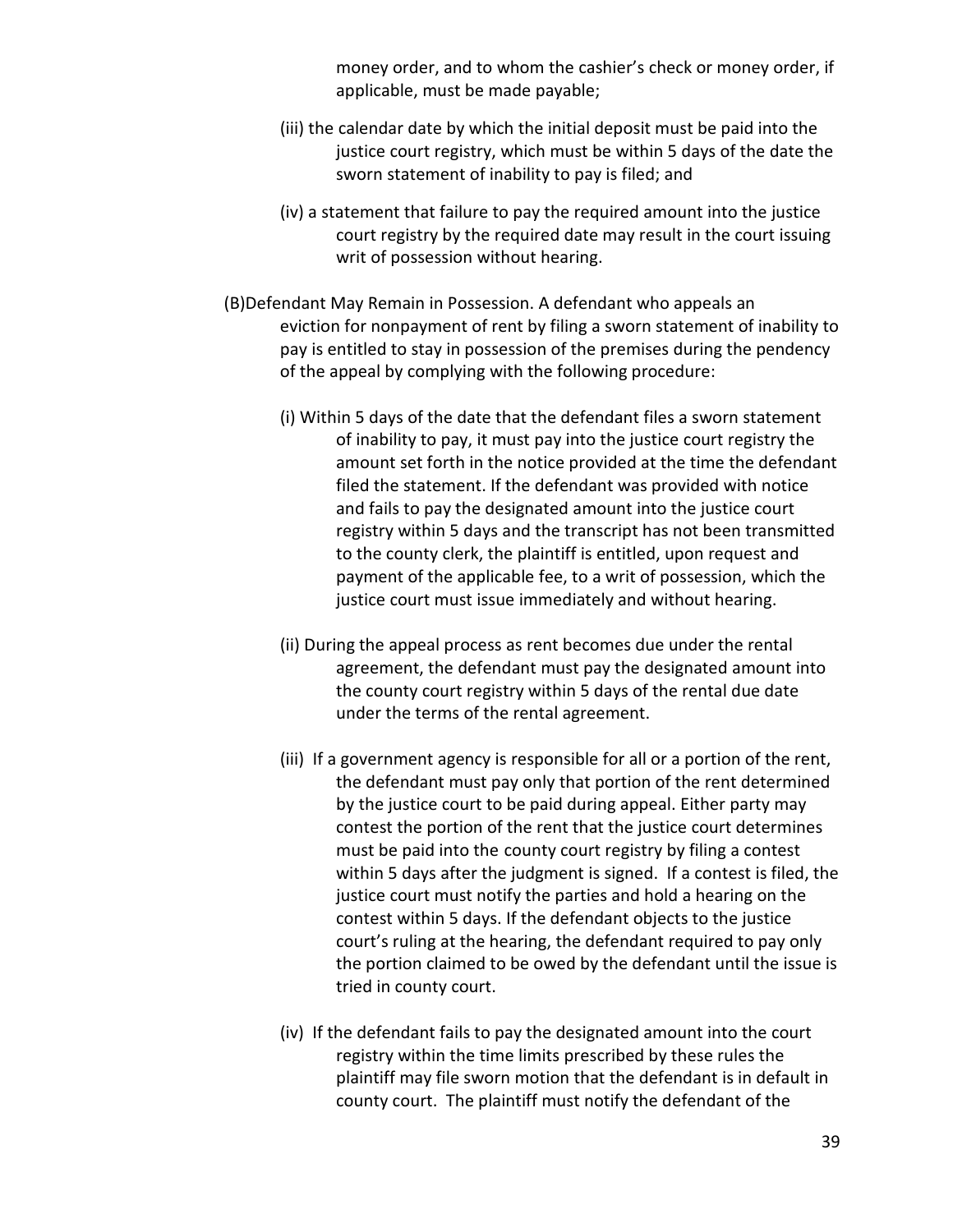motion and the hearing date. Upon a showing that the defendant is in default, the court must issue a writ of possession.

- (v) The plaintiff may withdraw any or all rent in the county court registry upon sworn motion and hearing, prior to final determination of the case, showing just cause; dismissal of the appeal; or order of the court after final hearing.
- (vi) All hearings and motions under this subparagraph are entitled to precedence in the county court.

(d) Notice to Other Parties Required. If a statement of inability to pay is filed, the court must provide notice to all other parties that the statement was filed no later than the next business day. Within 5 days of filing a bond or making a cash deposit, an appellant must serve written notice of the appeal on all other parties using a method approved under Rule 501.4

(e) No Default on Appeal Without Compliance With Rule. No judgment may be taken by default against the adverse party in the court to which the case has been appealed without first showing substantial compliance with this rule.

(f) Appeal Perfected. An appeal is perfected when a bond, cash deposit, or statement of inability to pay is filed in accordance with this rule.

## RULE 510.10. RECORD ON APPEAL; DOCKETING; TRIAL DE NOVO

(a) Preparation and Transmission of Record. Unless otherwise provided by law or these rules, when an appeal has been perfected, the judge must stay all further proceedings on the judgment and must immediately send to the clerk of the county court a certified copy of all docket entries, a certified copy of the bill of costs, and the original papers in the case together with any money in the court registry, including sums tendered pursuant to Rule 510.9(c)(5)(B).

(b) Docketing; Notice. The county clerk must docket the case and must immediately notify the parties of the date of receipt of the transcript and the docket number of the case. The notice must advise the defendant that it must file a written answer in the county court within 8 days if one was not filed in the justice court.

(c) Trial De Novo. The case must be tried de novo in the county court. A trial de novo is a new trial in which the entire case is presented as if there had been no previous trial. The trial, as well as any hearings and motions, is entitled to precedence in the county court.

## RULE 510.11. DAMAGES ON APPEAL

On the trial of the case in the county court the appellant or appellee will be permitted to plead, prove and recover his damages, if any, suffered for withholding or defending possession of the premises during the pendency of the appeal. Damages may include but are not limited to loss of rentals during the pendency of the appeal and attorney fees in the justice and county courts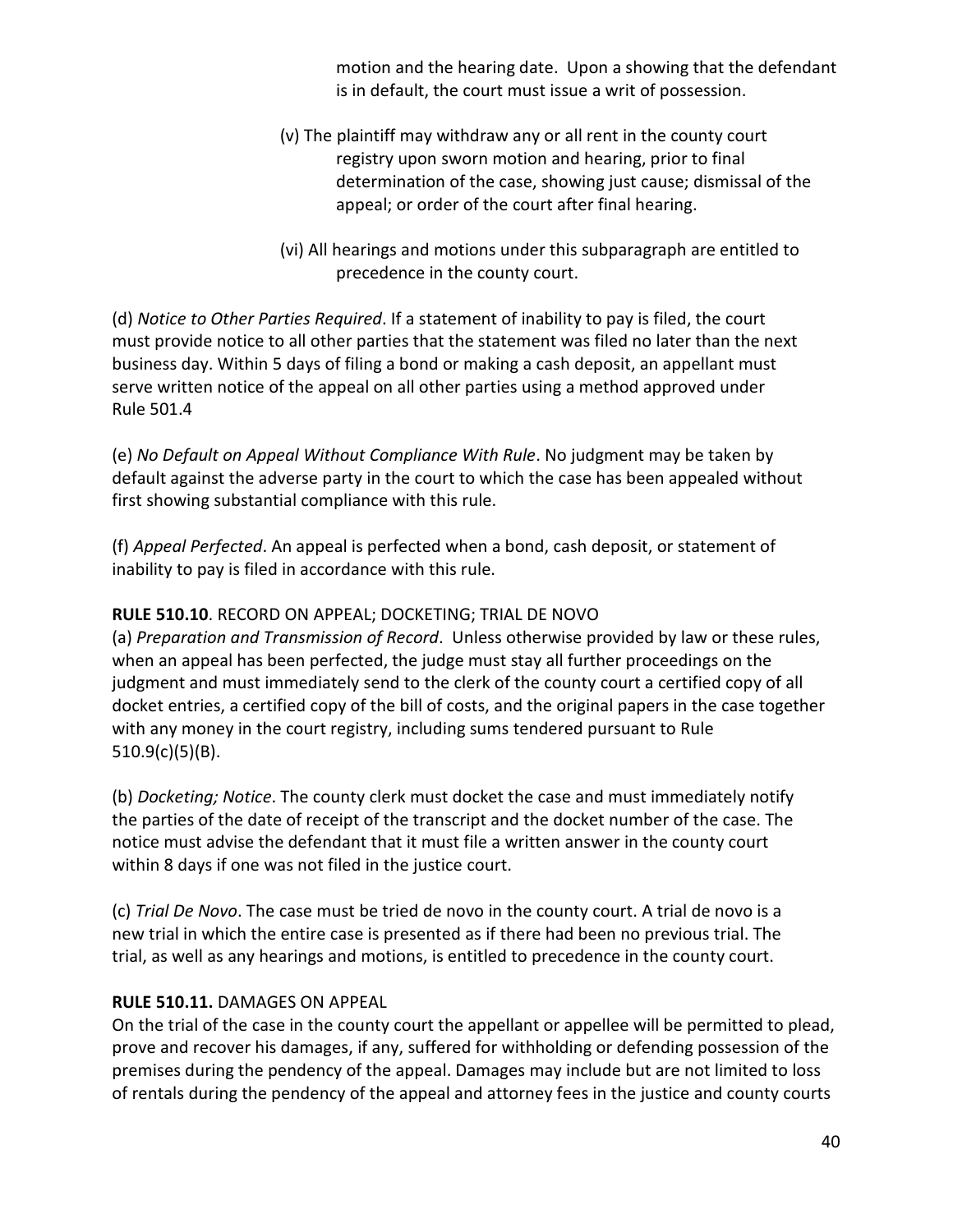provided, as to attorney fees, that the requirements of Section 24.006 of the Texas Property Code have been met. Only the party prevailing in the county court will be entitled to recover damages against the adverse party. The prevailing party will also be entitled to recover court costs and to recover against the sureties on the appeal bond in cases where the adverse party has executed an appeal bond.

## RULE 510.12. JUDGMENT BY DEFAULT ON APPEAL

An eviction case appealed to county court will be subject to trial at any time after the expiration of 8 days after the date the transcript is filed in the county court. If the defendant has filed a written answer in the justice court, it must be taken to constitute his appearance and answer in the county court and may be amended as in other cases. If the defendant made no answer in writing in the justice court and fails to file a written answer within 8 days after the transcript is filed in the county court, the allegations of the complaint may be taken as admitted and judgment by default may be entered accordingly.

## RULE 510.13. WRIT OF POSSESSION ON APPEAL

The writ of possession, or execution, or both, will be issued by the clerk of the county court according to the judgment rendered, and the same will be executed by the sheriff or constable, as in other cases. The judgment of the county court may not be stayed unless within 10 days from the judgment the appellant files a supersedeas bond in an amount set by the county court pursuant to Section 24.007 of the Texas Property Code.

## INDEX IS BELOW